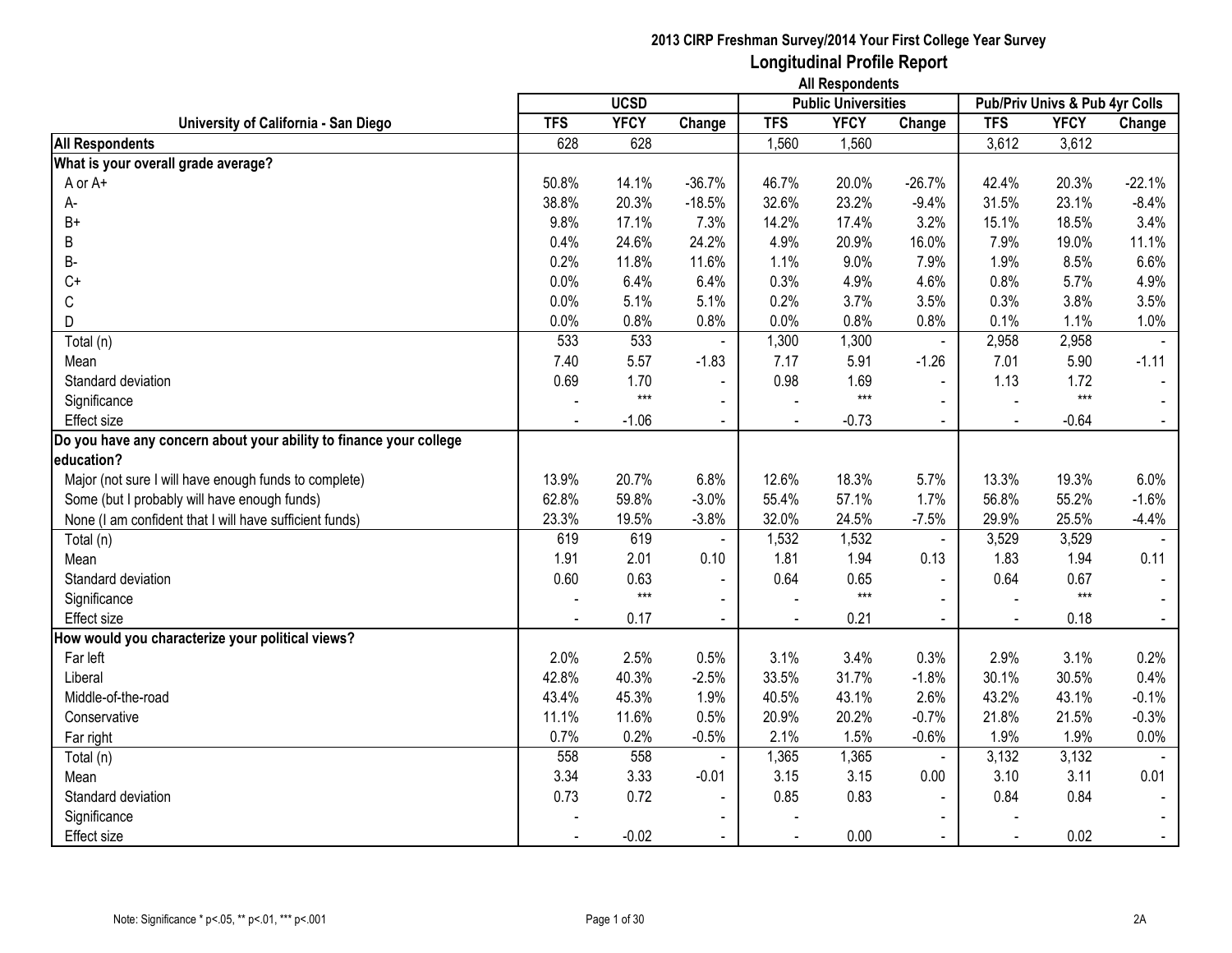|                                                                            | <b>All Respondents</b> |             |                          |                |                            |                |                                |             |                |
|----------------------------------------------------------------------------|------------------------|-------------|--------------------------|----------------|----------------------------|----------------|--------------------------------|-------------|----------------|
|                                                                            |                        | <b>UCSD</b> |                          |                | <b>Public Universities</b> |                | Pub/Priv Univs & Pub 4yr Colls |             |                |
| University of California - San Diego                                       | <b>TFS</b>             | <b>YFCY</b> | Change                   | <b>TFS</b>     | <b>YFCY</b>                | Change         | <b>TFS</b>                     | <b>YFCY</b> | Change         |
| Rate yourself on each of the following traits as compared with the average |                        |             |                          |                |                            |                |                                |             |                |
| person your age.                                                           |                        |             |                          |                |                            |                |                                |             |                |
| <b>Academic ability</b>                                                    |                        |             |                          |                |                            |                |                                |             |                |
| Highest 10%                                                                | 33.8%                  | 14.4%       | $-19.4%$                 | 33.8%          | 20.1%                      | $-13.7%$       | 30.4%                          | 20.7%       | $-9.7%$        |
| Above average                                                              | 53.7%                  | 47.7%       | $-6.0%$                  | 52.4%          | 49.6%                      | $-2.8%$        | 50.8%                          | 46.5%       | $-4.3%$        |
| Average                                                                    | 11.8%                  | 31.2%       | 19.4%                    | 13.2%          | 26.2%                      | 13.0%          | 17.9%                          | 28.5%       | 10.6%          |
| Below average                                                              | 0.7%                   | 5.3%        | 4.6%                     | 0.6%           | 3.4%                       | 2.8%           | 0.8%                           | 3.7%        | 2.9%           |
| Lowest 10%                                                                 | 0.0%                   | 1.4%        | 1.4%                     | 0.0%           | 0.7%                       | 0.7%           | 0.1%                           | 0.6%        | 0.5%           |
| Total (n)                                                                  | 568                    | 568         |                          | 1,405          | 1,405                      | ä,             | 3,241                          | 3,241       |                |
| Mean                                                                       | 4.21                   | 3.68        | $-0.53$                  | 4.19           | 3.85                       | $-0.34$        | 4.11                           | 3.83        | $-0.28$        |
| Standard deviation                                                         | 0.67                   | 0.83        |                          | 0.68           | 0.80                       |                | 0.71                           | 0.82        |                |
| Significance                                                               |                        | $***$       | $\blacksquare$           |                | $***$                      | $\blacksquare$ |                                | $***$       | $\sim$         |
| <b>Effect size</b>                                                         | $\sim$                 | $-0.65$     | $\blacksquare$           | $\blacksquare$ | $-0.42$                    | $\sim$         | $\blacksquare$                 | $-0.34$     | $\sim$         |
| <b>Artistic ability</b>                                                    |                        |             |                          |                |                            |                |                                |             |                |
| Highest 10%                                                                | 4.8%                   | 3.7%        | $-1.1%$                  | 6.4%           | 5.4%                       | $-1.0%$        | 6.0%                           | 5.4%        | $-0.6%$        |
| Above average                                                              | 26.8%                  | 28.0%       | 1.2%                     | 23.8%          | 25.6%                      | 1.8%           | 22.5%                          | 25.0%       | 2.5%           |
| Average                                                                    | 34.2%                  | 39.1%       | 4.9%                     | 30.8%          | 35.6%                      | 4.8%           | 32.1%                          | 36.3%       | 4.2%           |
| Below average                                                              | 24.6%                  | 22.7%       | $-1.9%$                  | 27.6%          | 26.7%                      | $-0.9%$        | 29.0%                          | 26.4%       | $-2.6%$        |
| Lowest 10%                                                                 | 9.7%                   | 6.5%        | $-3.2%$                  | 11.4%          | 6.8%                       | $-4.6%$        | 10.4%                          | 6.9%        | $-3.5%$        |
| Total (n)                                                                  | 568                    | 568         |                          | 1,403          | 1,403                      | $\blacksquare$ | 3,238                          | 3,238       |                |
| Mean                                                                       | 2.92                   | 3.00        | 0.08                     | 2.86           | 2.96                       | 0.10           | 2.85                           | 2.96        | 0.11           |
| Standard deviation                                                         | 1.04                   | 0.96        | $\blacksquare$           | 1.10           | 1.00                       | $\blacksquare$ | 1.07                           | 1.00        | $\sim$         |
| Significance                                                               |                        |             | $\blacksquare$           |                |                            | $\blacksquare$ |                                | $\star$     |                |
| <b>Effect size</b>                                                         |                        | 0.10        | $\sim$                   |                | 0.13                       |                |                                | 0.14        | $\sim$         |
| <b>Competitiveness</b>                                                     |                        |             |                          |                |                            |                |                                |             |                |
| Highest 10%                                                                | 18.6%                  | 13.4%       | $-5.2%$                  | 17.9%          | 14.8%                      | $-3.1%$        | 19.5%                          | 16.7%       | $-2.8%$        |
| Above average                                                              | 36.4%                  | 34.6%       | $-1.8%$                  | 37.0%          | 37.7%                      | 0.7%           | 35.9%                          | 36.8%       | 0.9%           |
| Average                                                                    | 34.4%                  | 39.9%       | 5.5%                     | 34.6%          | 36.0%                      | 1.4%           | 33.6%                          | 34.9%       | 1.3%           |
| Below average                                                              | 9.5%                   | 9.3%        | $-0.2%$                  | 9.4%           | 9.0%                       | $-0.4%$        | 9.7%                           | 9.7%        | 0.0%           |
| Lowest 10%                                                                 | 1.1%                   | 2.8%        | 1.7%                     | 1.1%           | 2.5%                       | 1.4%           | 1.3%                           | 1.9%        | 0.6%           |
| Total (n)                                                                  | 569                    | 569         | $\blacksquare$           | 1,405          | 1,405                      | $\blacksquare$ | 3,246                          | 3,246       |                |
| Mean                                                                       | 3.62                   | 3.46        | $-0.16$                  | 3.61           | 3.53                       | $-0.08$        | 3.63                           | 3.57        | $-0.06$        |
| Standard deviation                                                         | 0.93                   | 0.93        |                          | 0.92           | 0.94                       | $\blacksquare$ | 0.95                           | 0.94        | $\blacksquare$ |
| Significance                                                               |                        | $***$       | $\overline{\phantom{a}}$ |                | $***$                      |                |                                | $***$       | $\sim$         |
| Effect size                                                                |                        | $-0.19$     | $\blacksquare$           | $\overline{a}$ | $-0.09$                    | $\sim$         |                                | $-0.07$     | $\sim$         |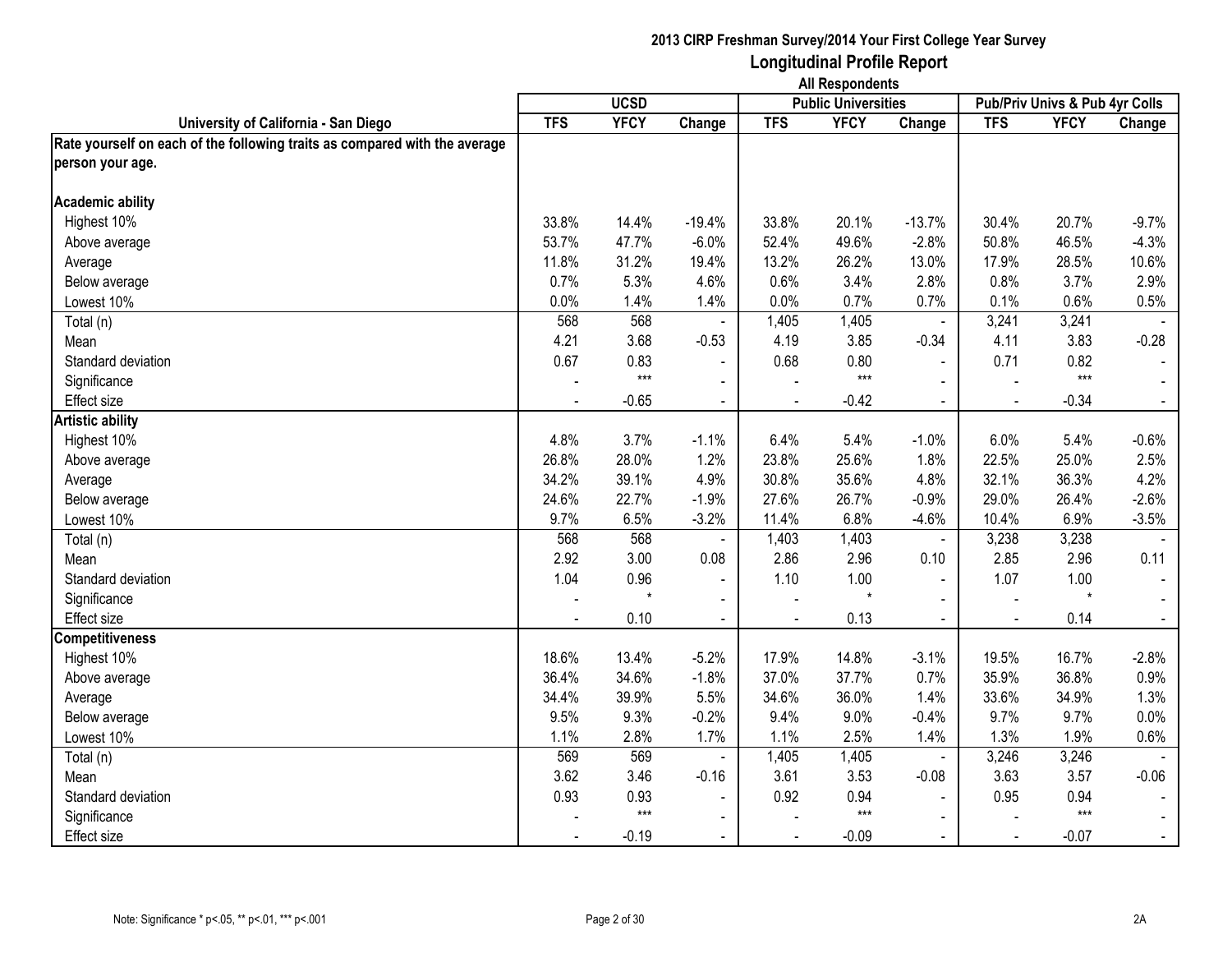|                                                                            | <b>All Respondents</b> |             |                |                |                            |                          |                                |             |                |
|----------------------------------------------------------------------------|------------------------|-------------|----------------|----------------|----------------------------|--------------------------|--------------------------------|-------------|----------------|
|                                                                            |                        | <b>UCSD</b> |                |                | <b>Public Universities</b> |                          | Pub/Priv Univs & Pub 4yr Colls |             |                |
| University of California - San Diego                                       | <b>TFS</b>             | <b>YFCY</b> | Change         | <b>TFS</b>     | <b>YFCY</b>                | Change                   | <b>TFS</b>                     | <b>YFCY</b> | Change         |
| Rate yourself on each of the following traits as compared with the average |                        |             |                |                |                            |                          |                                |             |                |
| person your age.                                                           |                        |             |                |                |                            |                          |                                |             |                |
| <b>Computer skills</b>                                                     |                        |             |                |                |                            |                          |                                |             |                |
| Highest 10%                                                                | 6.2%                   | 4.9%        | $-1.3%$        | 5.8%           | 5.3%                       | $-0.5%$                  | 5.5%                           | 5.9%        | 0.4%           |
| Above average                                                              | 30.2%                  | 25.7%       | $-4.5%$        | 28.2%          | 28.2%                      | 0.0%                     | 28.2%                          | 29.2%       | 1.0%           |
| Average                                                                    | 48.5%                  | 54.1%       | 5.6%           | 51.2%          | 53.5%                      | 2.3%                     | 51.7%                          | 53.0%       | 1.3%           |
| Below average                                                              | 13.2%                  | 12.0%       | $-1.2%$        | 13.3%          | 11.2%                      | $-2.1%$                  | 13.3%                          | 10.4%       | $-2.9%$        |
| Lowest 10%                                                                 | 1.9%                   | 3.2%        | 1.3%           | 1.4%           | 1.9%                       | 0.5%                     | 1.3%                           | 1.6%        | 0.3%           |
| Total (n)                                                                  | 567                    | 567         |                | 1,403          | 1,403                      | $\blacksquare$           | 3,239                          | 3,239       |                |
| Mean                                                                       | 3.25                   | 3.17        | $-0.08$        | 3.24           | 3.24                       | 0.00                     | 3.23                           | 3.27        | 0.04           |
| Standard deviation                                                         | 0.83                   | 0.82        |                | 0.81           | 0.79                       | $\blacksquare$           | 0.80                           | 0.79        |                |
| Significance                                                               |                        | $\star$     | $\blacksquare$ | $\blacksquare$ | $\star$                    | $\blacksquare$           |                                | $\star$     | $\sim$         |
| <b>Effect size</b>                                                         | $\sim$                 | $-0.10$     | $\sim$         | $\blacksquare$ | 0.00                       | $\sim$                   | $\blacksquare$                 | 0.05        | $\sim$         |
| Cooperativeness                                                            |                        |             |                |                |                            |                          |                                |             |                |
| Highest 10%                                                                | 21.2%                  | 16.1%       | $-5.1%$        | 21.7%          | 19.5%                      | $-2.2%$                  | 22.9%                          | 20.4%       | $-2.5%$        |
| Above average                                                              | 51.6%                  | 49.3%       | $-2.3%$        | 49.8%          | 49.9%                      | 0.1%                     | 49.2%                          | 48.2%       | $-1.0%$        |
| Average                                                                    | 24.4%                  | 31.1%       | 6.7%           | 25.9%          | 28.3%                      | 2.4%                     | 25.4%                          | 28.9%       | 3.5%           |
| Below average                                                              | 2.5%                   | 2.7%        | 0.2%           | 2.3%           | 1.9%                       | $-0.4%$                  | 2.3%                           | 2.2%        | $-0.1%$        |
| Lowest 10%                                                                 | 0.4%                   | 0.9%        | 0.5%           | 0.4%           | 0.4%                       | 0.0%                     | 0.2%                           | 0.4%        | 0.2%           |
| Total (n)                                                                  | 566                    | 566         |                | 1,402          | 1,402                      | $\blacksquare$           | 3,239                          | 3,239       |                |
| Mean                                                                       | 3.91                   | 3.77        | $-0.14$        | 3.90           | 3.86                       | $-0.04$                  | 3.92                           | 3.86        | $-0.06$        |
| Standard deviation                                                         | 0.76                   | 0.78        | $\blacksquare$ | 0.77           | 0.76                       | $\blacksquare$           | 0.77                           | 0.77        | $\blacksquare$ |
| Significance                                                               |                        | $***$       | $\blacksquare$ |                | $***$                      | $\blacksquare$           |                                | $***$       |                |
| Effect size                                                                |                        | $-0.17$     | $\sim$         |                | $-0.05$                    |                          |                                | $-0.07$     | $\sim$         |
| <b>Creativity</b>                                                          |                        |             |                |                |                            |                          |                                |             |                |
| Highest 10%                                                                | 10.8%                  | 8.3%        | $-2.5%$        | 14.6%          | 11.7%                      | $-2.9%$                  | 15.0%                          | 12.4%       | $-2.6%$        |
| Above average                                                              | 37.7%                  | 38.6%       | 0.9%           | 37.5%          | 38.8%                      | 1.3%                     | 38.0%                          | 40.2%       | 2.2%           |
| Average                                                                    | 37.7%                  | 40.6%       | 2.9%           | 34.8%          | 38.9%                      | 4.1%                     | 34.8%                          | 37.1%       | 2.3%           |
| Below average                                                              | 12.0%                  | 10.4%       | $-1.6%$        | 11.6%          | 9.3%                       | $-2.3%$                  | 11.0%                          | 9.1%        | $-1.9%$        |
| Lowest 10%                                                                 | 1.8%                   | 2.1%        | 0.3%           | 1.5%           | 1.2%                       | $-0.3%$                  | 1.2%                           | 1.2%        | 0.0%           |
| Total (n)                                                                  | 567                    | 567         |                | 1,403          | 1,403                      | $\blacksquare$           | 3,240                          | 3,240       |                |
| Mean                                                                       | 3.44                   | 3.41        | $-0.03$        | 3.52           | 3.50                       | $-0.02$                  | 3.55                           | 3.53        | $-0.02$        |
| Standard deviation                                                         | 0.90                   | 0.86        |                | 0.93           | 0.86                       | $\blacksquare$           | 0.92                           | 0.87        | $\blacksquare$ |
| Significance                                                               |                        |             |                |                |                            | $\overline{\phantom{0}}$ |                                |             |                |
| Effect size                                                                |                        | $-0.04$     | $\blacksquare$ | $\sim$         | $-0.03$                    | $\sim$                   |                                | $-0.03$     | $\sim$         |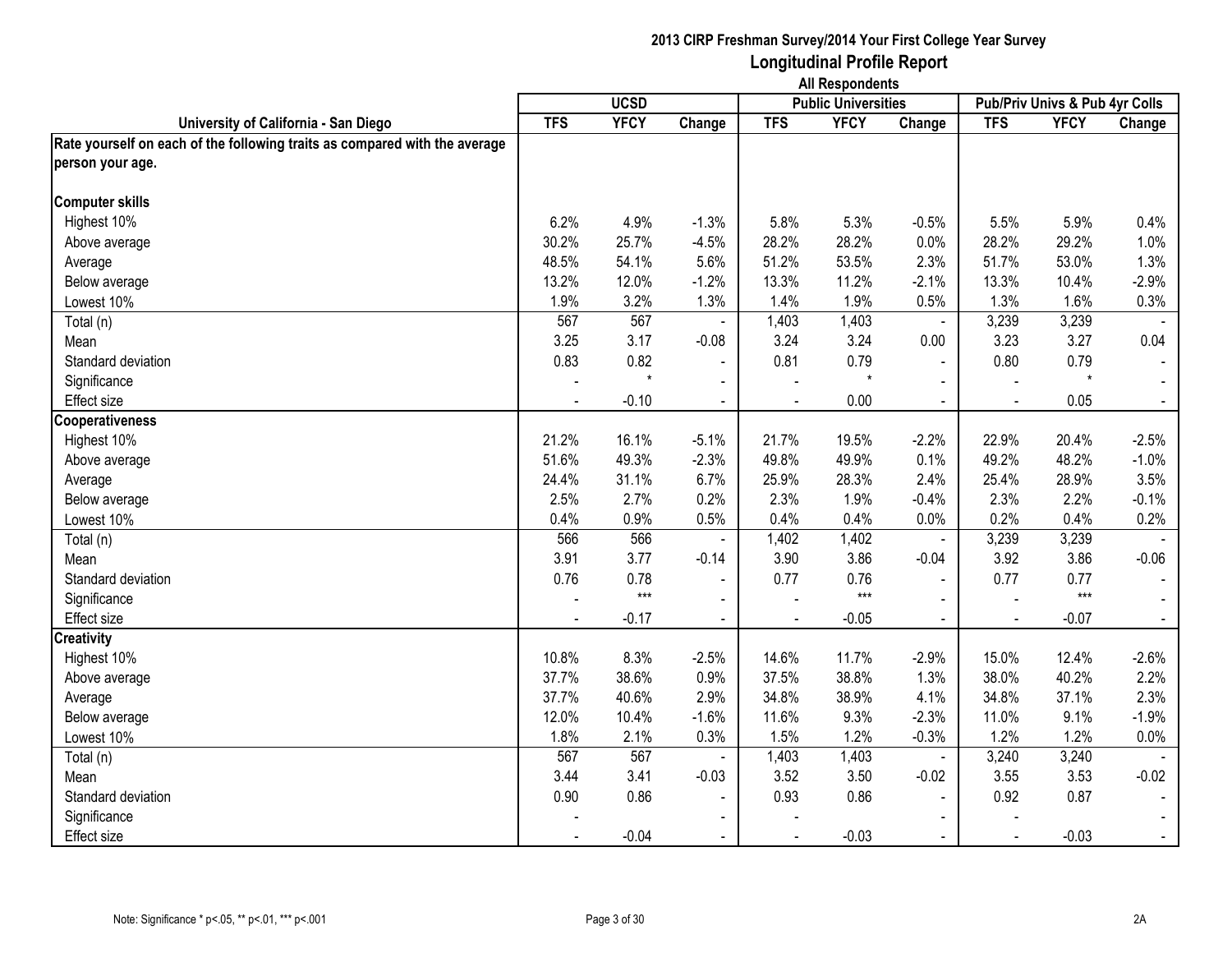|                                                                            | <b>All Respondents</b> |             |                          |                |                            |                |                                |             |                |
|----------------------------------------------------------------------------|------------------------|-------------|--------------------------|----------------|----------------------------|----------------|--------------------------------|-------------|----------------|
|                                                                            |                        | <b>UCSD</b> |                          |                | <b>Public Universities</b> |                | Pub/Priv Univs & Pub 4yr Colls |             |                |
| University of California - San Diego                                       | <b>TFS</b>             | <b>YFCY</b> | Change                   | <b>TFS</b>     | <b>YFCY</b>                | Change         | <b>TFS</b>                     | <b>YFCY</b> | Change         |
| Rate yourself on each of the following traits as compared with the average |                        |             |                          |                |                            |                |                                |             |                |
| person your age.                                                           |                        |             |                          |                |                            |                |                                |             |                |
| Drive to achieve                                                           |                        |             |                          |                |                            |                |                                |             |                |
| Highest 10%                                                                | 39.5%                  | 22.9%       | $-16.6%$                 | 41.1%          | 30.8%                      | $-10.3%$       | 40.7%                          | 32.7%       | $-8.0\%$       |
| Above average                                                              | 40.7%                  | 46.4%       | 5.7%                     | 40.6%          | 44.3%                      | 3.7%           | 40.3%                          | 40.7%       | 0.4%           |
| Average                                                                    | 16.0%                  | 22.9%       | 6.9%                     | 15.5%          | 19.2%                      | 3.7%           | 16.9%                          | 21.4%       | 4.5%           |
| Below average                                                              | 3.4%                   | 6.9%        | 3.5%                     | 2.6%           | 4.7%                       | 2.1%           | 1.9%                           | 4.2%        | 2.3%           |
| Lowest 10%                                                                 | 0.4%                   | 0.9%        | 0.5%                     | 0.2%           | 1.0%                       | 0.8%           | 0.3%                           | 1.0%        | 0.7%           |
| Total (n)                                                                  | 567                    | 567         |                          | 1,404          | 1,404                      | $\blacksquare$ | 3,239                          | 3,239       |                |
| Mean                                                                       | 4.16                   | 3.84        | $-0.32$                  | 4.20           | 3.99                       | $-0.21$        | 4.19                           | 4.00        | $-0.19$        |
| Standard deviation                                                         | 0.84                   | 0.89        |                          | 0.81           | 0.88                       | $\blacksquare$ | 0.80                           | 0.89        |                |
| Significance                                                               |                        | $***$       | $\blacksquare$           |                | $***$                      | $\blacksquare$ |                                | $***$       | $\sim$         |
| <b>Effect size</b>                                                         | $\sim$                 | $-0.36$     | $\blacksquare$           | $\blacksquare$ | $-0.24$                    | $\sim$         | $\blacksquare$                 | $-0.22$     | $\sim$         |
| <b>Emotional health</b>                                                    |                        |             |                          |                |                            |                |                                |             |                |
| Highest 10%                                                                | 20.5%                  | 13.8%       | $-6.7%$                  | 19.6%          | 13.8%                      | $-5.8%$        | 19.0%                          | 14.8%       | $-4.2%$        |
| Above average                                                              | 30.0%                  | 28.1%       | $-1.9%$                  | 30.5%          | 30.6%                      | 0.1%           | 31.5%                          | 28.2%       | $-3.3%$        |
| Average                                                                    | 36.6%                  | 36.2%       | $-0.4%$                  | 36.3%          | 35.7%                      | $-0.6%$        | 37.4%                          | 38.5%       | 1.1%           |
| Below average                                                              | 11.3%                  | 17.8%       | 6.5%                     | 11.6%          | 16.9%                      | 5.3%           | 10.6%                          | 15.7%       | 5.1%           |
| Lowest 10%                                                                 | 1.6%                   | 4.1%        | 2.5%                     | 2.0%           | 3.0%                       | 1.0%           | 1.6%                           | 2.8%        | 1.2%           |
| Total (n)                                                                  | 566                    | 566         |                          | 1,401          | 1,401                      | $\blacksquare$ | 3,233                          | 3,233       |                |
| Mean                                                                       | 3.57                   | 3.30        | $-0.27$                  | 3.54           | 3.35                       | $-0.19$        | 3.56                           | 3.36        | $-0.20$        |
| Standard deviation                                                         | 0.99                   | 1.04        | $\blacksquare$           | 1.00           | 1.01                       | $\blacksquare$ | 0.97                           | 1.01        | $\sim$         |
| Significance                                                               |                        | $***$       | $\blacksquare$           |                | $***$                      | $\blacksquare$ |                                | $***$       |                |
| <b>Effect size</b>                                                         |                        | $-0.27$     |                          |                | $-0.19$                    |                |                                | $-0.20$     | $\sim$         |
| Leadership ability                                                         |                        |             |                          |                |                            |                |                                |             |                |
| Highest 10%                                                                | 18.0%                  | 14.1%       | $-3.9%$                  | 21.7%          | 18.9%                      | $-2.8%$        | 23.2%                          | 20.0%       | $-3.2%$        |
| Above average                                                              | 33.4%                  | 35.9%       | 2.5%                     | 38.8%          | 39.7%                      | 0.9%           | 40.1%                          | 40.1%       | 0.0%           |
| Average                                                                    | 32.3%                  | 35.7%       | 3.4%                     | 28.9%          | 30.9%                      | 2.0%           | 27.6%                          | 31.2%       | 3.6%           |
| Below average                                                              | 13.1%                  | 10.6%       | $-2.5%$                  | 8.6%           | 8.4%                       | $-0.2%$        | 7.9%                           | 7.1%        | $-0.8%$        |
| Lowest 10%                                                                 | 3.2%                   | 3.7%        | 0.5%                     | 2.0%           | 2.1%                       | 0.1%           | 1.3%                           | 1.5%        | 0.2%           |
| Total (n)                                                                  | 566                    | 566         | $\overline{\phantom{a}}$ | 1,403          | 1,403                      | $\blacksquare$ | 3,233                          | 3,233       |                |
| Mean                                                                       | 3.50                   | 3.46        | $-0.04$                  | 3.70           | 3.65                       | $-0.05$        | 3.76                           | 3.70        | $-0.06$        |
| Standard deviation                                                         | 1.03                   | 0.98        |                          | 0.97           | 0.95                       | $\blacksquare$ | 0.94                           | 0.92        | $\blacksquare$ |
| Significance                                                               |                        |             |                          |                |                            |                |                                |             |                |
| Effect size                                                                | $\blacksquare$         | $-0.05$     | $\blacksquare$           | $\sim$         | $-0.06$                    | $\sim$         |                                | $-0.07$     | $\sim$         |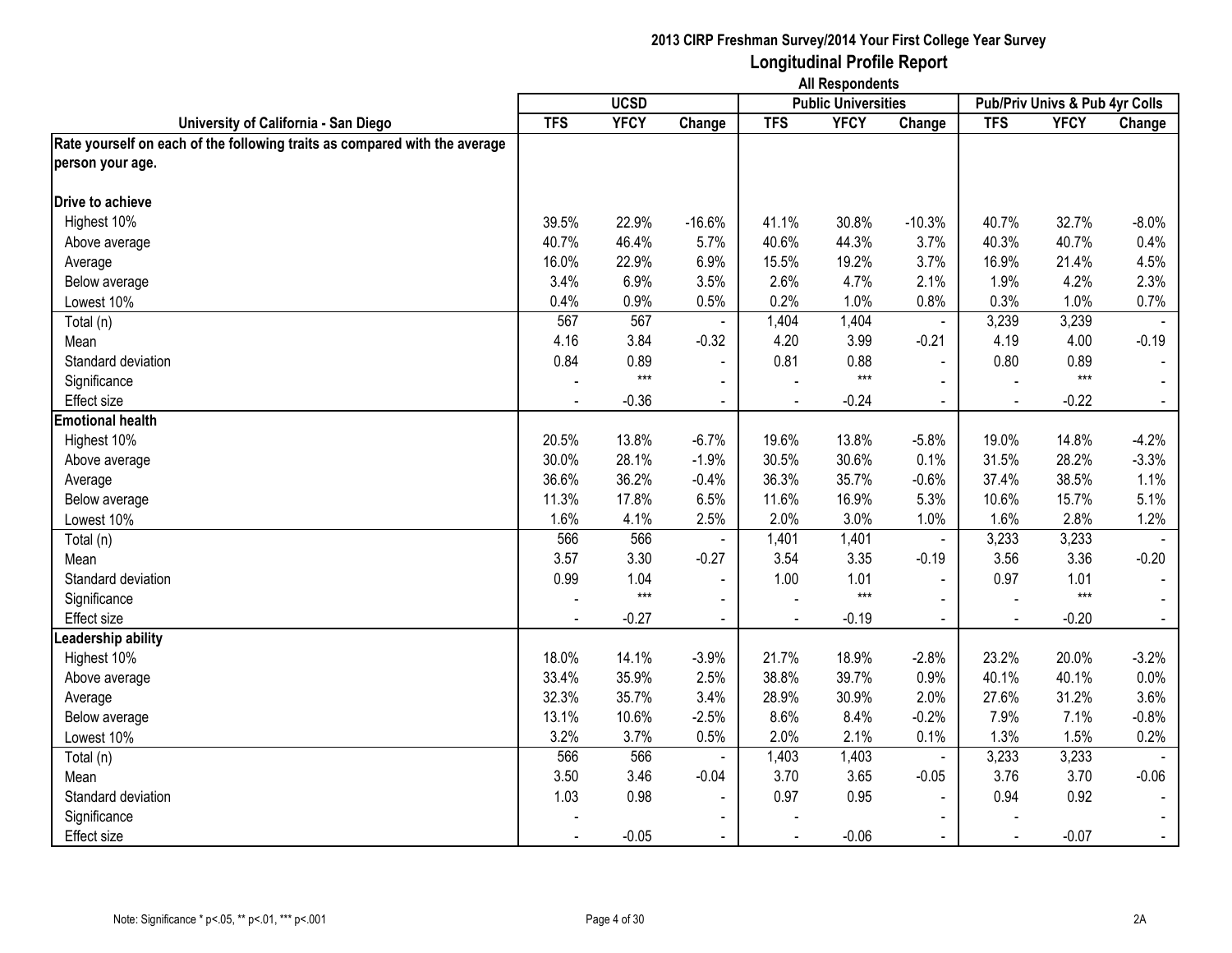|                                                                            | <b>All Respondents</b> |             |                |                          |                            |                          |                                |             |                |
|----------------------------------------------------------------------------|------------------------|-------------|----------------|--------------------------|----------------------------|--------------------------|--------------------------------|-------------|----------------|
|                                                                            |                        | <b>UCSD</b> |                |                          | <b>Public Universities</b> |                          | Pub/Priv Univs & Pub 4yr Colls |             |                |
| University of California - San Diego                                       | <b>TFS</b>             | <b>YFCY</b> | Change         | <b>TFS</b>               | <b>YFCY</b>                | Change                   | <b>TFS</b>                     | <b>YFCY</b> | Change         |
| Rate yourself on each of the following traits as compared with the average |                        |             |                |                          |                            |                          |                                |             |                |
| person your age.                                                           |                        |             |                |                          |                            |                          |                                |             |                |
| <b>Mathematical ability</b>                                                |                        |             |                |                          |                            |                          |                                |             |                |
| Highest 10%                                                                | 24.5%                  | 9.9%        | $-14.6%$       | 20.4%                    | 12.6%                      | $-7.8%$                  | 19.1%                          | 13.5%       | $-5.6%$        |
| Above average                                                              | 47.1%                  | 38.8%       | $-8.3%$        | 40.5%                    | 35.8%                      | $-4.7%$                  | 35.8%                          | 33.0%       | $-2.8%$        |
| Average                                                                    | 23.3%                  | 40.2%       | 16.9%          | 27.8%                    | 36.4%                      | 8.6%                     | 30.7%                          | 36.7%       | 6.0%           |
| Below average                                                              | 4.4%                   | 8.5%        | 4.1%           | 9.1%                     | 12.2%                      | 3.1%                     | 11.7%                          | 13.6%       | 1.9%           |
| Lowest 10%                                                                 | 0.7%                   | 2.6%        | 1.9%           | 2.3%                     | 3.1%                       | 0.8%                     | 2.7%                           | 3.3%        | 0.6%           |
| Total (n)                                                                  | 567                    | 567         |                | 1,401                    | 1,401                      | $\blacksquare$           | 3,236                          | 3,236       |                |
| Mean                                                                       | 3.90                   | 3.45        | $-0.45$        | 3.68                     | 3.43                       | $-0.25$                  | 3.57                           | 3.40        | $-0.17$        |
| Standard deviation                                                         | 0.84                   | 0.88        |                | 0.97                     | 0.96                       |                          | 1.01                           | 0.99        |                |
| Significance                                                               |                        | $***$       | $\blacksquare$ |                          | $***$                      | $\blacksquare$           |                                | $***$       | $\sim$         |
| <b>Effect size</b>                                                         | $\sim$                 | $-0.60$     | $\sim$         | $\blacksquare$           | $-0.33$                    | $\sim$                   | $\blacksquare$                 | $-0.23$     | $\sim$         |
| <b>Physical health</b>                                                     |                        |             |                |                          |                            |                          |                                |             |                |
| Highest 10%                                                                | 16.8%                  | 10.8%       | $-6.0%$        | 17.0%                    | 10.5%                      | $-6.5%$                  | 17.2%                          | 11.3%       | $-5.9%$        |
| Above average                                                              | 33.7%                  | 30.0%       | $-3.7%$        | 36.4%                    | 33.4%                      | $-3.0%$                  | 35.4%                          | 32.4%       | $-3.0%$        |
| Average                                                                    | 36.3%                  | 45.9%       | 9.6%           | 35.9%                    | 44.2%                      | 8.3%                     | 37.4%                          | 44.2%       | 6.8%           |
| Below average                                                              | 11.8%                  | 11.5%       | $-0.3%$        | 9.8%                     | 10.5%                      | 0.7%                     | 9.3%                           | 10.8%       | 1.5%           |
| Lowest 10%                                                                 | 1.4%                   | 1.9%        | 0.5%           | 0.9%                     | 1.4%                       | 0.5%                     | 0.7%                           | 1.4%        | 0.7%           |
| Total (n)                                                                  | 567                    | 567         |                | 1,403                    | 1,403                      | $\blacksquare$           | 3,237                          | 3,237       |                |
| Mean                                                                       | 3.53                   | 3.36        | $-0.17$        | 3.59                     | 3.41                       | $-0.18$                  | 3.59                           | 3.41        | $-0.18$        |
| Standard deviation                                                         | 0.95                   | 0.89        | $\blacksquare$ | 0.91                     | 0.87                       | $\blacksquare$           | 0.90                           | 0.87        | $\sim$         |
| Significance                                                               |                        | $***$       | $\blacksquare$ |                          | $***$                      | $\blacksquare$           |                                | $***$       |                |
| <b>Effect size</b>                                                         |                        | $-0.20$     |                |                          | $-0.21$                    |                          |                                | $-0.21$     | $\sim$         |
| <b>Popularity</b>                                                          |                        |             |                |                          |                            |                          |                                |             |                |
| Highest 10%                                                                | 4.4%                   | 4.1%        | $-0.3%$        | 4.9%                     | 3.4%                       | $-1.5%$                  | 5.3%                           | 3.9%        | $-1.4%$        |
| Above average                                                              | 19.8%                  | 19.4%       | $-0.4%$        | 21.6%                    | 19.2%                      | $-2.4%$                  | 22.5%                          | 20.8%       | $-1.7%$        |
| Average                                                                    | 54.4%                  | 49.6%       | $-4.8%$        | 52.9%                    | 51.3%                      | $-1.6%$                  | 53.1%                          | 52.2%       | $-0.9%$        |
| Below average                                                              | 17.7%                  | 21.0%       | 3.3%           | 17.2%                    | 20.7%                      | 3.5%                     | 16.1%                          | 18.0%       | 1.9%           |
| Lowest 10%                                                                 | 3.7%                   | 5.8%        | 2.1%           | 3.4%                     | 5.4%                       | 2.0%                     | 3.1%                           | 5.0%        | 1.9%           |
| Total (n)                                                                  | 566                    | 566         |                | 1,398                    | 1,398                      | $\blacksquare$           | 3,231                          | 3,231       |                |
| Mean                                                                       | 3.04                   | 2.95        | $-0.09$        | 3.07                     | 2.95                       | $-0.12$                  | 3.11                           | 3.00        | $-0.11$        |
| Standard deviation                                                         | 0.84                   | 0.89        |                | 0.85                     | 0.87                       | $\blacksquare$           | 0.84                           | 0.86        | $\blacksquare$ |
| Significance                                                               |                        |             |                |                          | $\star$                    | $\overline{\phantom{0}}$ |                                |             | $\blacksquare$ |
| <b>Effect size</b>                                                         |                        | $-0.11$     | $\blacksquare$ | $\overline{\phantom{a}}$ | $-0.15$                    | $\sim$                   |                                | $-0.13$     | $\sim$         |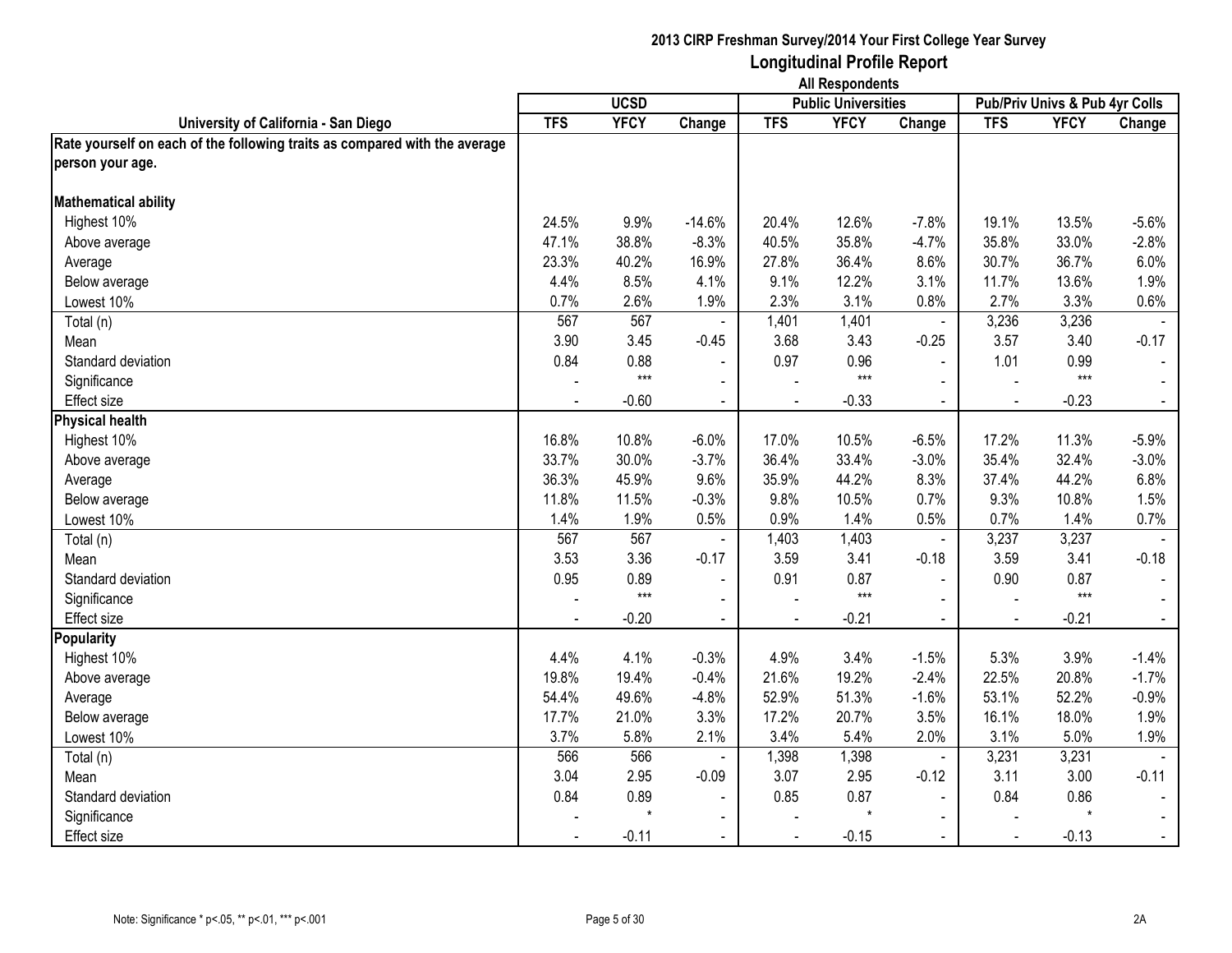|                                                                            | <b>All Respondents</b> |             |                          |                          |                            |                          |                                |             |                |
|----------------------------------------------------------------------------|------------------------|-------------|--------------------------|--------------------------|----------------------------|--------------------------|--------------------------------|-------------|----------------|
|                                                                            |                        | <b>UCSD</b> |                          |                          | <b>Public Universities</b> |                          | Pub/Priv Univs & Pub 4yr Colls |             |                |
| University of California - San Diego                                       | <b>TFS</b>             | <b>YFCY</b> | Change                   | <b>TFS</b>               | <b>YFCY</b>                | Change                   | <b>TFS</b>                     | <b>YFCY</b> | Change         |
| Rate yourself on each of the following traits as compared with the average |                        |             |                          |                          |                            |                          |                                |             |                |
| person your age.                                                           |                        |             |                          |                          |                            |                          |                                |             |                |
| Public speaking ability                                                    |                        |             |                          |                          |                            |                          |                                |             |                |
| Highest 10%                                                                | 8.1%                   | 7.7%        | $-0.4%$                  | 11.3%                    | 8.9%                       | $-2.4%$                  | 11.7%                          | 10.0%       | $-1.7%$        |
| Above average                                                              | 28.8%                  | 25.5%       | $-3.3%$                  | 28.1%                    | 27.9%                      | $-0.2%$                  | 28.0%                          | 28.6%       | 0.6%           |
| Average                                                                    | 35.9%                  | 40.1%       | 4.2%                     | 34.5%                    | 37.9%                      | 3.4%                     | 34.9%                          | 37.9%       | 3.0%           |
| Below average                                                              | 21.1%                  | 20.4%       | $-0.7%$                  | 20.3%                    | 20.0%                      | $-0.3%$                  | 20.0%                          | 18.2%       | $-1.8%$        |
| Lowest 10%                                                                 | 6.2%                   | 6.3%        | 0.1%                     | 5.8%                     | 5.2%                       | $-0.6%$                  | 5.4%                           | 5.3%        | $-0.1%$        |
| Total (n)                                                                  | 569                    | 569         |                          | 1,403                    | 1,403                      | ä,                       | 3,239                          | 3,239       |                |
| Mean                                                                       | 3.12                   | 3.08        | $-0.04$                  | 3.19                     | 3.15                       | $-0.04$                  | 3.21                           | 3.20        | $-0.01$        |
| Standard deviation                                                         | 1.03                   | 1.01        |                          | 1.06                     | 1.01                       | $\blacksquare$           | 1.06                           | 1.02        |                |
| Significance                                                               |                        |             | $\blacksquare$           |                          |                            | $\blacksquare$           |                                |             | $\blacksquare$ |
| <b>Effect size</b>                                                         | $\sim$                 | $-0.05$     | $\sim$                   | $\blacksquare$           | $-0.05$                    | $\sim$                   | $\blacksquare$                 | $-0.01$     | $\sim$         |
| <b>Risk-taking</b>                                                         |                        |             |                          |                          |                            |                          |                                |             |                |
| Highest 10%                                                                | 7.2%                   | 7.0%        | $-0.2%$                  | 7.2%                     | 6.9%                       | $-0.3%$                  | 9.1%                           | 8.1%        | $-1.0%$        |
| Above average                                                              | 25.7%                  | 25.2%       | $-0.5%$                  | 25.5%                    | 25.4%                      | $-0.1%$                  | 26.9%                          | 26.9%       | 0.0%           |
| Average                                                                    | 42.8%                  | 45.8%       | 3.0%                     | 42.4%                    | 46.2%                      | 3.8%                     | 42.3%                          | 45.9%       | 3.6%           |
| Below average                                                              | 22.0%                  | 18.7%       | $-3.3%$                  | 22.3%                    | 18.9%                      | $-3.4%$                  | 19.2%                          | 16.7%       | $-2.5%$        |
| Lowest 10%                                                                 | 2.3%                   | 3.3%        | 1.0%                     | 2.6%                     | 2.6%                       | 0.0%                     | 2.5%                           | 2.4%        | $-0.1%$        |
| Total (n)                                                                  | 568                    | 568         |                          | 1,402                    | 1,402                      | $\blacksquare$           | 3,232                          | 3,232       |                |
| Mean                                                                       | 3.14                   | 3.14        | 0.00                     | 3.12                     | 3.15                       | 0.03                     | 3.21                           | 3.22        | 0.01           |
| Standard deviation                                                         | 0.92                   | 0.91        | $\blacksquare$           | 0.93                     | 0.89                       | $\blacksquare$           | 0.94                           | 0.90        | $\sim$         |
| Significance                                                               |                        |             | $\blacksquare$           |                          |                            | $\blacksquare$           |                                |             |                |
| <b>Effect</b> size                                                         |                        | 0.00        |                          |                          | 0.03                       |                          |                                | 0.01        | $\sim$         |
| Self-confidence (intellectual)                                             |                        |             |                          |                          |                            |                          |                                |             |                |
| Highest 10%                                                                | 19.1%                  | 12.2%       | $-6.9%$                  | 19.2%                    | 16.5%                      | $-2.7%$                  | 20.4%                          | 17.1%       | $-3.3%$        |
| Above average                                                              | 43.3%                  | 34.8%       | $-8.5%$                  | 44.1%                    | 38.6%                      | $-5.5%$                  | 41.9%                          | 38.1%       | $-3.8%$        |
| Average                                                                    | 31.1%                  | 37.3%       | 6.2%                     | 29.2%                    | 32.5%                      | 3.3%                     | 29.9%                          | 33.1%       | 3.2%           |
| Below average                                                              | 6.0%                   | 12.7%       | 6.7%                     | 6.4%                     | 10.3%                      | 3.9%                     | 6.8%                           | 9.6%        | 2.8%           |
| Lowest 10%                                                                 | 0.5%                   | 3.0%        | 2.5%                     | 1.1%                     | 2.1%                       | 1.0%                     | 0.9%                           | 2.2%        | 1.3%           |
| Total (n)                                                                  | 566                    | 566         | $\sim$                   | 1,400                    | 1,400                      | $\blacksquare$           | 3,234                          | 3,234       |                |
| Mean                                                                       | 3.74                   | 3.40        | $-0.34$                  | 3.74                     | 3.57                       | $-0.17$                  | 3.74                           | 3.58        | $-0.16$        |
| Standard deviation                                                         | 0.85                   | 0.96        |                          | 0.88                     | 0.95                       | $\blacksquare$           | 0.89                           | 0.95        | $\blacksquare$ |
| Significance                                                               |                        | $***$       | $\overline{\phantom{a}}$ |                          | $***$                      | $\overline{\phantom{0}}$ |                                | $***$       | $\sim$         |
| <b>Effect size</b>                                                         |                        | $-0.37$     | $\blacksquare$           | $\overline{\phantom{a}}$ | $-0.18$                    | $\sim$                   |                                | $-0.17$     | $\sim$         |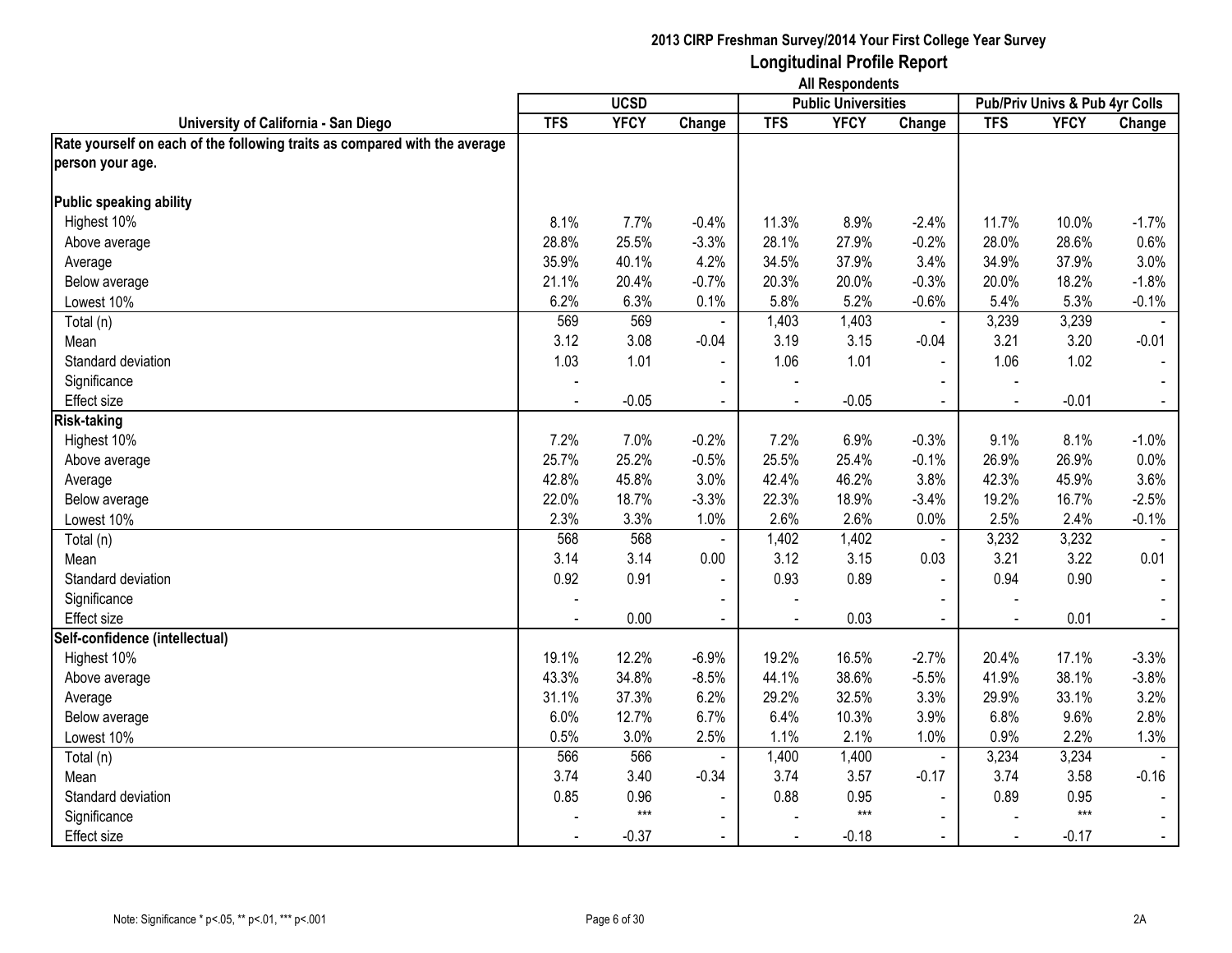|                                                                            | <b>All Respondents</b> |             |                          |                          |                            |                          |            |                                |         |  |  |  |
|----------------------------------------------------------------------------|------------------------|-------------|--------------------------|--------------------------|----------------------------|--------------------------|------------|--------------------------------|---------|--|--|--|
|                                                                            |                        | <b>UCSD</b> |                          |                          | <b>Public Universities</b> |                          |            | Pub/Priv Univs & Pub 4yr Colls |         |  |  |  |
| University of California - San Diego                                       | <b>TFS</b>             | <b>YFCY</b> | Change                   | TFS                      | <b>YFCY</b>                | Change                   | <b>TFS</b> | <b>YFCY</b>                    | Change  |  |  |  |
| Rate yourself on each of the following traits as compared with the average |                        |             |                          |                          |                            |                          |            |                                |         |  |  |  |
| person your age.                                                           |                        |             |                          |                          |                            |                          |            |                                |         |  |  |  |
| Self-confidence (social)                                                   |                        |             |                          |                          |                            |                          |            |                                |         |  |  |  |
| Highest 10%                                                                | 9.5%                   | 9.3%        | $-0.2%$                  | 10.3%                    | 10.2%                      | $-0.1%$                  | 11.7%      | 11.1%                          | $-0.6%$ |  |  |  |
| Above average                                                              | 26.9%                  | 25.5%       | $-1.4%$                  | 27.3%                    | 26.9%                      | $-0.4%$                  | 28.5%      | 27.3%                          | $-1.2%$ |  |  |  |
| Average                                                                    | 39.4%                  | 37.3%       | $-2.1%$                  | 39.1%                    | 35.6%                      | $-3.5%$                  | 38.2%      | 36.3%                          | $-1.9%$ |  |  |  |
| Below average                                                              | 21.0%                  | 23.8%       | 2.8%                     | 19.7%                    | 23.2%                      | 3.5%                     | 18.4%      | 21.3%                          | 2.9%    |  |  |  |
| Lowest 10%                                                                 | 3.2%                   | 4.0%        | 0.8%                     | 3.6%                     | 4.1%                       | 0.5%                     | 3.1%       | 4.0%                           | 0.9%    |  |  |  |
| Total (n)                                                                  | 568                    | 568         | $\sim$                   | 1,403                    | 1,403                      | $\sim$                   | 3,239      | 3,239                          |         |  |  |  |
| Mean                                                                       | 3.19                   | 3.12        | $-0.07$                  | 3.21                     | 3.16                       | $-0.05$                  | 3.27       | 3.20                           | $-0.07$ |  |  |  |
| Standard deviation                                                         | 0.98                   | 1.01        | $\overline{\phantom{a}}$ | 0.99                     | 1.02                       | $\overline{\phantom{0}}$ | 0.99       | 1.03                           | $\sim$  |  |  |  |
| Significance                                                               |                        |             | $\overline{\phantom{0}}$ | $\overline{\phantom{a}}$ |                            | $\overline{\phantom{0}}$ |            |                                | $\sim$  |  |  |  |
| <b>Effect size</b>                                                         |                        | $-0.08$     | $\overline{\phantom{a}}$ | $\overline{\phantom{a}}$ | $-0.06$                    | $\blacksquare$           | $\sim$     | $-0.08$                        | $\sim$  |  |  |  |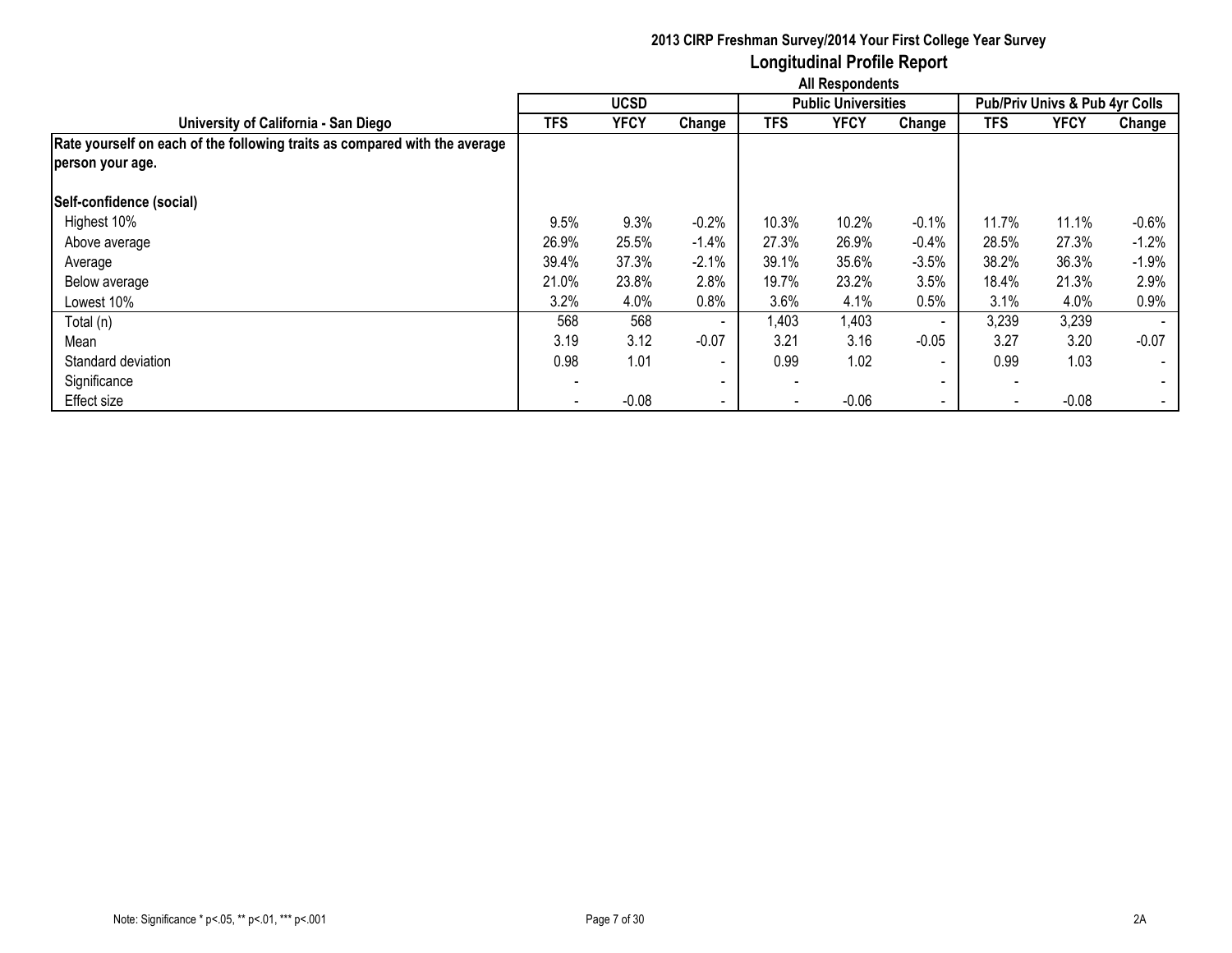|                                      | <b>UCSD</b> |             |                |                          | An neaponuema<br><b>Public Universities</b> |                | Pub/Priv Univs & Pub 4yr Colls |             |         |
|--------------------------------------|-------------|-------------|----------------|--------------------------|---------------------------------------------|----------------|--------------------------------|-------------|---------|
| University of California - San Diego | <b>TFS</b>  | <b>YFCY</b> | Change         | <b>TFS</b>               | <b>YFCY</b>                                 | Change         | <b>TFS</b>                     | <b>YFCY</b> | Change  |
| Self-understanding                   |             |             |                |                          |                                             |                |                                |             |         |
| Highest 10%                          | 19.3%       | 18.9%       | $-0.4%$        | 18.8%                    | 20.0%                                       | 1.2%           | 20.3%                          | 20.8%       | 0.5%    |
| Above average                        | 38.9%       | 38.0%       | $-0.9%$        | 38.2%                    | 37.7%                                       | $-0.5%$        | 38.1%                          | 36.1%       | $-2.0%$ |
| Average                              | 35.5%       | 33.0%       | $-2.5%$        | 36.3%                    | 33.2%                                       | $-3.1%$        | 36.0%                          | 34.5%       | $-1.5%$ |
| Below average                        | 5.5%        | 8.1%        | 2.6%           | 5.6%                     | 7.8%                                        | 2.2%           | 5.0%                           | 7.2%        | 2.2%    |
| Lowest 10%                           | 0.9%        | 1.9%        | 1.0%           | 1.1%                     | 1.3%                                        | 0.2%           | 0.7%                           | 1.4%        | 0.7%    |
| Total (n)                            | 566         | 566         |                | 1,399                    | 1,399                                       | $\blacksquare$ | 3,229                          | 3,229       |         |
| Mean                                 | 3.70        | 3.64        | $-0.06$        | 3.68                     | 3.67                                        | $-0.01$        | 3.72                           | 3.68        | $-0.04$ |
| Standard deviation                   | 0.87        | 0.94        |                | 0.88                     | 0.92                                        | $\blacksquare$ | 0.86                           | 0.93        |         |
| Significance                         |             |             |                |                          |                                             | $\blacksquare$ |                                |             |         |
| <b>Effect size</b>                   |             | $-0.06$     |                |                          | $-0.01$                                     | $\blacksquare$ |                                | $-0.04$     |         |
| <b>Spirituality</b>                  |             |             |                |                          |                                             |                |                                |             |         |
| Highest 10%                          | 10.1%       | 11.6%       | 1.5%           | 11.9%                    | 13.1%                                       | 1.2%           | 13.1%                          | 13.7%       | 0.6%    |
| Above average                        | 20.5%       | 24.3%       | 3.8%           | 24.3%                    | 25.5%                                       | 1.2%           | 26.0%                          | 27.2%       | 1.2%    |
| Average                              | 41.8%       | 40.6%       | $-1.2%$        | 36.7%                    | 37.5%                                       | 0.8%           | 36.9%                          | 37.6%       | 0.7%    |
| Below average                        | 16.0%       | 15.5%       | $-0.5%$        | 15.8%                    | 14.4%                                       | $-1.4%$        | 15.3%                          | 13.1%       | $-2.2%$ |
| Lowest 10%                           | 11.6%       | 7.9%        | $-3.7%$        | 11.4%                    | 9.4%                                        | $-2.0%$        | 8.7%                           | 8.5%        | $-0.2%$ |
| Total (n)                            | 567         | 567         |                | 1,400                    | 1,400                                       | $\blacksquare$ | 3,230                          | 3,230       |         |
| Mean                                 | 3.01        | 3.16        | 0.15           | 3.10                     | 3.19                                        | 0.09           | 3.20                           | 3.24        | 0.04    |
| Standard deviation                   | 1.11        | 1.08        |                | 1.15                     | 1.13                                        |                | 1.12                           | 1.11        |         |
| Significance                         |             | $***$       |                |                          | $***$                                       |                |                                | $***$       |         |
| <b>Effect size</b>                   |             | 0.15        | $\blacksquare$ |                          | 0.09                                        | $\blacksquare$ |                                | 0.04        | $\sim$  |
| <b>Understanding of others</b>       |             |             |                |                          |                                             |                |                                |             |         |
| Highest 10%                          | 22.5%       | 19.9%       | $-2.6%$        | 23.4%                    | 23.2%                                       | $-0.2%$        | 24.0%                          | 24.3%       | 0.3%    |
| Above average                        | 46.3%       | 45.6%       | $-0.7%$        | 46.0%                    | 45.7%                                       | $-0.3%$        | 47.5%                          | 45.0%       | $-2.5%$ |
| Average                              | 28.7%       | 29.6%       | 0.9%           | 28.2%                    | 27.3%                                       | $-0.9%$        | 26.2%                          | 27.1%       | 0.9%    |
| Below average                        | 2.3%        | 4.1%        | 1.8%           | 2.1%                     | 3.3%                                        | 1.2%           | 2.0%                           | 3.2%        | 1.2%    |
| Lowest 10%                           | 0.2%        | 0.9%        | 0.7%           | 0.2%                     | 0.6%                                        | 0.4%           | 0.3%                           | 0.5%        | 0.2%    |
| Total (n)                            | 564         | 564         |                | 1,399                    | 1,399                                       |                | 3,236                          | 3,236       |         |
| Mean                                 | 3.89        | 3.79        | $-0.10$        | 3.90                     | 3.88                                        | $-0.02$        | 3.93                           | 3.89        | $-0.04$ |
| Standard deviation                   | 0.78        | 0.83        | $\blacksquare$ | 0.78                     | 0.82                                        | $\sim$         | 0.78                           | 0.82        |         |
| Significance                         |             | $\star$     | $\blacksquare$ |                          | $\star$                                     | $\sim$         |                                | $\star$     |         |
| <b>Effect size</b>                   |             | $-0.11$     |                | $\overline{\phantom{a}}$ | $-0.02$                                     | $\sim$         |                                | $-0.04$     | $\sim$  |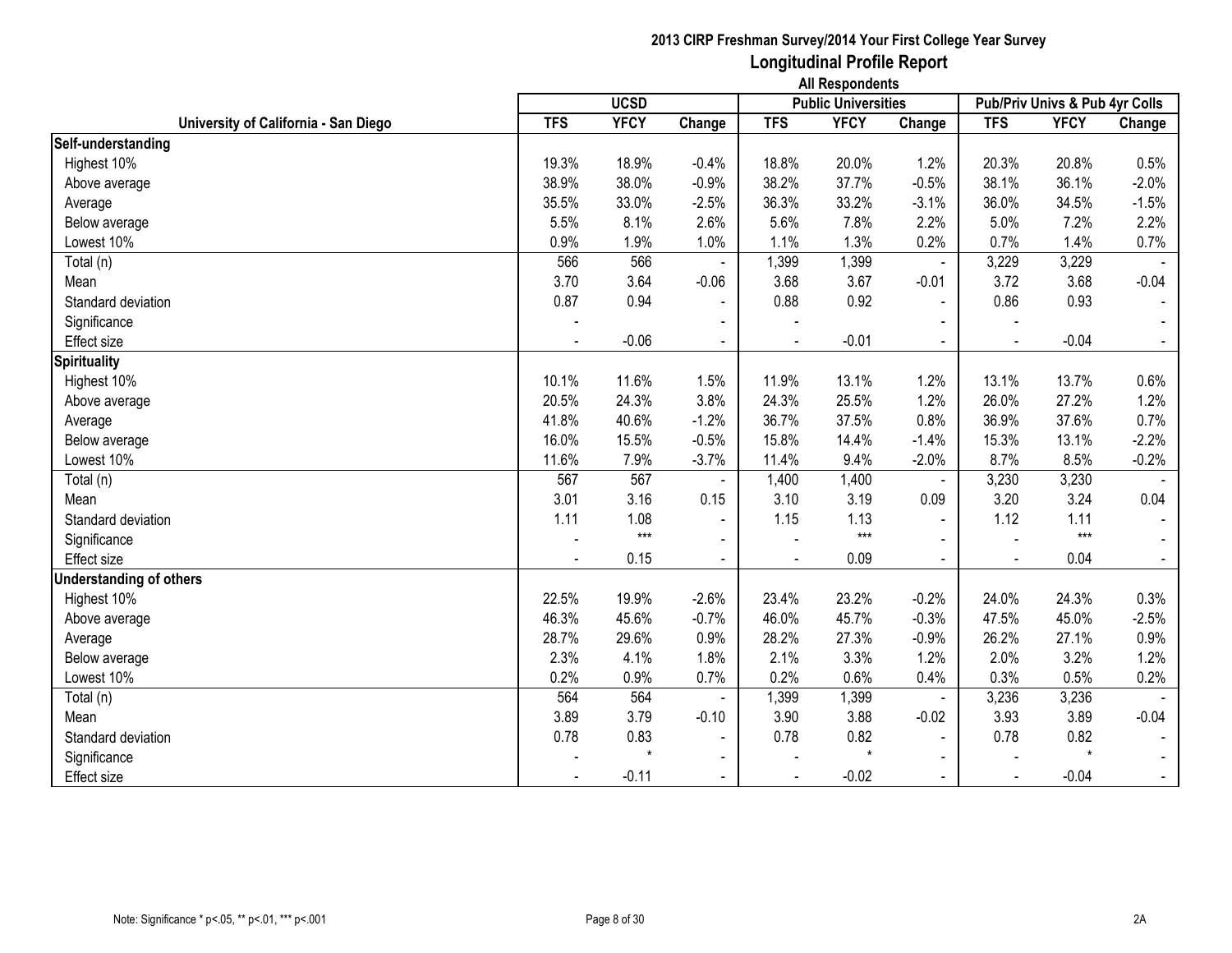|                                                                            | <b>All Respondents</b> |             |                |            |                            |                |            |                                |                |
|----------------------------------------------------------------------------|------------------------|-------------|----------------|------------|----------------------------|----------------|------------|--------------------------------|----------------|
|                                                                            |                        | <b>UCSD</b> |                |            | <b>Public Universities</b> |                |            | Pub/Priv Univs & Pub 4yr Colls |                |
| University of California - San Diego                                       | <b>TFS</b>             | <b>YFCY</b> | Change         | <b>TFS</b> | <b>YFCY</b>                | Change         | <b>TFS</b> | <b>YFCY</b>                    | Change         |
| Rate yourself on each of the following traits as compared with the average |                        |             |                |            |                            |                |            |                                |                |
| person your age.                                                           |                        |             |                |            |                            |                |            |                                |                |
| <b>Writing ability</b>                                                     |                        |             |                |            |                            |                |            |                                |                |
| Highest 10%                                                                | 9.4%                   | 9.4%        | 0.0%           | 12.5%      | 13.9%                      | 1.4%           | 14.0%      | 14.9%                          | 0.9%           |
| Above average                                                              | 36.3%                  | 35.6%       | $-0.7%$        | 37.3%      | 41.6%                      | 4.3%           | 37.9%      | 40.2%                          | 2.3%           |
| Average                                                                    | 40.9%                  | 40.4%       | $-0.5%$        | 37.5%      | 35.0%                      | $-2.5%$        | 35.7%      | 35.2%                          | $-0.5%$        |
| Below average                                                              | 12.0%                  | 11.5%       | $-0.5%$        | 11.4%      | 7.7%                       | $-3.7%$        | 11.0%      | 7.7%                           | $-3.3%$        |
| Lowest 10%                                                                 | 1.4%                   | 3.2%        | 1.8%           | 1.3%       | 1.7%                       | 0.4%           | 1.4%       | 1.9%                           | 0.5%           |
| Total (n)                                                                  | 565                    | 565         | $\blacksquare$ | 1,401      | 1,401                      | $\blacksquare$ | 3,237      | 3,237                          |                |
| Mean                                                                       | 3.40                   | 3.36        | $-0.04$        | 3.48       | 3.58                       | 0.10           | 3.52       | 3.59                           | 0.07           |
| Standard deviation                                                         | 0.87                   | 0.92        |                | 0.90       | 0.88                       | $\blacksquare$ | 0.91       | 0.90                           |                |
| Significance                                                               |                        |             |                |            |                            | $\sim$         |            |                                |                |
| Effect size                                                                |                        | $-0.05$     |                |            | 0.12                       |                |            | 0.09                           | $\omega$ .     |
| How would you currently rate yourself in the following areas:              |                        |             |                |            |                            |                |            |                                |                |
|                                                                            |                        |             |                |            |                            |                |            |                                |                |
| Ability to see the world from someone else's perspective                   |                        |             |                |            |                            |                |            |                                |                |
| A major strength                                                           | 28.0%                  | 28.7%       | 0.7%           | 28.3%      | 29.9%                      | 1.6%           | 30.0%      | 32.2%                          | 2.2%           |
| Somewhat strong                                                            | 49.6%                  | 47.4%       | $-2.2%$        | 48.2%      | 47.1%                      | $-1.1%$        | 46.9%      | 45.8%                          | $-1.1%$        |
| Average                                                                    | 20.5%                  | 20.8%       | 0.3%           | 21.4%      | 20.3%                      | $-1.1%$        | 20.7%      | 19.5%                          | $-1.2%$        |
| Somewhat weak                                                              | 1.9%                   | 2.8%        | 0.9%           | 2.1%       | 2.5%                       | 0.4%           | 2.2%       | 2.3%                           | 0.1%           |
| A major weakness                                                           | 0.0%                   | 0.2%        | 0.2%           | 0.1%       | 0.2%                       | 0.1%           | 0.2%       | 0.1%                           | $-0.1%$        |
| Total (n)                                                                  | 567                    | 567         | $\blacksquare$ | 1,397      | 1,397                      | $\blacksquare$ | 3,207      | 3,207                          |                |
| Mean                                                                       | 4.04                   | 4.02        | $-0.02$        | 4.03       | 4.04                       | 0.01           | 4.04       | 4.08                           | 0.04           |
| Standard deviation                                                         | 0.75                   | 0.79        | $\sim$         | 0.77       | 0.79                       | $\blacksquare$ | 0.78       | 0.78                           | $\sim$         |
| Significance                                                               |                        |             | $\blacksquare$ |            |                            | $\blacksquare$ |            |                                |                |
| <b>Effect size</b>                                                         |                        | $-0.02$     | $\blacksquare$ | $\sim$     | 0.01                       | $\blacksquare$ |            | 0.05                           | $\blacksquare$ |
| Tolerance of others with different beliefs                                 |                        |             |                |            |                            |                |            |                                |                |
| A major strength                                                           | 45.1%                  | 34.6%       | $-10.5%$       | 45.9%      | 37.9%                      | $-8.0%$        | 46.1%      | 41.4%                          | $-4.7%$        |
| Somewhat strong                                                            | 39.2%                  | 46.7%       | 7.5%           | 37.6%      | 44.2%                      | 6.6%           | 37.3%      | 40.5%                          | 3.2%           |
| Average                                                                    | 14.1%                  | 16.4%       | 2.3%           | 14.3%      | 15.3%                      | 1.0%           | 14.4%      | 15.7%                          | 1.3%           |
| Somewhat weak                                                              | 1.4%                   | 1.9%        | 0.5%           | 2.0%       | 2.2%                       | 0.2%           | 2.0%       | 2.2%                           | 0.2%           |
| A major weakness                                                           | 0.2%                   | 0.4%        | 0.2%           | 0.1%       | 0.4%                       | 0.3%           | 0.2%       | 0.3%                           | 0.1%           |
| Total (n)                                                                  | 567                    | 567         | $\blacksquare$ | 1,395      | 1,395                      | $\blacksquare$ | 3,203      | 3,203                          |                |
| Mean                                                                       | 4.28                   | 4.13        | $-0.15$        | 4.27       | 4.17                       | $-0.10$        | 4.27       | 4.20                           | $-0.07$        |
| Standard deviation                                                         | 0.77                   | 0.78        |                | 0.79       | 0.79                       | $\blacksquare$ | 0.79       | 0.80                           | $\blacksquare$ |
| Significance                                                               |                        | $***$       | $\sim$         |            | $***$                      | $\blacksquare$ |            | $***$                          |                |
| <b>Effect size</b>                                                         |                        | $-0.17$     | $\sim$         |            | $-0.11$                    | $\sim$         |            | $-0.08$                        | $\blacksquare$ |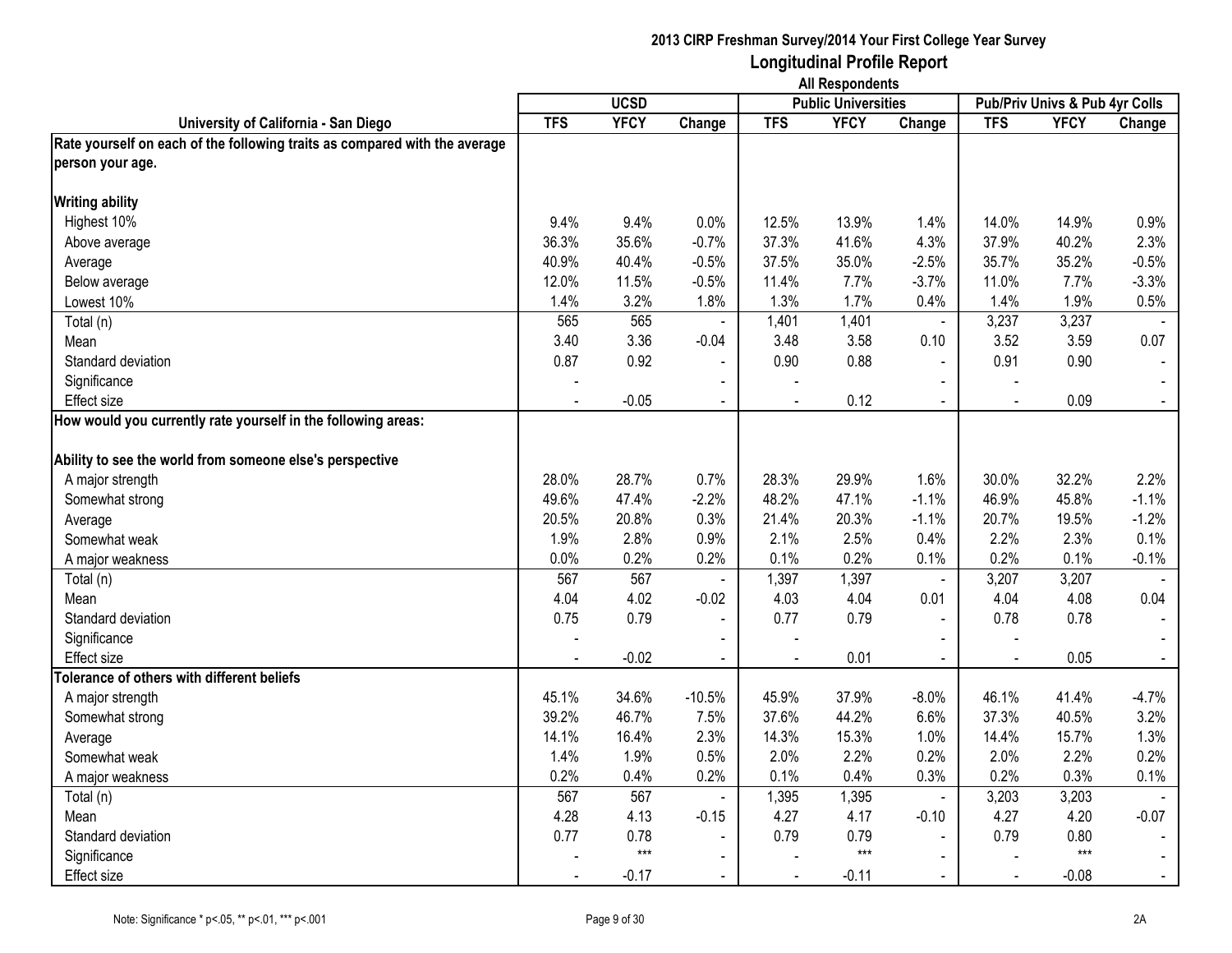|                                                               | <b>All Respondents</b> |             |                |                |                            |                |                |                                |                |
|---------------------------------------------------------------|------------------------|-------------|----------------|----------------|----------------------------|----------------|----------------|--------------------------------|----------------|
|                                                               |                        | <b>UCSD</b> |                |                | <b>Public Universities</b> |                |                | Pub/Priv Univs & Pub 4yr Colls |                |
| University of California - San Diego                          | <b>TFS</b>             | <b>YFCY</b> | Change         | <b>TFS</b>     | <b>YFCY</b>                | Change         | <b>TFS</b>     | <b>YFCY</b>                    | Change         |
| How would you currently rate yourself in the following areas: |                        |             |                |                |                            |                |                |                                |                |
| Openness to having my own views challenged                    |                        |             |                |                |                            |                |                |                                |                |
| A major strength                                              | 20.3%                  | 22.8%       | 2.5%           | 22.1%          | 24.9%                      | 2.8%           | 24.2%          | 26.4%                          | 2.2%           |
| Somewhat strong                                               | 38.9%                  | 42.8%       | 3.9%           | 37.5%          | 39.5%                      | 2.0%           | 35.7%          | 38.7%                          | 3.0%           |
| Average                                                       | 31.6%                  | 26.1%       | $-5.5%$        | 30.6%          | 27.9%                      | $-2.7%$        | 31.1%          | 27.5%                          | $-3.6%$        |
| Somewhat weak                                                 | 8.5%                   | 7.1%        | $-1.4%$        | 8.9%           | 6.8%                       | $-2.1%$        | 7.8%           | 6.4%                           | $-1.4%$        |
| A major weakness                                              | 0.7%                   | 1.2%        | 0.5%           | 0.9%           | 1.0%                       | 0.1%           | 1.2%           | 0.9%                           | $-0.3%$        |
| Total (n)                                                     | 566                    | 566         | $\blacksquare$ | 1,392          | 1,392                      | $\blacksquare$ | 3,199          | 3,199                          |                |
| Mean                                                          | 3.70                   | 3.79        | 0.09           | 3.71           | 3.80                       | 0.09           | 3.74           | 3.83                           | 0.09           |
| Standard deviation                                            | 0.91                   | 0.92        | $\blacksquare$ | 0.94           | 0.92                       | $\blacksquare$ | 0.95           | 0.92                           |                |
| Significance                                                  |                        | $\star$     | $\blacksquare$ |                | $\star$                    | $\blacksquare$ |                | $\star$                        |                |
| <b>Effect size</b>                                            |                        | 0.09        | $\blacksquare$ | L,             | 0.09                       | $\blacksquare$ |                | 0.09                           | $\blacksquare$ |
| Ability to discuss and negotiate controversial issues         |                        |             |                |                |                            |                |                |                                |                |
| A major strength                                              | 27.3%                  | 22.9%       | $-4.4%$        | 30.7%          | 28.5%                      | $-2.2%$        | 31.8%          | 29.7%                          | $-2.1%$        |
| Somewhat strong                                               | 38.6%                  | 42.7%       | 4.1%           | 38.0%          | 40.8%                      | 2.8%           | 36.3%          | 39.0%                          | 2.7%           |
| Average                                                       | 25.4%                  | 26.5%       | 1.1%           | 23.7%          | 22.9%                      | $-0.8%$        | 24.1%          | 24.3%                          | 0.2%           |
| Somewhat weak                                                 | 7.8%                   | 6.7%        | $-1.1%$        | 6.8%           | 7.0%                       | 0.2%           | 6.9%           | 6.2%                           | $-0.7%$        |
| A major weakness                                              | 0.9%                   | 1.2%        | 0.3%           | 0.7%           | 0.8%                       | 0.1%           | 0.9%           | 0.8%                           | $-0.1%$        |
| Total (n)                                                     | 567                    | 567         |                | 1,391          | 1,391                      | $\blacksquare$ | 3,197          | 3,197                          |                |
| Mean                                                          | 3.84                   | 3.79        | $-0.05$        | 3.91           | 3.89                       | $-0.02$        | 3.91           | 3.90                           | $-0.01$        |
| Standard deviation                                            | 0.94                   | 0.91        | $\overline{a}$ | 0.94           | 0.92                       | $\sim$         | 0.96           | 0.92                           | $\sim$         |
| Significance                                                  |                        |             |                |                |                            | $\blacksquare$ |                |                                |                |
| Effect size                                                   |                        | $-0.05$     | $\blacksquare$ | $\blacksquare$ | $-0.02$                    |                | $\blacksquare$ | $-0.01$                        | $\sim$         |
| Ability to work cooperatively with diverse people             |                        |             |                |                |                            |                |                |                                |                |
| A major strength                                              | 44.4%                  | 34.2%       | $-10.2%$       | 49.3%          | 41.3%                      | $-8.0%$        | 51.7%          | 44.1%                          | $-7.6%$        |
| Somewhat strong                                               | 35.8%                  | 47.3%       | 11.5%          | 33.3%          | 41.8%                      | 8.5%           | 32.1%          | 39.0%                          | 6.9%           |
| Average                                                       | 16.8%                  | 17.0%       | 0.2%           | 15.6%          | 15.3%                      | $-0.3%$        | 14.4%          | 15.4%                          | 1.0%           |
| Somewhat weak                                                 | 2.1%                   | 1.2%        | $-0.9%$        | 1.4%           | 1.4%                       | 0.0%           | 1.4%           | 1.3%                           | $-0.1%$        |
| A major weakness                                              | 0.9%                   | 0.4%        | $-0.5%$        | 0.4%           | 0.3%                       | $-0.1%$        | 0.4%           | 0.3%                           | $-0.1%$        |
| Total (n)                                                     | 565                    | 565         |                | 1,388          | 1,388                      | $\blacksquare$ | 3,194          | 3,194                          |                |
| Mean                                                          | 4.21                   | 4.14        | $-0.07$        | 4.30           | 4.22                       | $-0.08$        | 4.33           | 4.25                           | $-0.08$        |
| Standard deviation                                            | 0.86                   | 0.76        | $\blacksquare$ | 0.81           | 0.77                       | $\blacksquare$ | 0.80           | 0.78                           | $\blacksquare$ |
| Significance                                                  |                        |             | $\blacksquare$ |                |                            | $\blacksquare$ |                |                                |                |
| Effect size                                                   |                        | $-0.08$     | $\blacksquare$ |                | $-0.09$                    |                |                | $-0.09$                        | $\sim$         |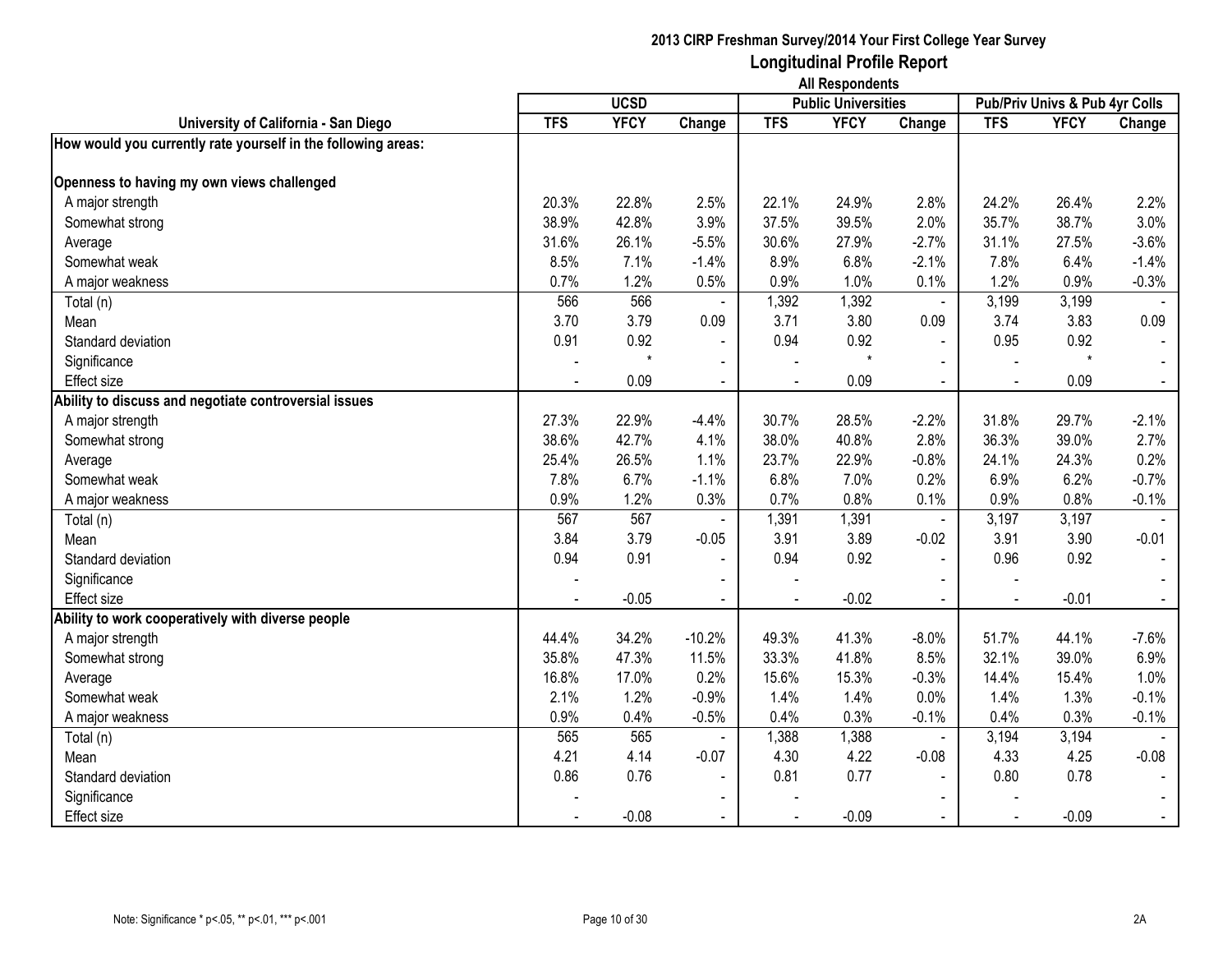|                                                          | <b>All Respondents</b> |             |                |                |                            |                |            |                                |                |
|----------------------------------------------------------|------------------------|-------------|----------------|----------------|----------------------------|----------------|------------|--------------------------------|----------------|
|                                                          |                        | <b>UCSD</b> |                |                | <b>Public Universities</b> |                |            | Pub/Priv Univs & Pub 4yr Colls |                |
| University of California - San Diego                     | <b>TFS</b>             | <b>YFCY</b> | Change         | <b>TFS</b>     | <b>YFCY</b>                | Change         | <b>TFS</b> | <b>YFCY</b>                    | Change         |
| Since entering this college, how often have you:         |                        |             |                |                |                            |                |            |                                |                |
| Attended a religious service                             |                        |             |                |                |                            |                |            |                                |                |
| Frequently                                               | 26.2%                  | 14.8%       | $-11.4%$       | 34.5%          | 19.3%                      | $-15.2%$       | 37.6%      | 21.7%                          | $-15.9%$       |
| Occasionally                                             | 29.7%                  | 21.2%       | $-8.5%$        | 32.0%          | 24.3%                      | $-7.7%$        | 34.2%      | 29.5%                          | $-4.7%$        |
| Not at all                                               | 44.1%                  | 64.1%       | 20.0%          | 33.5%          | 56.4%                      | 22.9%          | 28.3%      | 48.7%                          | 20.4%          |
| Total (n)                                                | 562                    | 562         |                | 1,397          | 1,397                      | $\blacksquare$ | 3,206      | 3,206                          |                |
| Mean                                                     | 1.82                   | 1.51        | $-0.31$        | 2.01           | 1.63                       | $-0.38$        | 2.09       | 1.73                           | $-0.36$        |
| Standard deviation                                       | 0.82                   | 0.74        |                | 0.82           | 0.79                       |                | 0.81       | 0.79                           |                |
| Significance                                             |                        | $***$       | $\sim$         |                | $***$                      | $\overline{a}$ |            | $***$                          |                |
| Effect size                                              |                        | $-0.42$     | $\blacksquare$ | $\blacksquare$ | $-0.52$                    | $\blacksquare$ |            | $-0.49$                        | $\blacksquare$ |
| Been bored in class                                      |                        |             |                |                |                            |                |            |                                |                |
| Frequently                                               | 41.3%                  | 46.4%       | 5.1%           | 40.9%          | 44.7%                      | 3.8%           | 36.4%      | 41.1%                          | 4.7%           |
| Occasionally                                             | 54.0%                  | 50.8%       | $-3.2%$        | 54.1%          | 52.8%                      | $-1.3%$        | 57.9%      | 55.7%                          | $-2.2%$        |
| Not at all                                               | 4.8%                   | 2.8%        | $-2.0%$        | 5.0%           | 2.6%                       | $-2.4%$        | 5.7%       | 3.2%                           | $-2.5%$        |
| Total (n)                                                | 567                    | 567         |                | 1,402          | 1,402                      | $\blacksquare$ | 3,214      | 3,214                          |                |
| Mean                                                     | 2.37                   | 2.44        | 0.07           | 2.36           | 2.42                       | 0.06           | 2.31       | 2.38                           | 0.07           |
| Standard deviation                                       | 0.57                   | 0.55        | $\blacksquare$ | 0.57           | 0.54                       |                | 0.57       | 0.55                           |                |
| Significance                                             |                        | $**$        | $\blacksquare$ |                | $**$                       | $\overline{a}$ |            | $**$                           |                |
| Effect size                                              |                        | 0.12        | $\blacksquare$ |                | 0.10                       | $\blacksquare$ |            | 0.12                           | $\omega$       |
| Demonstrated for a cause (e.g., boycott, rally, protest) |                        |             |                |                |                            |                |            |                                |                |
| Frequently                                               | 2.3%                   | 1.4%        | $-0.9%$        | 3.0%           | 2.2%                       | $-0.8%$        | 3.2%       | 2.7%                           | $-0.5%$        |
| Occasionally                                             | 19.3%                  | 12.2%       | $-7.1%$        | 17.5%          | 12.2%                      | $-5.3%$        | 18.7%      | 13.7%                          | $-5.0%$        |
| Not at all                                               | 78.4%                  | 86.4%       | 8.0%           | 79.5%          | 85.6%                      | 6.1%           | 78.1%      | 83.6%                          | 5.5%           |
| Total (n)                                                | 565                    | 565         |                | 1,400          | 1,400                      | $\blacksquare$ | 3,201      | 3,201                          |                |
| Mean                                                     | 1.24                   | 1.15        | $-0.09$        | 1.24           | 1.17                       | $-0.07$        | 1.25       | 1.19                           | $-0.06$        |
| Standard deviation                                       | 0.48                   | 0.40        |                | 0.49           | 0.43                       | $\mathbf{r}$   | 0.50       | 0.46                           |                |
| Significance                                             |                        | $***$       | $\mathbf{r}$   |                | $***$                      | $\blacksquare$ |            | $***$                          |                |
| Effect size                                              |                        | $-0.16$     | $\blacksquare$ | $\blacksquare$ | $-0.12$                    | $\blacksquare$ |            | $-0.10$                        | $\blacksquare$ |
| <b>Tutored another student</b>                           |                        |             |                |                |                            |                |            |                                |                |
| Frequently                                               | 25.4%                  | 8.0%        | $-17.4%$       | 20.4%          | 7.9%                       | $-12.5%$       | 20.7%      | 8.5%                           | $-12.2%$       |
| Occasionally                                             | 55.0%                  | 45.6%       | $-9.4%$        | 50.4%          | 41.6%                      | $-8.8%$        | 49.1%      | 41.2%                          | $-7.9%$        |
| Not at all                                               | 19.7%                  | 46.5%       | 26.8%          | 29.3%          | 50.5%                      | 21.2%          | 30.3%      | 50.4%                          | 20.1%          |
| Total (n)                                                | 564                    | 564         | $\blacksquare$ | 1,398          | 1,398                      | $\blacksquare$ | 3,200      | 3,200                          |                |
| Mean                                                     | 2.06                   | 1.62        | $-0.44$        | 1.91           | 1.57                       | $-0.34$        | 1.90       | 1.58                           | $-0.32$        |
| Standard deviation                                       | 0.67                   | 0.63        |                | 0.70           | 0.64                       | $\blacksquare$ | 0.71       | 0.64                           |                |
| Significance                                             |                        | $***$       | $\mathbf{r}$   |                | $***$                      | $\blacksquare$ |            | $***$                          |                |
| <b>Effect size</b>                                       |                        | $-0.54$     | $\blacksquare$ |                | $-0.42$                    |                |            | $-0.40$                        | $\blacksquare$ |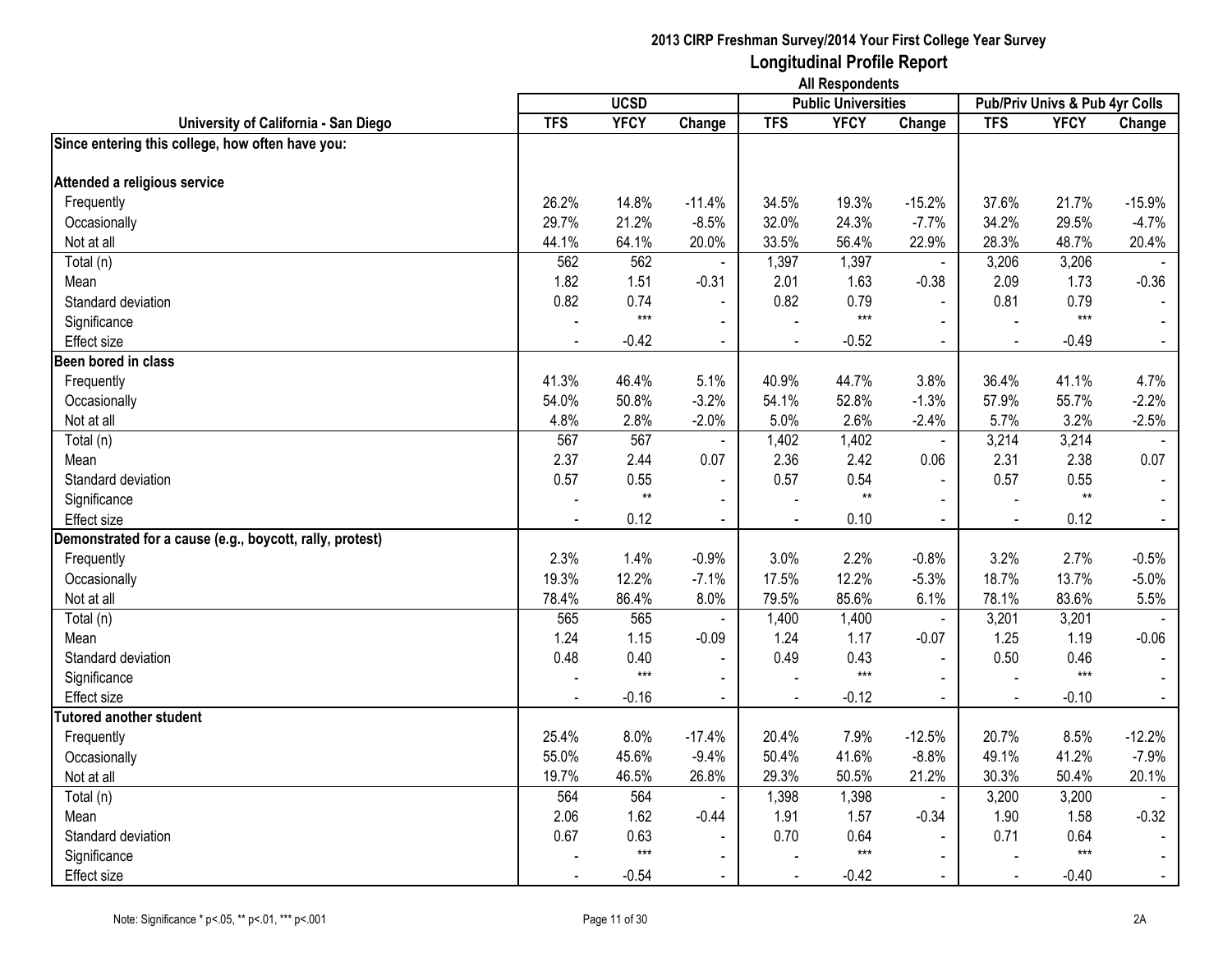|                                                  | <b>All Respondents</b> |             |                |                |                            |                |                |                                |                |
|--------------------------------------------------|------------------------|-------------|----------------|----------------|----------------------------|----------------|----------------|--------------------------------|----------------|
|                                                  |                        | <b>UCSD</b> |                |                | <b>Public Universities</b> |                |                | Pub/Priv Univs & Pub 4yr Colls |                |
| University of California - San Diego             | <b>TFS</b>             | <b>YFCY</b> | Change         | <b>TFS</b>     | <b>YFCY</b>                | Change         | <b>TFS</b>     | <b>YFCY</b>                    | Change         |
| Since entering this college, how often have you: |                        |             |                |                |                            |                |                |                                |                |
| <b>Studied with other students</b>               |                        |             |                |                |                            |                |                |                                |                |
| Frequently                                       | 41.9%                  | 37.5%       | $-4.4%$        | 36.5%          | 37.0%                      | 0.5%           | 37.2%          | 39.3%                          | 2.1%           |
| Occasionally                                     | 49.2%                  | 56.3%       | 7.1%           | 52.5%          | 56.0%                      | 3.5%           | 52.2%          | 54.2%                          | 2.0%           |
| Not at all                                       | 8.8%                   | 6.2%        | $-2.6%$        | 11.0%          | 6.9%                       | $-4.1%$        | 10.6%          | 6.5%                           | $-4.1%$        |
| Total (n)                                        | 565                    | 565         | $\blacksquare$ | 1,396          | 1,396                      | $\blacksquare$ | 3,205          | 3,205                          |                |
| Mean                                             | 2.33                   | 2.31        | $-0.02$        | 2.25           | 2.30                       | 0.05           | 2.27           | 2.33                           | 0.06           |
| Standard deviation                               | 0.63                   | 0.58        |                | 0.64           | 0.59                       |                | 0.64           | 0.59                           |                |
| Significance                                     |                        |             | $\blacksquare$ |                |                            |                | $\blacksquare$ |                                |                |
| <b>Effect size</b>                               |                        | $-0.03$     | $\blacksquare$ |                | 0.06                       | $\blacksquare$ | $\blacksquare$ | 0.08                           | $\blacksquare$ |
| Been a guest in a professor's home               |                        |             |                |                |                            |                |                |                                |                |
| Frequently                                       | 2.3%                   | 0.4%        | $-1.9%$        | 3.1%           | 0.8%                       | $-2.3%$        | 3.0%           | 1.2%                           | $-1.8%$        |
| Occasionally                                     | 13.1%                  | 3.5%        | $-9.6%$        | 14.1%          | 5.3%                       | $-8.8%$        | 16.0%          | 9.1%                           | $-6.9%$        |
| Not at all                                       | 84.6%                  | 96.1%       | 11.5%          | 82.8%          | 93.9%                      | 11.1%          | 81.0%          | 89.7%                          | 8.7%           |
| Total (n)                                        | 566                    | 566         | $\blacksquare$ | 1,402          | 1,402                      | $\blacksquare$ | 3,207          | 3,207                          |                |
| Mean                                             | 1.18                   | 1.04        | $-0.14$        | 1.20           | 1.07                       | $-0.13$        | 1.22           | 1.12                           | $-0.10$        |
| Standard deviation                               | 0.44                   | 0.22        |                | 0.47           | 0.28                       | $\blacksquare$ | 0.48           | 0.36                           |                |
| Significance                                     |                        | $***$       | $\sim$         |                | $***$                      | $\sim$         | $\sim$         | $***$                          |                |
| <b>Effect size</b>                               |                        | $-0.29$     | $\blacksquare$ |                | $-0.27$                    | $\sim$         |                | $-0.20$                        |                |
| <b>Smoked cigarettes</b>                         |                        |             |                |                |                            |                |                |                                |                |
| Frequently                                       | 0.5%                   | 0.9%        | 0.4%           | 0.8%           | 1.8%                       | 1.0%           | 1.1%           | 2.9%                           | 1.8%           |
| Occasionally                                     | 2.6%                   | 6.9%        | 4.3%           | 4.1%           | 7.6%                       | 3.5%           | 5.5%           | 9.4%                           | 3.9%           |
| Not at all                                       | 96.8%                  | 92.2%       | $-4.6%$        | 95.1%          | 90.7%                      | $-4.4%$        | 93.4%          | 87.7%                          | $-5.7%$        |
| Total (n)                                        | 567                    | 567         | $\blacksquare$ | 1,402          | 1,402                      | $\blacksquare$ | 3,211          | 3,211                          |                |
| Mean                                             | 1.04                   | 1.09        | 0.05           | 1.06           | 1.11                       | 0.05           | 1.08           | 1.15                           | 0.07           |
| Standard deviation                               | 0.22                   | 0.31        | $\blacksquare$ | 0.26           | 0.37                       |                | 0.30           | 0.43                           |                |
| Significance                                     |                        | $***$       | $\blacksquare$ |                | $***$                      | $\blacksquare$ |                | $***$                          | $\blacksquare$ |
| Effect size                                      | $\blacksquare$         | 0.15        | $\blacksquare$ | $\blacksquare$ | 0.15                       | $\sim$         | $\blacksquare$ | 0.21                           | $\blacksquare$ |
| <b>Drank beer</b>                                |                        |             |                |                |                            |                |                |                                |                |
| Frequently                                       | 2.0%                   | 6.4%        | 4.4%           | 3.1%           | 9.6%                       | 6.5%           | 3.6%           | 12.1%                          | 8.5%           |
| Occasionally                                     | 17.8%                  | 31.9%       | 14.1%          | 20.7%          | 33.8%                      | 13.1%          | 25.1%          | 34.9%                          | 9.8%           |
| Not at all                                       | 80.2%                  | 61.7%       | $-18.5%$       | 76.2%          | 56.7%                      | $-19.5%$       | 71.2%          | 53.0%                          | $-18.2%$       |
| Total (n)                                        | 562                    | 562         | $\blacksquare$ | 1,392          | 1,392                      | $\blacksquare$ | 3,198          | 3,198                          |                |
| Mean                                             | 1.22                   | 1.45        | 0.23           | 1.27           | 1.53                       | 0.26           | 1.32           | 1.59                           | 0.27           |
| Standard deviation                               | 0.46                   | 0.61        |                | 0.51           | 0.66                       |                | 0.54           | 0.70                           |                |
| Significance                                     |                        | $***$       | $\blacksquare$ |                | $***$                      | $\sim$         |                | $***$                          |                |
| Effect size                                      |                        | 0.39        | $\blacksquare$ |                | 0.44                       | $\sim$         | $\blacksquare$ | 0.46                           | $\blacksquare$ |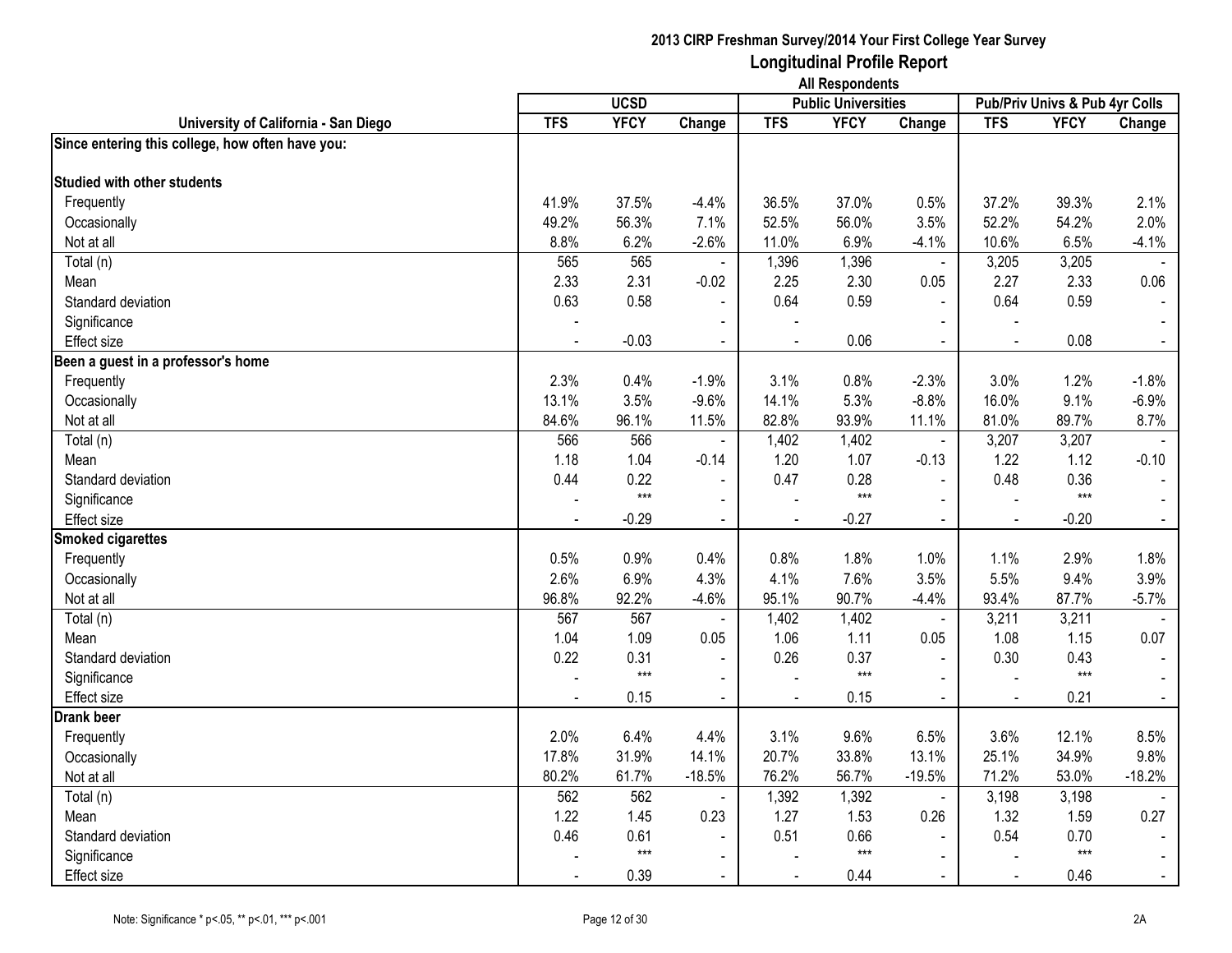|                                                  | <b>All Respondents</b> |             |                          |            |                            |                |                |                                |                |
|--------------------------------------------------|------------------------|-------------|--------------------------|------------|----------------------------|----------------|----------------|--------------------------------|----------------|
|                                                  |                        | <b>UCSD</b> |                          |            | <b>Public Universities</b> |                |                | Pub/Priv Univs & Pub 4yr Colls |                |
| University of California - San Diego             | <b>TFS</b>             | <b>YFCY</b> | Change                   | <b>TFS</b> | <b>YFCY</b>                | Change         | <b>TFS</b>     | <b>YFCY</b>                    | Change         |
| Since entering this college, how often have you: |                        |             |                          |            |                            |                |                |                                |                |
| Drank wine or liquor                             |                        |             |                          |            |                            |                |                |                                |                |
| Frequently                                       | 2.3%                   | 9.3%        | 7.0%                     | 3.5%       | 12.5%                      | 9.0%           | 3.9%           | 15.3%                          | 11.4%          |
| Occasionally                                     | 22.9%                  | 37.7%       | 14.8%                    | 26.6%      | 38.3%                      | 11.7%          | 31.4%          | 39.1%                          | 7.7%           |
| Not at all                                       | 74.8%                  | 53.0%       | $-21.8%$                 | 69.9%      | 49.2%                      | $-20.7%$       | 64.6%          | 45.7%                          | $-18.9%$       |
| Total (n)                                        | 559                    | 559         |                          | 1,387      | 1,387                      | $\blacksquare$ | 3,191          | 3,191                          |                |
| Mean                                             | 1.28                   | 1.56        | 0.28                     | 1.34       | 1.63                       | 0.29           | 1.39           | 1.70                           | 0.31           |
| Standard deviation                               | 0.50                   | 0.66        |                          | 0.54       | 0.70                       | $\sim$         | 0.56           | 0.72                           |                |
| Significance                                     |                        | $***$       | $\blacksquare$           |            | $***$                      | $\mathbf{r}$   |                | $***$                          |                |
| <b>Effect size</b>                               |                        | 0.42        | $\blacksquare$           |            | 0.44                       | $\blacksquare$ | $\blacksquare$ | 0.47                           | $\blacksquare$ |
| Felt overwhelmed by all you had to do            |                        |             |                          |            |                            |                |                |                                |                |
| Frequently                                       | 31.3%                  | 41.7%       | 10.4%                    | 36.0%      | 45.3%                      | 9.3%           | 35.6%          | 46.0%                          | 10.4%          |
| Occasionally                                     | 57.2%                  | 51.1%       | $-6.1%$                  | 55.0%      | 49.0%                      | $-6.0%$        | 55.8%          | 48.5%                          | $-7.3%$        |
| Not at all                                       | 11.5%                  | 7.2%        | $-4.3%$                  | 9.0%       | 5.7%                       | $-3.3%$        | 8.6%           | 5.4%                           | $-3.2%$        |
| Total (n)                                        | 566                    | 566         |                          | 1,399      | 1,399                      | $\omega$       | 3,208          | 3,208                          |                |
| Mean                                             | 2.20                   | 2.34        | 0.14                     | 2.27       | 2.40                       | 0.13           | 2.27           | 2.41                           | 0.14           |
| Standard deviation                               | 0.62                   | 0.61        |                          | 0.61       | 0.59                       | $\blacksquare$ | 0.61           | 0.59                           |                |
| Significance                                     |                        | $***$       |                          |            | $***$                      |                |                | $***$                          |                |
| <b>Effect size</b>                               |                        | 0.20        | $\blacksquare$           |            | 0.19                       | $\blacksquare$ |                | 0.20                           |                |
| <b>Felt depressed</b>                            |                        |             |                          |            |                            |                |                |                                |                |
| Frequently                                       | 9.0%                   | 17.9%       | 8.9%                     | 9.7%       | 15.9%                      | 6.2%           | 8.9%           | 16.6%                          | 7.7%           |
| Occasionally                                     | 43.6%                  | 50.4%       | 6.8%                     | 43.6%      | 47.5%                      | 3.9%           | 42.2%          | 46.5%                          | 4.3%           |
| Not at all                                       | 47.3%                  | 31.7%       | $-15.6%$                 | 46.7%      | 36.6%                      | $-10.1%$       | 48.9%          | 36.9%                          | $-12.0%$       |
| Total (n)                                        | 564                    | 564         | $\blacksquare$           | 1,399      | 1,399                      | $\blacksquare$ | 3,205          | 3,205                          |                |
| Mean                                             | 1.62                   | 1.86        | 0.24                     | 1.63       | 1.79                       | 0.16           | 1.60           | 1.80                           | 0.20           |
| Standard deviation                               | 0.65                   | 0.69        |                          | 0.65       | 0.70                       |                | 0.65           | 0.70                           |                |
| Significance                                     |                        | $***$       | $\blacksquare$           |            | $***$                      | $\mathbf{r}$   |                | $***$                          |                |
| <b>Effect size</b>                               | $\blacksquare$         | 0.35        | $\blacksquare$           |            | 0.24                       | $\blacksquare$ | $\sim$         | 0.30                           | $\blacksquare$ |
| Performed volunteer work                         |                        |             |                          |            |                            |                |                |                                |                |
| Frequently                                       | 48.8%                  | 11.2%       | $-37.6%$                 | 46.4%      | 14.1%                      | $-32.3%$       | 45.2%          | 17.0%                          | $-28.2%$       |
| Occasionally                                     | 44.8%                  | 41.2%       | $-3.6%$                  | 45.6%      | 44.1%                      | $-1.5%$        | 46.1%          | 46.2%                          | 0.1%           |
| Not at all                                       | 6.4%                   | 47.6%       | 41.2%                    | 8.0%       | 41.8%                      | 33.8%          | 8.8%           | 36.8%                          | 28.0%          |
| Total (n)                                        | 563                    | 563         |                          | 1,398      | 1,398                      | $\mathbf{r}$   | 3,206          | 3,206                          |                |
| Mean                                             | 2.42                   | 1.64        | $-0.78$                  | 2.38       | 1.72                       | $-0.66$        | 2.36           | 1.80                           | $-0.56$        |
| Standard deviation                               | 0.61                   | 0.68        |                          | 0.63       | 0.69                       |                | 0.64           | 0.71                           |                |
| Significance                                     |                        | $***$       | $\overline{\phantom{0}}$ |            | $***$                      | $\blacksquare$ |                | $***$                          |                |
| Effect size                                      |                        | $-0.99$     | $\blacksquare$           |            | $-0.83$                    | $\blacksquare$ | $\sim$         | $-0.71$                        |                |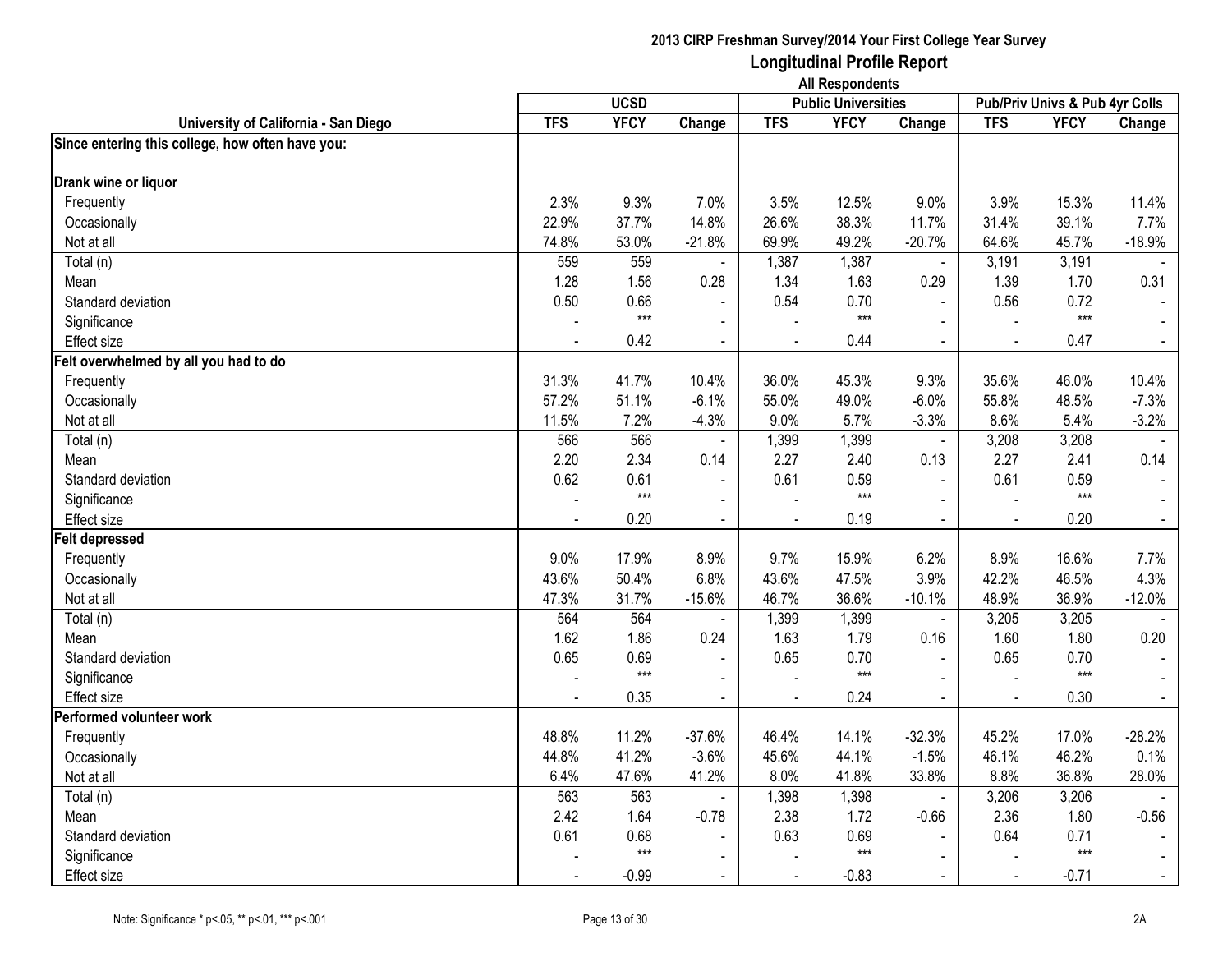|                                                          | <b>All Respondents</b> |             |                |            |                            |                |                |                                |                |
|----------------------------------------------------------|------------------------|-------------|----------------|------------|----------------------------|----------------|----------------|--------------------------------|----------------|
|                                                          |                        | <b>UCSD</b> |                |            | <b>Public Universities</b> |                |                | Pub/Priv Univs & Pub 4yr Colls |                |
| University of California - San Diego                     | <b>TFS</b>             | <b>YFCY</b> | Change         | <b>TFS</b> | <b>YFCY</b>                | Change         | <b>TFS</b>     | <b>YFCY</b>                    | Change         |
| Since entering this college, how often have you:         |                        |             |                |            |                            |                |                |                                |                |
| Asked a professor for advice after class                 |                        |             |                |            |                            |                |                |                                |                |
| Frequently                                               | 31.7%                  | 5.9%        | $-25.8%$       | 34.0%      | 12.8%                      | $-21.2%$       | 34.8%          | 17.9%                          | $-16.9%$       |
| Occasionally                                             | 58.0%                  | 54.1%       | $-3.9%$        | 55.7%      | 61.9%                      | 6.2%           | 53.5%          | 62.9%                          | 9.4%           |
| Not at all                                               | 10.3%                  | 40.1%       | 29.8%          | 10.3%      | 25.3%                      | 15.0%          | 11.6%          | 19.2%                          | 7.6%           |
| Total (n)                                                | 564                    | 564         |                | 1,386      | 1,386                      | $\blacksquare$ | 3,171          | 3,171                          |                |
| Mean                                                     | 2.21                   | 1.66        | $-0.55$        | 2.24       | 1.87                       | $-0.37$        | 2.23           | 1.99                           | $-0.24$        |
| Standard deviation                                       | 0.61                   | 0.59        |                | 0.62       | 0.60                       | $\sim$         | 0.64           | 0.61                           |                |
| Significance                                             |                        | $***$       | $\blacksquare$ |            | $***$                      | $\mathbf{r}$   |                | $***$                          |                |
| Effect size                                              |                        | $-0.78$     | $\blacksquare$ |            | $-0.53$                    | $\blacksquare$ | $\overline{a}$ | $-0.34$                        | $\blacksquare$ |
| Voted in a student election                              |                        |             |                |            |                            |                |                |                                |                |
| Frequently                                               | 21.5%                  | 14.4%       | $-7.1%$        | 20.3%      | 10.2%                      | $-10.1%$       | 21.0%          | 11.9%                          | $-9.1%$        |
| Occasionally                                             | 54.0%                  | 48.5%       | $-5.5%$        | 52.1%      | 39.3%                      | $-12.8%$       | 52.4%          | 43.1%                          | $-9.3%$        |
| Not at all                                               | 24.5%                  | 37.1%       | 12.6%          | 27.6%      | 50.5%                      | 22.9%          | 26.6%          | 45.0%                          | 18.4%          |
| Total (n)                                                | 563                    | 563         |                | 1,383      | 1,383                      | $\blacksquare$ | 3,162          | 3,162                          |                |
| Mean                                                     | 1.97                   | 1.77        | $-0.20$        | 1.93       | 1.60                       | $-0.33$        | 1.94           | 1.67                           | $-0.27$        |
| Standard deviation                                       | 0.68                   | 0.68        |                | 0.69       | 0.67                       | $\overline{a}$ | 0.69           | 0.68                           |                |
| Significance                                             |                        | $***$       | $\sim$         |            | $***$                      | $\sim$         | $\overline{a}$ | $***$                          |                |
| Effect size                                              |                        | $-0.23$     | $\blacksquare$ |            | $-0.38$                    | $\blacksquare$ |                | $-0.31$                        | $\blacksquare$ |
| Worked on a local, state, or national political campaign |                        |             |                |            |                            |                |                |                                |                |
| Frequently                                               | 1.2%                   | 1.4%        | 0.2%           | 1.5%       | 1.5%                       | 0.0%           | 1.7%           | 1.9%                           | 0.2%           |
| Occasionally                                             | 10.2%                  | 7.4%        | $-2.8%$        | 9.2%       | 5.4%                       | $-3.8%$        | 8.4%           | 6.5%                           | $-1.9%$        |
| Not at all                                               | 88.5%                  | 91.2%       | 2.7%           | 89.3%      | 93.1%                      | 3.8%           | 89.8%          | 91.6%                          | 1.8%           |
| Total (n)                                                | 566                    | 566         | $\blacksquare$ | 1,386      | 1,386                      | $\blacksquare$ | 3,167          | 3,167                          |                |
| Mean                                                     | 1.13                   | 1.10        | $-0.03$        | 1.12       | 1.08                       | $-0.04$        | 1.12           | 1.10                           | $-0.02$        |
| Standard deviation                                       | 0.37                   | 0.35        |                | 0.37       | 0.33                       | $\blacksquare$ | 0.37           | 0.36                           |                |
| Significance                                             | L.                     |             | $\blacksquare$ |            |                            | $\blacksquare$ |                |                                |                |
| <b>Effect size</b>                                       |                        | $-0.06$     | $\blacksquare$ |            | $-0.08$                    | $\blacksquare$ | $\overline{a}$ | $-0.04$                        | $\blacksquare$ |
| Socialized with someone of another racial/ethnic group   |                        |             |                |            |                            |                |                |                                |                |
| Frequently                                               | 82.1%                  | 72.6%       | $-9.5%$        | 74.3%      | 62.1%                      | $-12.2%$       | 74.0%          | 64.4%                          | $-9.6%$        |
| Occasionally                                             | 15.4%                  | 23.2%       | 7.8%           | 22.8%      | 33.5%                      | 10.7%          | 22.4%          | 30.9%                          | 8.5%           |
| Not at all                                               | 2.5%                   | 4.2%        | 1.7%           | 3.0%       | 4.5%                       | 1.5%           | 3.6%           | 4.7%                           | 1.1%           |
| Total (n)                                                | 565                    | 565         | $\blacksquare$ | 1,387      | 1,387                      | $\blacksquare$ | 3,168          | 3,168                          |                |
| Mean                                                     | 2.80                   | 2.68        | $-0.12$        | 2.71       | 2.58                       | $-0.13$        | 2.70           | 2.60                           | $-0.10$        |
| Standard deviation                                       | 0.46                   | 0.55        |                | 0.51       | 0.58                       |                | 0.53           | 0.58                           |                |
| Significance                                             |                        | $***$       | $\blacksquare$ |            | $***$                      | $\sim$         |                | $***$                          | $\sim$         |
| Effect size                                              |                        | $-0.20$     | $\blacksquare$ |            | $-0.21$                    |                |                | $-0.16$                        | $\blacksquare$ |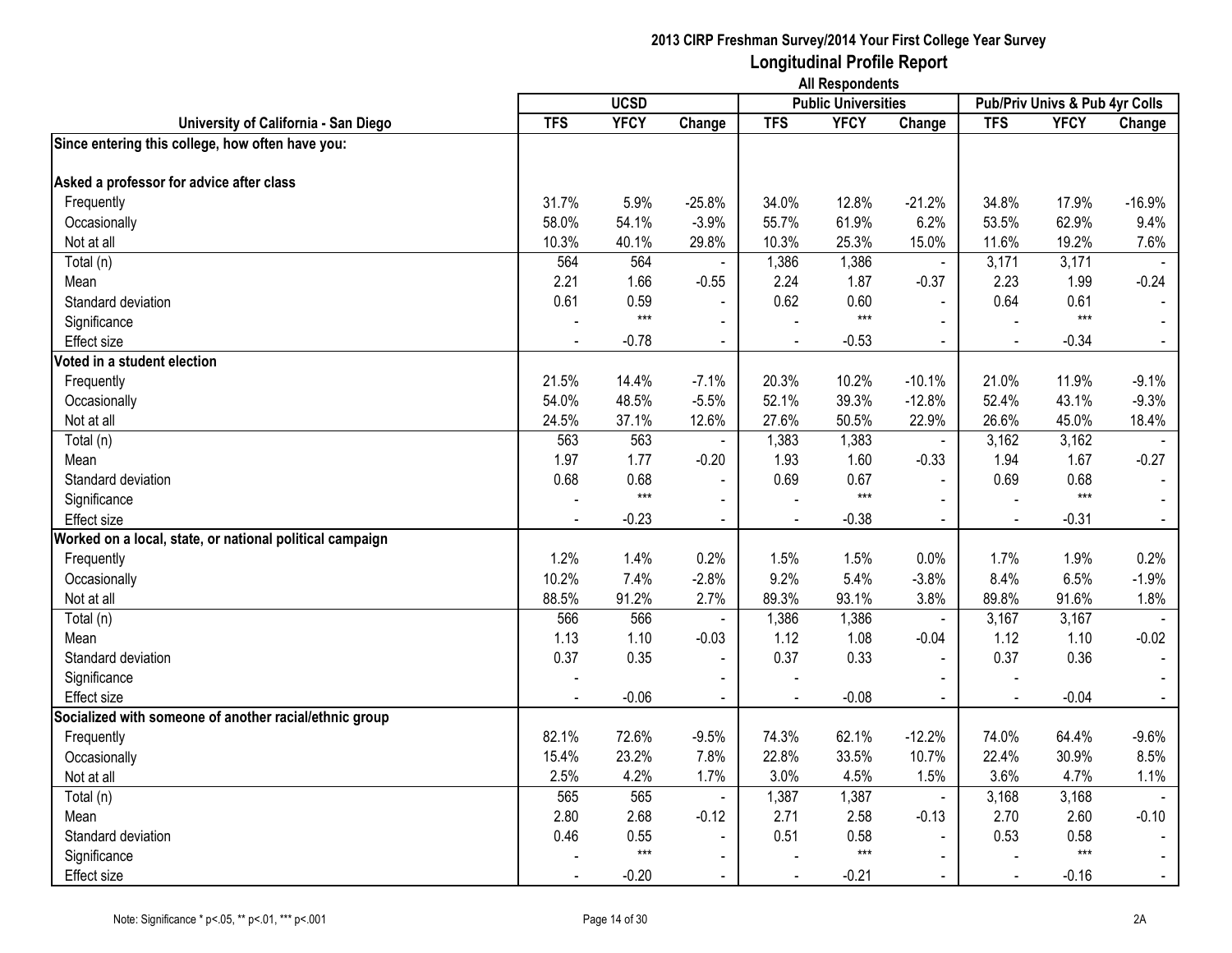|                                                  | <b>All Respondents</b> |             |                          |                |                            |                |            |                                |                |
|--------------------------------------------------|------------------------|-------------|--------------------------|----------------|----------------------------|----------------|------------|--------------------------------|----------------|
|                                                  |                        | <b>UCSD</b> |                          |                | <b>Public Universities</b> |                |            | Pub/Priv Univs & Pub 4yr Colls |                |
| University of California - San Diego             | <b>TFS</b>             | <b>YFCY</b> | Change                   | <b>TFS</b>     | <b>YFCY</b>                | Change         | <b>TFS</b> | <b>YFCY</b>                    | Change         |
| Since entering this college, how often have you: |                        |             |                          |                |                            |                |            |                                |                |
| Come late to class                               |                        |             |                          |                |                            |                |            |                                |                |
| Frequently                                       | 6.7%                   | 10.4%       | 3.7%                     | 5.8%           | 6.9%                       | 1.1%           | 5.1%       | 6.2%                           | 1.1%           |
| Occasionally                                     | 43.7%                  | 61.4%       | 17.7%                    | 39.9%          | 49.2%                      | 9.3%           | 39.2%      | 47.5%                          | 8.3%           |
| Not at all                                       | 49.6%                  | 28.1%       | $-21.5%$                 | 54.3%          | 43.8%                      | $-10.5%$       | 55.6%      | 46.3%                          | $-9.3%$        |
| Total (n)                                        | 565                    | 565         |                          | 1,389          | 1,389                      | $\sim$         | 3,167      | 3,167                          |                |
| Mean                                             | 1.57                   | 1.82        | 0.25                     | 1.52           | 1.63                       | 0.11           | 1.50       | 1.60                           | 0.10           |
| Standard deviation                               | 0.62                   | 0.60        | $\blacksquare$           | 0.61           | 0.61                       | $\blacksquare$ | 0.59       | 0.60                           | $\sim$         |
| Significance                                     |                        | $***$       |                          |                | $***$                      |                |            | $***$                          |                |
| <b>Effect size</b>                               |                        | 0.36        |                          |                | 0.16                       |                |            | 0.14                           | $\blacksquare$ |
| Performed community service as part of class     |                        |             |                          |                |                            |                |            |                                |                |
| Frequently                                       | 17.6%                  | 0.9%        | $-16.7%$                 | 18.3%          | 4.8%                       | $-13.5%$       | 20.3%      | 5.6%                           | $-14.7%$       |
| Occasionally                                     | 34.3%                  | 10.3%       | $-24.0%$                 | 33.8%          | 13.4%                      | $-20.4%$       | 36.6%      | 16.6%                          | $-20.0%$       |
| Not at all                                       | 48.1%                  | 88.8%       | 40.7%                    | 48.0%          | 81.8%                      | 33.8%          | 43.1%      | 77.8%                          | 34.7%          |
| Total (n)                                        | 563                    | 563         |                          | 1,386          | 1,386                      | $\blacksquare$ | 3,165      | 3,165                          |                |
| Mean                                             | 1.69                   | 1.12        | $-0.57$                  | 1.70           | 1.23                       | $-0.47$        | 1.77       | 1.28                           | $-0.49$        |
| Standard deviation                               | 0.75                   | 0.35        | $\blacksquare$           | 0.76           | 0.52                       | $\blacksquare$ | 0.76       | 0.56                           |                |
| Significance                                     |                        | $***$       | $\blacksquare$           |                | $***$                      |                |            | $***$                          |                |
| Effect size                                      | $\blacksquare$         | $-0.72$     | $\blacksquare$           | $\blacksquare$ | $-0.59$                    | $\blacksquare$ |            | $-0.62$                        | $\sim$         |
| <b>Discussed religion</b>                        |                        |             |                          |                |                            |                |            |                                |                |
| Frequently                                       | 24.9%                  | 17.8%       | $-7.1%$                  | 32.4%          | 19.7%                      | $-12.7%$       | 34.4%      | 24.2%                          | $-10.2%$       |
| Occasionally                                     | 53.2%                  | 51.8%       | $-1.4%$                  | 50.8%          | 54.7%                      | 3.9%           | 49.4%      | 54.5%                          | 5.1%           |
| Not at all                                       | 21.9%                  | 30.4%       | 8.5%                     | 16.9%          | 25.6%                      | 8.7%           | 16.2%      | 21.4%                          | 5.2%           |
| Total (n)                                        | 566                    | 566         |                          | 1,391          | 1,391                      | $\blacksquare$ | 3,171      | 3,171                          |                |
| Mean                                             | 2.03                   | 1.87        | $-0.16$                  | 2.15           | 1.94                       | $-0.21$        | 2.18       | 2.03                           | $-0.15$        |
| Standard deviation                               | 0.68                   | 0.68        | $\blacksquare$           | 0.68           | 0.67                       | $\sim$         | 0.69       | 0.67                           |                |
| Significance                                     |                        | $***$       | $\overline{\phantom{a}}$ |                | $***$                      |                |            | $***$                          | $\sim$         |
| <b>Effect size</b>                               |                        | $-0.21$     | $\blacksquare$           |                | $-0.28$                    | $\sim$         |            | $-0.20$                        | $\sim$         |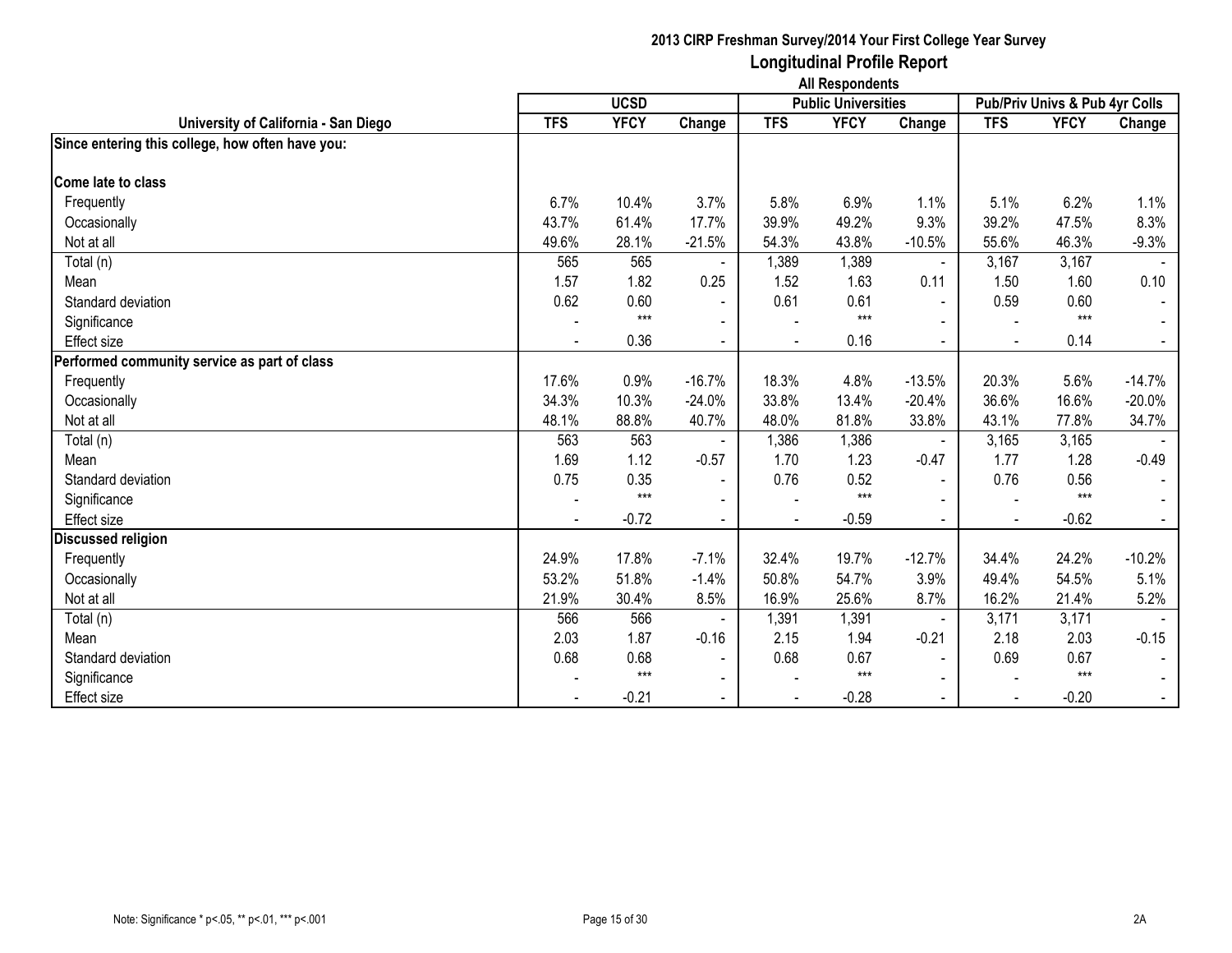|                                                                      | <b>All Respondents</b> |             |                          |                |                            |                          |            |                                |                |
|----------------------------------------------------------------------|------------------------|-------------|--------------------------|----------------|----------------------------|--------------------------|------------|--------------------------------|----------------|
|                                                                      |                        | <b>UCSD</b> |                          |                | <b>Public Universities</b> |                          |            | Pub/Priv Univs & Pub 4yr Colls |                |
| University of California - San Diego                                 | <b>TFS</b>             | <b>YFCY</b> | Change                   | <b>TFS</b>     | <b>YFCY</b>                | Change                   | <b>TFS</b> | <b>YFCY</b>                    | Change         |
| Since entering this college, how often have you:                     |                        |             |                          |                |                            |                          |            |                                |                |
| <b>Discussed politics</b>                                            |                        |             |                          |                |                            |                          |            |                                |                |
| Frequently                                                           | 33.6%                  | 13.1%       | $-20.5%$                 | 37.2%          | 14.6%                      | $-22.6%$                 | 36.8%      | 18.1%                          | $-18.7%$       |
| Occasionally                                                         | 49.9%                  | 51.3%       | 1.4%                     | 49.6%          | 54.4%                      | 4.8%                     | 49.4%      | 53.9%                          | 4.5%           |
| Not at all                                                           | 16.5%                  | 35.6%       | 19.1%                    | 13.3%          | 31.0%                      | 17.7%                    | 13.8%      | 28.0%                          | 14.2%          |
| Total (n)                                                            | 565                    | 565         |                          | 1,388          | 1,388                      |                          | 3,170      | 3,170                          |                |
| Mean                                                                 | 2.17                   | 1.78        | $-0.39$                  | 2.24           | 1.84                       | $-0.40$                  | 2.23       | 1.90                           | $-0.33$        |
| Standard deviation                                                   | 0.69                   | 0.66        |                          | 0.67           | 0.66                       |                          | 0.67       | 0.67                           |                |
| Significance                                                         |                        | $***$       | $\sim$                   |                | $***$                      |                          |            | $***$                          |                |
| Effect size                                                          | $\blacksquare$         | $-0.54$     | $\overline{\phantom{a}}$ | $\blacksquare$ | $-0.55$                    | $\overline{\phantom{0}}$ |            | $-0.45$                        | $\blacksquare$ |
| Helped raise money for a cause or campaign                           |                        |             |                          |                |                            |                          |            |                                |                |
| Frequently                                                           | 12.0%                  | 6.4%        | $-5.6%$                  | 13.5%          | 9.3%                       | $-4.2%$                  | 14.9%      | 9.0%                           | $-5.9%$        |
| Occasionally                                                         | 42.5%                  | 22.3%       | $-20.2%$                 | 42.3%          | 27.1%                      | $-15.2%$                 | 43.9%      | 27.7%                          | $-16.2%$       |
| Not at all                                                           | 45.5%                  | 71.3%       | 25.8%                    | 44.2%          | 63.6%                      | 19.4%                    | 41.2%      | 63.3%                          | 22.1%          |
| Total (n)                                                            | 560                    | 560         |                          | 1,380          | 1,380                      |                          | 3,154      | 3,154                          |                |
| Mean                                                                 | 1.66                   | 1.35        | $-0.31$                  | 1.69           | 1.46                       | $-0.23$                  | 1.74       | 1.46                           | $-0.28$        |
| Standard deviation                                                   | 0.68                   | 0.60        | $\overline{\phantom{a}}$ | 0.69           | 0.66                       | $\overline{\phantom{0}}$ | 0.70       | 0.65                           |                |
| Significance                                                         |                        | $***$       | $\overline{\phantom{a}}$ |                | $***$                      |                          |            | $***$                          |                |
| Effect size                                                          |                        | $-0.39$     | $\blacksquare$           |                | $-0.29$                    |                          |            | $-0.35$                        |                |
| Publicly communicated your opinion about a cause (e.g., blog, email, |                        |             |                          |                |                            |                          |            |                                |                |
| petition)                                                            |                        |             |                          |                |                            |                          |            |                                |                |
| Frequently                                                           | 10.8%                  | 6.4%        | $-4.4%$                  | 13.0%          | 7.4%                       | $-5.6%$                  | 12.7%      | 7.9%                           | $-4.8%$        |
| Occasionally                                                         | 33.5%                  | 28.0%       | $-5.5%$                  | 30.3%          | 27.5%                      | $-2.8%$                  | 29.8%      | 28.5%                          | $-1.3%$        |
| Not at all                                                           | 55.7%                  | 65.6%       | 9.9%                     | 56.7%          | 65.1%                      | 8.4%                     | 57.5%      | 63.6%                          | 6.1%           |
| Total (n)                                                            | 564                    | 564         |                          | 1,383          | 1,383                      | $\blacksquare$           | 3,161      | 3,161                          |                |
| Mean                                                                 | 1.55                   | 1.41        | $-0.14$                  | 1.56           | 1.42                       | $-0.14$                  | 1.55       | 1.44                           | $-0.11$        |
| Standard deviation                                                   | 0.68                   | 0.61        |                          | 0.71           | 0.63                       | $\blacksquare$           | 0.71       | 0.64                           |                |
| Significance                                                         |                        | $***$       | $\blacksquare$           |                | $***$                      |                          |            | $***$                          |                |
| Effect size                                                          |                        | $-0.18$     |                          |                | $-0.18$                    | $\blacksquare$           |            | $-0.14$                        |                |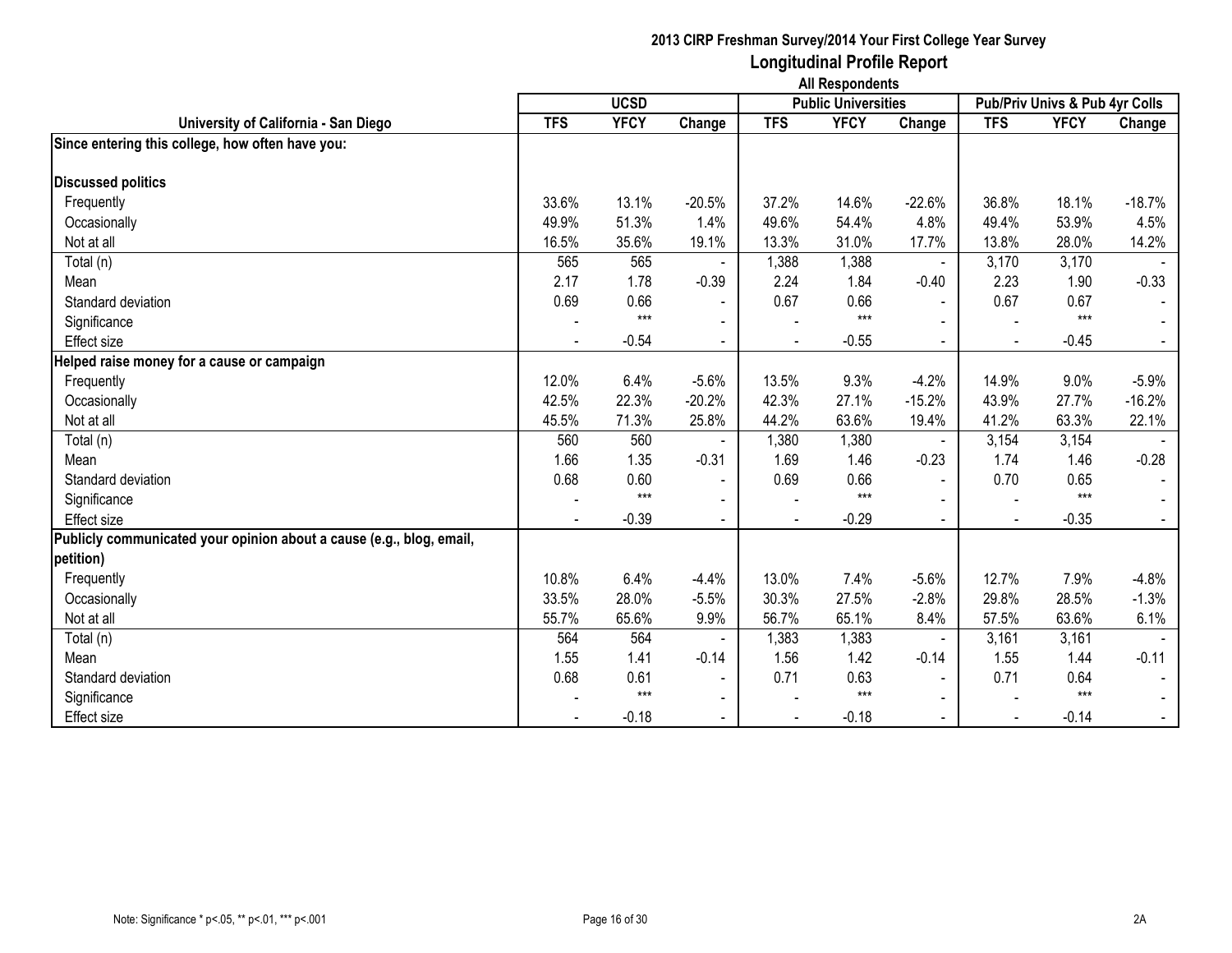|                                                                            | <b>All Respondents</b> |             |                          |            |                            |                          |                                |              |         |  |
|----------------------------------------------------------------------------|------------------------|-------------|--------------------------|------------|----------------------------|--------------------------|--------------------------------|--------------|---------|--|
|                                                                            |                        | <b>UCSD</b> |                          |            | <b>Public Universities</b> |                          | Pub/Priv Univs & Pub 4yr Colls |              |         |  |
| University of California - San Diego                                       | <b>TFS</b>             | <b>YFCY</b> | Change                   | <b>TFS</b> | <b>YFCY</b>                | Change                   | <b>TFS</b>                     | <b>YFCY</b>  | Change  |  |
| Since entering this college, how much time have you spent during a typical |                        |             |                          |            |                            |                          |                                |              |         |  |
| week doing the following activities?                                       |                        |             |                          |            |                            |                          |                                |              |         |  |
| Studying/homework                                                          |                        |             |                          |            |                            |                          |                                |              |         |  |
| Over 20 hours                                                              | 9.5%                   | 8.7%        | $-0.8%$                  | 6.9%       | 10.2%                      | 3.3%                     | 7.3%                           | 9.6%         | 2.3%    |  |
| 16 to 20 hours                                                             | 8.9%                   | 11.5%       | 2.6%                     | 7.0%       | 10.9%                      | 3.9%                     | 8.2%                           | 10.4%        | 2.2%    |  |
| 11 to 15 hours                                                             | 18.9%                  | 21.1%       | 2.2%                     | 16.3%      | 21.3%                      | 5.0%                     | 15.6%                          | 19.0%        | 3.4%    |  |
| 6 to 10 hours                                                              | 26.2%                  | 35.0%       | 8.8%                     | 26.0%      | 33.5%                      | 7.5%                     | 23.7%                          | 32.2%        | 8.5%    |  |
| 3 to 5 hours                                                               | 21.7%                  | 17.7%       | $-4.0%$                  | 24.7%      | 18.8%                      | $-5.9%$                  | 23.0%                          | 21.7%        | $-1.3%$ |  |
| 1 to 2 hours                                                               | 11.9%                  | 5.6%        | $-6.3%$                  | 12.9%      | 4.7%                       | $-8.2%$                  | 14.7%                          | 5.9%         | $-8.8%$ |  |
| Less than one hour                                                         | 2.8%                   | 0.2%        | $-2.6%$                  | 5.4%       | 0.2%                       | $-5.2%$                  | 6.8%                           | 0.7%         | $-6.1%$ |  |
| None                                                                       | 0.2%                   | 0.2%        | 0.0%                     | 0.8%       | 0.3%                       | $-0.5%$                  | 0.7%                           | 0.4%         | $-0.3%$ |  |
| Total (n)                                                                  | 497                    | 497         |                          | 1,206      | 1,206                      | $\overline{\phantom{a}}$ | 2,752                          | 2,752        |         |  |
| Mean                                                                       | 5.10                   | 5.40        | 0.30                     | 4.81       | 5.43                       | 0.62                     | 4.78                           | 5.32         | 0.54    |  |
| Standard deviation                                                         | 1.54                   | 1.32        | $\overline{\phantom{a}}$ | 1.55       | 1.35                       | $\blacksquare$           | 1.62                           | 1.40         |         |  |
| Significance                                                               |                        | $***$       | $\blacksquare$           |            | $***$                      |                          |                                | $***$        |         |  |
| Effect size                                                                |                        | 0.17        | $\blacksquare$           |            | 0.36                       | $\blacksquare$           |                                | 0.31         |         |  |
| <b>Socializing with friends</b>                                            |                        |             |                          |            |                            |                          |                                |              |         |  |
| Over 20 hours                                                              | 8.1%                   | 8.7%        | 0.6%                     | 6.7%       | 10.1%                      | 3.4%                     | 7.3%                           | 9.8%         | 2.5%    |  |
| 16 to 20 hours                                                             | 4.4%                   | 8.1%        | 3.7%                     | 6.0%       | 8.5%                       | 2.5%                     | 7.0%                           | 9.2%         | 2.2%    |  |
| 11 to 15 hours                                                             | 12.7%                  | 13.7%       | 1.0%                     | 14.9%      | 15.4%                      | 0.5%                     | 14.7%                          | 15.9%        | 1.2%    |  |
| 6 to 10 hours                                                              | 27.5%                  | 30.1%       | 2.6%                     | 29.3%      | 31.1%                      | 1.8%                     | 29.3%                          | 29.5%        | 0.2%    |  |
| 3 to 5 hours                                                               | 30.1%                  | 25.9%       | $-4.2%$                  | 28.1%      | 22.4%                      | $-5.7%$                  | 27.2%                          | 22.8%        | $-4.4%$ |  |
| 1 to 2 hours                                                               | 13.5%                  | 9.5%        | $-4.0%$                  | 12.1%      | 8.9%                       | $-3.2%$                  | 11.6%                          | 9.1%         | $-2.5%$ |  |
| Less than one hour                                                         | 3.0%                   | 2.6%        | $-0.4%$                  | 2.4%       | 2.6%                       | 0.2%                     | 2.4%                           | 2.7%         | 0.3%    |  |
| None                                                                       | 0.6%                   | 1.4%        | 0.8%                     | 0.6%       | 1.1%                       | 0.5%                     | 0.6%                           | 1.0%         | 0.4%    |  |
| Total (n)                                                                  | 495                    | 495         |                          | 1,203      | 1,203                      | $\blacksquare$           | 2,748                          | 2,748        |         |  |
| Mean                                                                       | 4.77                   | 4.98        | 0.21                     | 4.85       | 5.10                       | 0.25                     | 4.91                           | 5.10         | 0.19    |  |
| Standard deviation                                                         | 1.48                   | 1.53        | $\blacksquare$           | 1.43       | 1.54                       | $\blacksquare$           | 1.45                           | 1.55         |         |  |
| Significance                                                               |                        | $**$        | $\blacksquare$           |            | $^{\star\star}$            | $\blacksquare$           |                                | $\star\star$ |         |  |
| <b>Effect size</b>                                                         |                        | 0.12        |                          |            | 0.14                       |                          |                                | 0.11         |         |  |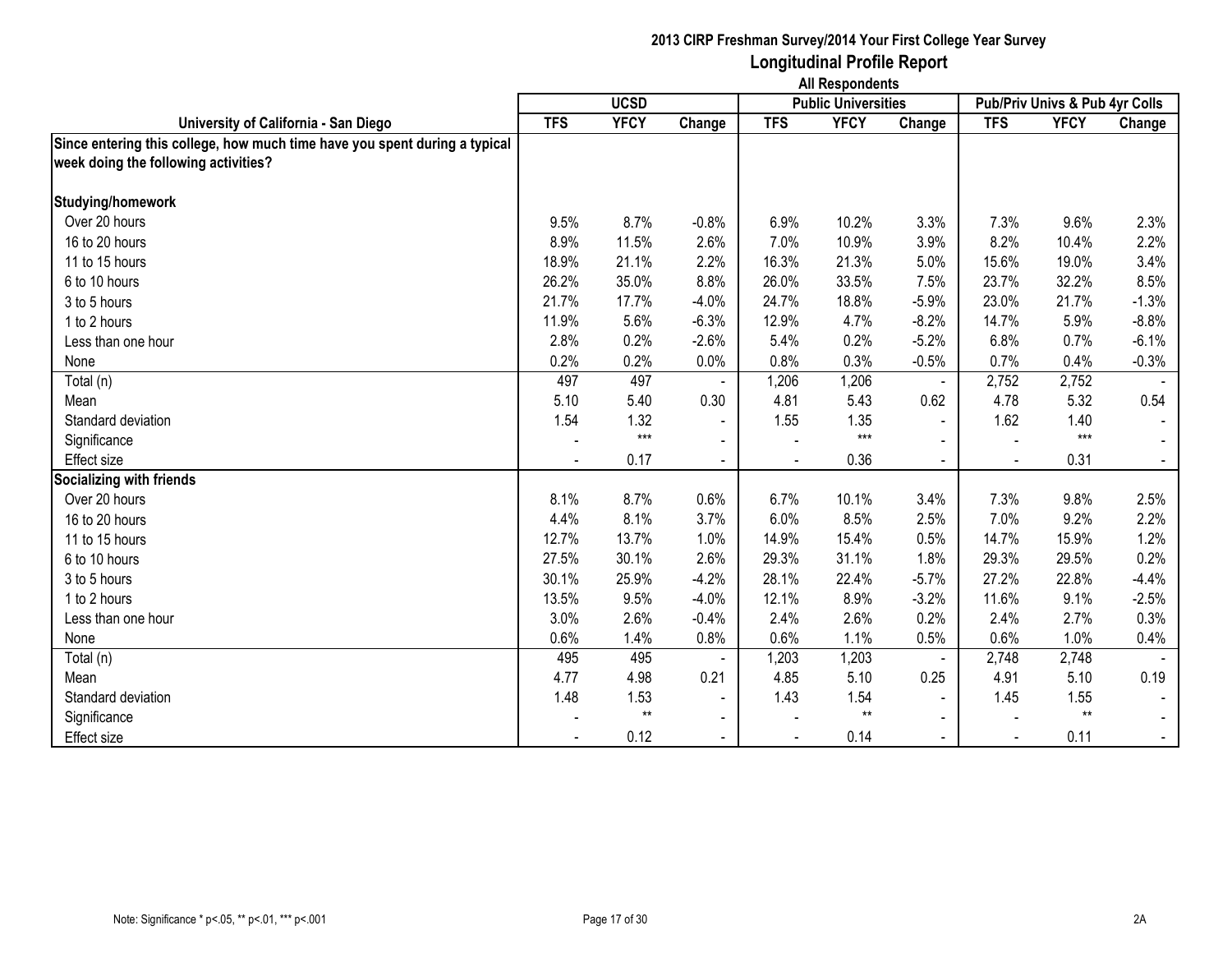|                                                                            | <b>All Respondents</b> |             |                |            |                            |                |            |                                |          |
|----------------------------------------------------------------------------|------------------------|-------------|----------------|------------|----------------------------|----------------|------------|--------------------------------|----------|
|                                                                            |                        | <b>UCSD</b> |                |            | <b>Public Universities</b> |                |            | Pub/Priv Univs & Pub 4yr Colls |          |
| University of California - San Diego                                       | <b>TFS</b>             | <b>YFCY</b> | Change         | <b>TFS</b> | <b>YFCY</b>                | Change         | <b>TFS</b> | <b>YFCY</b>                    | Change   |
| Since entering this college, how much time have you spent during a typical |                        |             |                |            |                            |                |            |                                |          |
| week doing the following activities?                                       |                        |             |                |            |                            |                |            |                                |          |
| <b>Exercising or sports</b>                                                |                        |             |                |            |                            |                |            |                                |          |
| Over 20 hours                                                              | 5.3%                   | 1.2%        | $-4.1%$        | 5.7%       | 1.3%                       | $-4.4%$        | 6.9%       | 1.6%                           | $-5.3%$  |
| 16 to 20 hours                                                             | 6.7%                   | 1.2%        | $-5.5%$        | 8.0%       | 2.2%                       | $-5.8%$        | 7.6%       | 2.0%                           | $-5.6%$  |
| 11 to 15 hours                                                             | 11.1%                  | 3.2%        | $-7.9%$        | 12.7%      | 3.5%                       | $-9.2%$        | 13.7%      | 4.4%                           | $-9.3%$  |
| 6 to 10 hours                                                              | 14.7%                  | 12.9%       | $-1.8%$        | 17.1%      | 16.0%                      | $-1.1%$        | 18.0%      | 16.2%                          | $-1.8%$  |
| 3 to 5 hours                                                               | 19.6%                  | 29.1%       | 9.5%           | 20.5%      | 29.5%                      | 9.0%           | 19.8%      | 28.8%                          | 9.0%     |
| 1 to 2 hours                                                               | 17.0%                  | 21.8%       | 4.8%           | 16.3%      | 20.9%                      | 4.6%           | 15.8%      | 22.2%                          | 6.4%     |
| Less than one hour                                                         | 15.8%                  | 16.0%       | 0.2%           | 11.8%      | 15.4%                      | 3.6%           | 11.0%      | 14.7%                          | 3.7%     |
| None                                                                       | 9.9%                   | 14.5%       | 4.6%           | 7.8%       | 11.1%                      | 3.3%           | 7.2%       | 10.2%                          | 3.0%     |
| Total (n)                                                                  | 495                    | 495         |                | 1,203      | 1,203                      | $\blacksquare$ | 2,756      | 2,756                          |          |
| Mean                                                                       | 4.00                   | 3.31        | $-0.69$        | 4.26       | 3.50                       | $-0.76$        | 4.36       | 3.55                           | $-0.81$  |
| Standard deviation                                                         | 1.93                   | 1.50        | $\blacksquare$ | 1.89       | 1.51                       | $\blacksquare$ | 1.90       | 1.51                           |          |
| Significance                                                               |                        | $***$       | $\blacksquare$ |            | $***$                      | $\blacksquare$ |            | $***$                          |          |
| <b>Effect size</b>                                                         |                        | $-0.40$     | $\blacksquare$ |            | $-0.44$                    | $\mathbf{r}$   |            | $-0.47$                        |          |
| <b>Partying</b>                                                            |                        |             |                |            |                            |                |            |                                |          |
| Over 20 hours                                                              | 0.4%                   | 0.0%        | $-0.4%$        | 0.4%       | 0.1%                       | $-0.3%$        | 0.5%       | 0.3%                           | $-0.2%$  |
| 16 to 20 hours                                                             | 0.2%                   | 0.2%        | 0.0%           | 0.4%       | 0.8%                       | 0.4%           | 0.5%       | 0.9%                           | 0.4%     |
| 11 to 15 hours                                                             | 0.8%                   | 1.6%        | 0.8%           | 1.3%       | 2.3%                       | 1.0%           | 1.4%       | 2.3%                           | 0.9%     |
| 6 to 10 hours                                                              | 3.0%                   | 4.3%        | 1.3%           | 3.6%       | 8.0%                       | 4.4%           | 4.2%       | 9.9%                           | 5.7%     |
| 3 to 5 hours                                                               | 8.5%                   | 15.4%       | 6.9%           | 9.5%       | 17.1%                      | 7.6%           | 11.4%      | 17.6%                          | 6.2%     |
| 1 to 2 hours                                                               | 11.3%                  | 17.0%       | 5.7%           | 13.4%      | 15.7%                      | 2.3%           | 14.3%      | 15.3%                          | 1.0%     |
| Less than one hour                                                         | 19.8%                  | 17.0%       | $-2.8%$        | 19.2%      | 15.5%                      | $-3.7%$        | 17.6%      | 14.5%                          | $-3.1%$  |
| None                                                                       | 55.9%                  | 44.5%       | $-11.4%$       | 52.1%      | 40.6%                      | $-11.5%$       | 50.1%      | 39.1%                          | $-11.0%$ |
| Total (n)                                                                  | 494                    | 494         |                | 1,196      | 1,196                      | $\blacksquare$ | 2,739      | 2,739                          |          |
| Mean                                                                       | 1.88                   | 2.23        | 0.35           | 2.01       | 2.47                       | 0.46           | 2.11       | 2.57                           | 0.46     |
| Standard deviation                                                         | 1.27                   | 1.37        | $\blacksquare$ | 1.35       | 1.53                       | $\blacksquare$ | 1.41       | 1.59                           |          |
| Significance                                                               |                        | $***$       | $\blacksquare$ |            | $***$                      | $\blacksquare$ |            | $***$                          |          |
| <b>Effect size</b>                                                         |                        | 0.24        |                |            | 0.31                       |                |            | 0.31                           |          |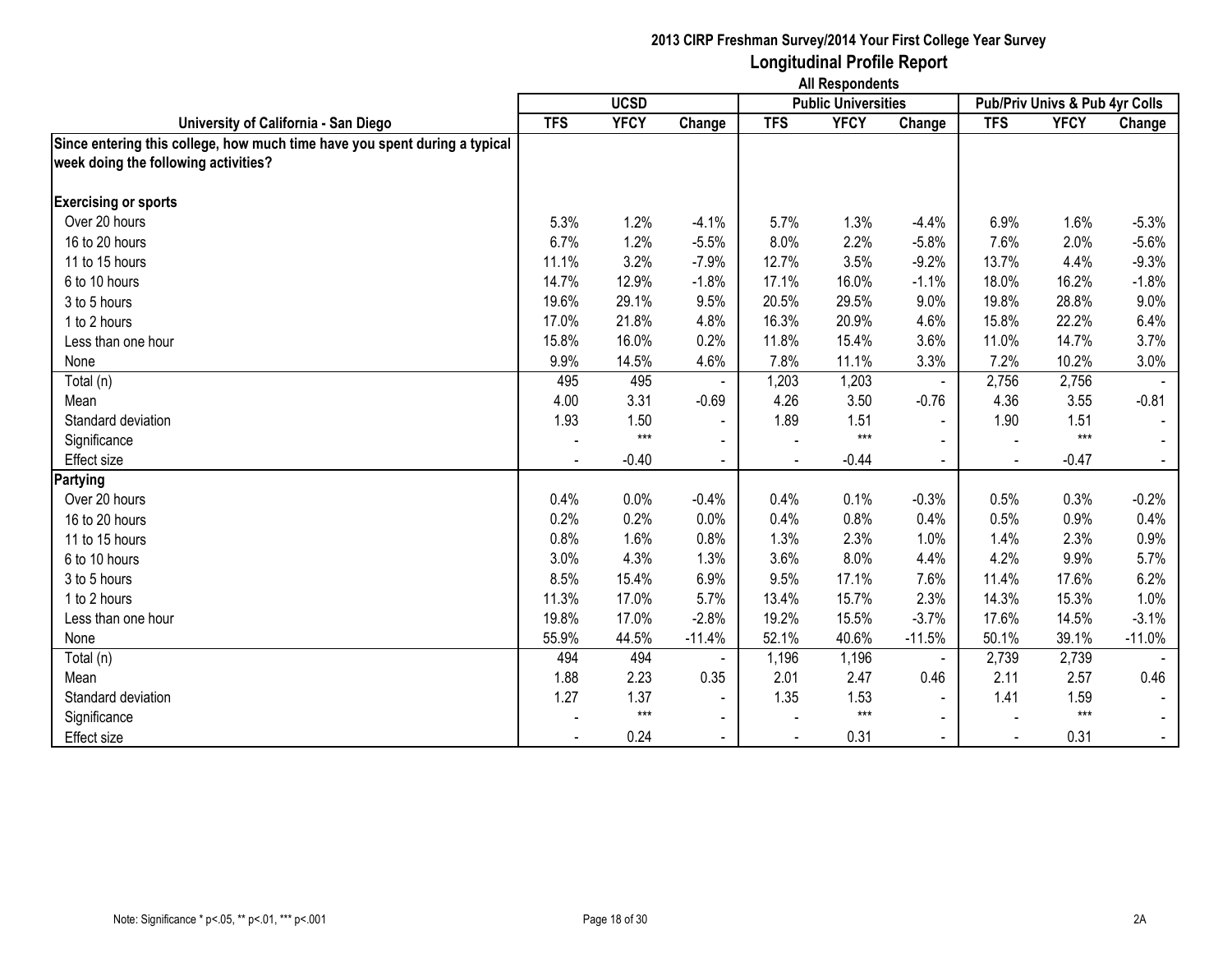|                                                                            | <b>All Respondents</b> |             |                |            |                            |                          |            |                                |         |  |
|----------------------------------------------------------------------------|------------------------|-------------|----------------|------------|----------------------------|--------------------------|------------|--------------------------------|---------|--|
|                                                                            |                        | <b>UCSD</b> |                |            | <b>Public Universities</b> |                          |            | Pub/Priv Univs & Pub 4yr Colls |         |  |
| University of California - San Diego                                       | <b>TFS</b>             | <b>YFCY</b> | Change         | <b>TFS</b> | <b>YFCY</b>                | Change                   | <b>TFS</b> | <b>YFCY</b>                    | Change  |  |
| Since entering this college, how much time have you spent during a typical |                        |             |                |            |                            |                          |            |                                |         |  |
| week doing the following activities?                                       |                        |             |                |            |                            |                          |            |                                |         |  |
| <b>Student clubs and groups</b>                                            |                        |             |                |            |                            |                          |            |                                |         |  |
| Over 20 hours                                                              | 2.6%                   | 0.2%        | $-2.4%$        | 2.8%       | 0.6%                       | $-2.2%$                  | 3.0%       | 0.7%                           | $-2.3%$ |  |
| 16 to 20 hours                                                             | 2.8%                   | 0.0%        | $-2.8%$        | 2.3%       | 0.4%                       | $-1.9%$                  | 2.2%       | 0.9%                           | $-1.3%$ |  |
| 11 to 15 hours                                                             | 4.0%                   | 2.8%        | $-1.2%$        | 4.7%       | 2.7%                       | $-2.0%$                  | 5.5%       | 2.8%                           | $-2.7%$ |  |
| 6 to 10 hours                                                              | 10.7%                  | 9.1%        | $-1.6%$        | 10.4%      | 9.7%                       | $-0.7%$                  | 10.8%      | 9.5%                           | $-1.3%$ |  |
| 3 to 5 hours                                                               | 22.8%                  | 18.5%       | $-4.3%$        | 20.6%      | 21.1%                      | 0.5%                     | 22.0%      | 22.5%                          | 0.5%    |  |
| 1 to 2 hours                                                               | 29.0%                  | 20.6%       | $-8.4%$        | 25.7%      | 23.0%                      | $-2.7%$                  | 26.4%      | 22.5%                          | $-3.9%$ |  |
| Less than one hour                                                         | 13.9%                  | 10.7%       | $-3.2%$        | 14.5%      | 10.5%                      | $-4.0%$                  | 12.9%      | 10.4%                          | $-2.5%$ |  |
| None                                                                       | 14.1%                  | 38.1%       | 24.0%          | 19.0%      | 32.1%                      | 13.1%                    | 17.3%      | 30.8%                          | 13.5%   |  |
| Total (n)                                                                  | 496                    | 496         |                | 1,200      | 1,200                      | $\overline{\phantom{a}}$ | 2,742      | 2,742                          |         |  |
| Mean                                                                       | 3.39                   | 2.59        | $-0.80$        | 3.26       | 2.78                       | $-0.48$                  | 3.36       | 2.85                           | $-0.51$ |  |
| Standard deviation                                                         | 1.64                   | 1.52        | $\blacksquare$ | 1.72       | 1.55                       | $\blacksquare$           | 1.71       | 1.58                           |         |  |
| Significance                                                               |                        | $***$       | $\blacksquare$ |            | $***$                      |                          |            | $***$                          |         |  |
| Effect size                                                                |                        | $-0.40$     | $\blacksquare$ |            | $-0.24$                    | $\blacksquare$           |            | $-0.26$                        |         |  |
| <b>Watching TV</b>                                                         |                        |             |                |            |                            |                          |            |                                |         |  |
| Over 20 hours                                                              | 2.4%                   | 0.2%        | $-2.2%$        | 1.7%       | 0.4%                       | $-1.3%$                  | 1.5%       | 0.5%                           | $-1.0%$ |  |
| 16 to 20 hours                                                             | 2.0%                   | 0.2%        | $-1.8%$        | 2.1%       | 0.5%                       | $-1.6%$                  | 1.9%       | 0.6%                           | $-1.3%$ |  |
| 11 to 15 hours                                                             | 2.4%                   | 2.4%        | 0.0%           | 2.7%       | 2.7%                       | 0.0%                     | 3.5%       | 2.6%                           | $-0.9%$ |  |
| 6 to 10 hours                                                              | 8.9%                   | 6.9%        | $-2.0%$        | 10.5%      | 8.3%                       | $-2.2%$                  | 12.1%      | 8.9%                           | $-3.2%$ |  |
| 3 to 5 hours                                                               | 23.7%                  | 19.5%       | $-4.2%$        | 25.4%      | 19.6%                      | $-5.8%$                  | 25.8%      | 20.6%                          | $-5.2%$ |  |
| 1 to 2 hours                                                               | 25.6%                  | 18.7%       | $-6.9%$        | 25.8%      | 20.6%                      | $-5.2%$                  | 26.5%      | 22.3%                          | $-4.2%$ |  |
| Less than one hour                                                         | 17.2%                  | 16.2%       | $-1.0%$        | 18.0%      | 17.2%                      | $-0.8%$                  | 17.5%      | 18.3%                          | 0.8%    |  |
| None                                                                       | 17.6%                  | 35.9%       | 18.3%          | 13.9%      | 30.7%                      | 16.8%                    | 11.4%      | 26.2%                          | 14.8%   |  |
| Total (n)                                                                  | 493                    | 493         |                | 1,196      | 1,196                      | $\blacksquare$           | 2,737      | 2,737                          |         |  |
| Mean                                                                       | 3.17                   | 2.54        | $-0.63$        | 3.25       | 2.70                       | $-0.55$                  | 3.35       | 2.81                           | $-0.54$ |  |
| Standard deviation                                                         | 1.61                   | 1.47        | $\blacksquare$ | 1.53       | 1.50                       | $\blacksquare$           | 1.49       | 1.49                           |         |  |
| Significance                                                               |                        | $***$       | $\blacksquare$ |            | $***$                      | $\blacksquare$           |            | $***$                          |         |  |
| <b>Effect size</b>                                                         |                        | $-0.37$     |                |            | $-0.33$                    |                          |            | $-0.32$                        |         |  |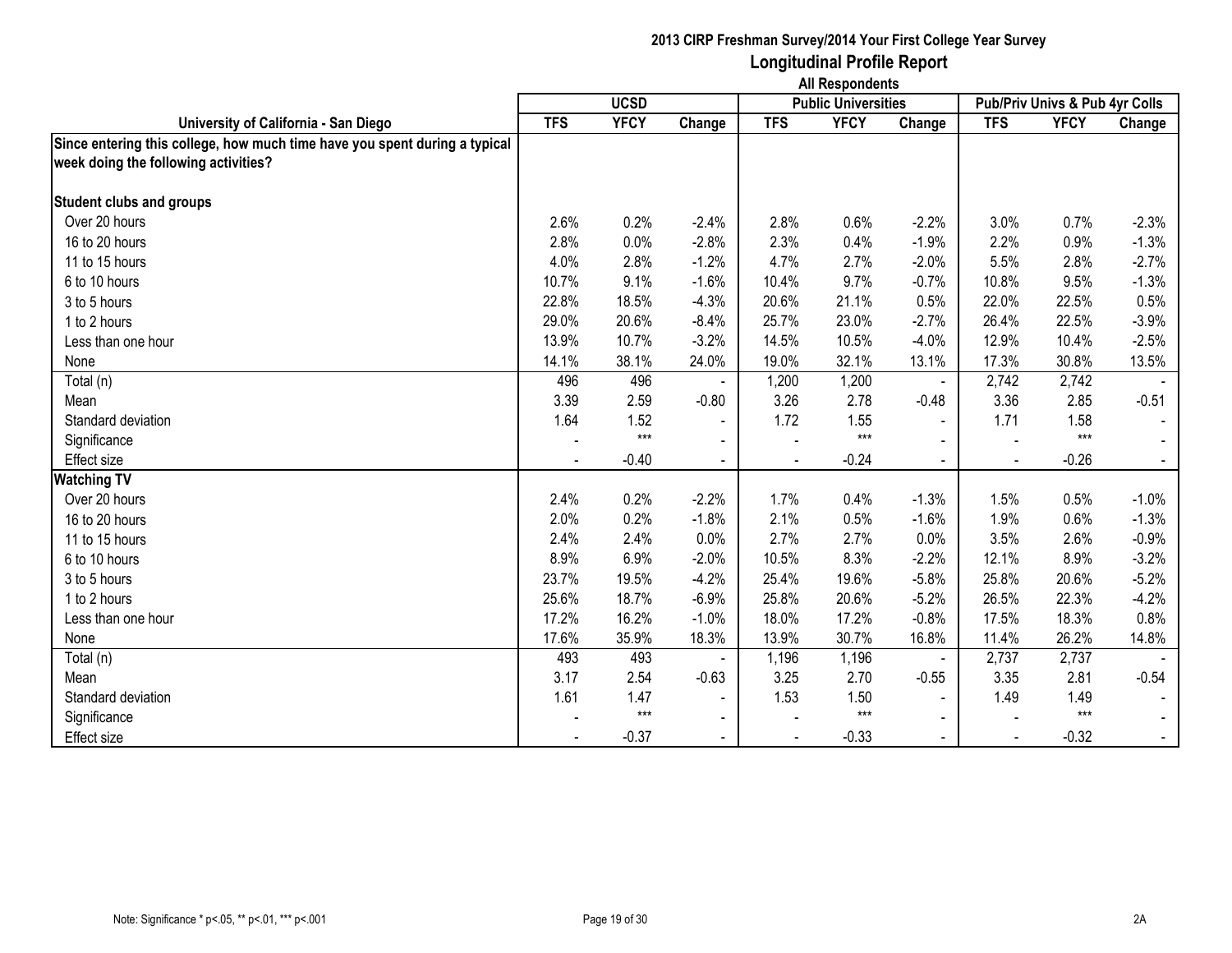|                                                                            | <b>All Respondents</b> |             |                |            |                            |                |            |                                |          |  |
|----------------------------------------------------------------------------|------------------------|-------------|----------------|------------|----------------------------|----------------|------------|--------------------------------|----------|--|
|                                                                            |                        | <b>UCSD</b> |                |            | <b>Public Universities</b> |                |            | Pub/Priv Univs & Pub 4yr Colls |          |  |
| University of California - San Diego                                       | <b>TFS</b>             | <b>YFCY</b> | Change         | <b>TFS</b> | <b>YFCY</b>                | Change         | <b>TFS</b> | <b>YFCY</b>                    | Change   |  |
| Since entering this college, how much time have you spent during a typical |                        |             |                |            |                            |                |            |                                |          |  |
| week doing the following activities?                                       |                        |             |                |            |                            |                |            |                                |          |  |
| Household/childcare duties                                                 |                        |             |                |            |                            |                |            |                                |          |  |
| Over 20 hours                                                              | 1.0%                   | 0.2%        | $-0.8%$        | 1.0%       | 0.2%                       | $-0.8%$        | 0.8%       | 0.1%                           | $-0.7%$  |  |
| 16 to 20 hours                                                             | 0.4%                   | 0.2%        | $-0.2%$        | 0.3%       | 0.2%                       | $-0.1%$        | 0.5%       | 0.2%                           | $-0.3%$  |  |
| 11 to 15 hours                                                             | 1.2%                   | 0.8%        | $-0.4%$        | 1.9%       | 0.4%                       | $-1.5%$        | 2.1%       | 0.6%                           | $-1.5%$  |  |
| 6 to 10 hours                                                              | 4.7%                   | 0.4%        | $-4.3%$        | 4.7%       | 0.8%                       | $-3.9%$        | 5.0%       | 1.6%                           | $-3.4%$  |  |
| 3 to 5 hours                                                               | 14.6%                  | 3.8%        | $-10.8%$       | 16.7%      | 4.8%                       | $-11.9%$       | 18.0%      | 5.3%                           | $-12.7%$ |  |
| 1 to 2 hours                                                               | 32.4%                  | 12.1%       | $-20.3%$       | 31.3%      | 11.6%                      | $-19.7%$       | 32.5%      | 13.1%                          | $-19.4%$ |  |
| Less than one hour                                                         | 25.7%                  | 16.2%       | $-9.5%$        | 24.5%      | 16.4%                      | $-8.1%$        | 22.1%      | 15.4%                          | $-6.7%$  |  |
| None                                                                       | 20.0%                  | 66.2%       | 46.2%          | 19.7%      | 65.8%                      | 46.1%          | 19.1%      | 63.6%                          | 44.5%    |  |
| Total (n)                                                                  | 494                    | 494         |                | 1,198      | 1,198                      | $\blacksquare$ | 2,740      | 2,740                          |          |  |
| Mean                                                                       | 2.68                   | 1.60        | $-1.08$        | 2.74       | 1.61                       | $-1.13$        | 2.80       | 1.69                           | $-1.11$  |  |
| Standard deviation                                                         | 1.31                   | 1.04        | $\blacksquare$ | 1.34       | 1.02                       |                | 1.34       | 1.10                           |          |  |
| Significance                                                               |                        | $***$       | $\blacksquare$ |            | $***$                      | $\blacksquare$ |            | $***$                          |          |  |
| <b>Effect size</b>                                                         |                        | $-0.67$     | $\blacksquare$ |            | $-0.70$                    | $\mathbf{r}$   |            | $-0.68$                        |          |  |
| Online social networks (Facebook, Twitter, etc.)                           |                        |             |                |            |                            |                |            |                                |          |  |
| Over 20 hours                                                              | 5.7%                   | 4.1%        | $-1.6%$        | 4.1%       | 3.1%                       | $-1.0%$        | 3.8%       | 2.4%                           | $-1.4%$  |  |
| 16 to 20 hours                                                             | 3.0%                   | 2.0%        | $-1.0%$        | 3.1%       | 1.8%                       | $-1.3%$        | 2.8%       | 2.3%                           | $-0.5%$  |  |
| 11 to 15 hours                                                             | 4.9%                   | 7.1%        | 2.2%           | 4.8%       | 5.5%                       | 0.7%           | 4.9%       | 4.8%                           | $-0.1%$  |  |
| 6 to 10 hours                                                              | 12.8%                  | 16.0%       | 3.2%           | 12.6%      | 14.7%                      | 2.1%           | 12.5%      | 14.5%                          | 2.0%     |  |
| 3 to 5 hours                                                               | 23.9%                  | 30.8%       | 6.9%           | 23.0%      | 31.3%                      | 8.3%           | 25.3%      | 30.1%                          | 4.8%     |  |
| 1 to 2 hours                                                               | 27.8%                  | 25.4%       | $-2.4%$        | 29.3%      | 26.2%                      | $-3.1%$        | 27.9%      | 28.1%                          | 0.2%     |  |
| Less than one hour                                                         | 16.0%                  | 10.1%       | $-5.9%$        | 17.8%      | 13.1%                      | $-4.7%$        | 17.0%      | 13.6%                          | $-3.4%$  |  |
| None                                                                       | 5.9%                   | 4.5%        | $-1.4%$        | 5.3%       | 4.2%                       | $-1.1%$        | 5.8%       | 4.1%                           | $-1.7%$  |  |
| Total (n)                                                                  | 493                    | 493         |                | 1,202      | 1,202                      | $\blacksquare$ | 2,751      | 2,751                          |          |  |
| Mean                                                                       | 3.77                   | 3.94        | 0.17           | 3.67       | 3.78                       | 0.11           | 3.66       | 3.73                           | 0.07     |  |
| Standard deviation                                                         | 1.70                   | 1.53        | $\blacksquare$ | 1.62       | 1.47                       | $\sim$         | 1.59       | 1.44                           |          |  |
| Significance                                                               |                        | $\star$     | $\blacksquare$ |            | $\star$                    | $\blacksquare$ |            | $\star$                        |          |  |
| <b>Effect size</b>                                                         |                        | 0.10        |                |            | 0.07                       | $\sim$         |            | 0.04                           |          |  |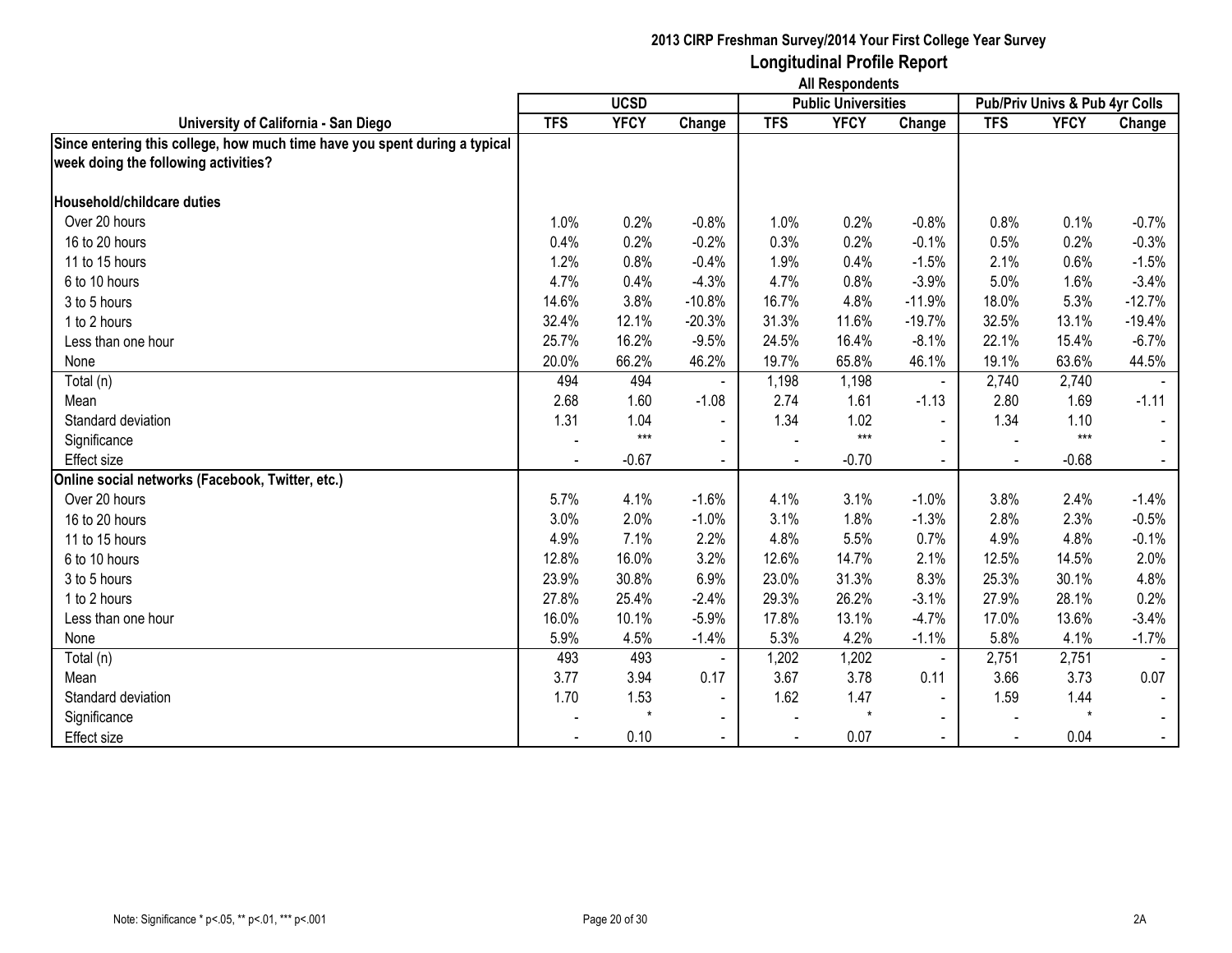|                                                       | <b>All Respondents</b> |             |                |                          |                            |                          |                |                                           |                |  |
|-------------------------------------------------------|------------------------|-------------|----------------|--------------------------|----------------------------|--------------------------|----------------|-------------------------------------------|----------------|--|
|                                                       |                        | <b>UCSD</b> |                |                          | <b>Public Universities</b> |                          |                | <b>Pub/Priv Univs &amp; Pub 4yr Colls</b> |                |  |
| University of California - San Diego                  | <b>TFS</b>             | <b>YFCY</b> | Change         | <b>TFS</b>               | <b>YFCY</b>                | Change                   | <b>TFS</b>     | <b>YFCY</b>                               | Change         |  |
| How often in the past year did you:                   |                        |             |                |                          |                            |                          |                |                                           |                |  |
|                                                       |                        |             |                |                          |                            |                          |                |                                           |                |  |
| Ask questions in class                                |                        |             |                |                          |                            |                          |                |                                           |                |  |
| Frequently                                            | 45.7%                  | 7.0%        | $-38.7%$       | 54.9%                    | 15.4%                      | $-39.5%$                 | 58.3%          | 21.9%                                     | $-36.4%$       |  |
| Occasionally                                          | 49.6%                  | 57.4%       | 7.8%           | 42.2%                    | 63.0%                      | 20.8%                    | 38.9%          | 62.3%                                     | 23.4%          |  |
| Not at all                                            | 4.7%                   | 35.7%       | 31.0%          | 2.8%                     | 21.5%                      | 18.7%                    | 2.8%           | 15.9%                                     | 13.1%          |  |
| Total (n)                                             | 617                    | 617         | $\blacksquare$ | 1,529                    | 1,529                      | $\blacksquare$           | 3,522          | 3,522                                     |                |  |
| Mean                                                  | 2.41                   | 1.71        | $-0.70$        | 2.52                     | 1.94                       | $-0.58$                  | 2.56           | 2.06                                      | $-0.50$        |  |
| Standard deviation                                    | 0.58                   | 0.59        | $\blacksquare$ | 0.55                     | 0.61                       | $\ddot{\phantom{a}}$     | 0.55           | 0.61                                      |                |  |
| Significance                                          |                        | $***$       | $\blacksquare$ |                          | $***$                      | $\overline{a}$           |                | $***$                                     |                |  |
| <b>Effect size</b>                                    |                        | $-1.02$     | $\blacksquare$ |                          | $-0.85$                    | $\blacksquare$           | $\blacksquare$ | $-0.73$                                   | $\sim$         |  |
| Support your opinions with a logical argument         |                        |             |                |                          |                            |                          |                |                                           |                |  |
| Frequently                                            | 62.4%                  | 52.4%       | $-10.0%$       | 65.4%                    | 57.4%                      | $-8.0%$                  | 64.0%          | 57.5%                                     | $-6.5%$        |  |
| Occasionally                                          | 34.0%                  | 42.9%       | 8.9%           | 31.9%                    | 38.6%                      | 6.7%                     | 32.7%          | 38.0%                                     | 5.3%           |  |
| Not at all                                            | 3.6%                   | 4.7%        | 1.1%           | 2.7%                     | 4.0%                       | 1.3%                     | 3.3%           | 4.5%                                      | 1.2%           |  |
| Total (n)                                             | 611                    | 611         | $\blacksquare$ | 1,522                    | 1,522                      | $\blacksquare$           | 3,515          | 3,515                                     |                |  |
| Mean                                                  | 2.59                   | 2.48        | $-0.11$        | 2.63                     | 2.53                       | $-0.10$                  | 2.61           | 2.53                                      | $-0.08$        |  |
| Standard deviation                                    | 0.56                   | 0.59        | $\blacksquare$ | 0.54                     | 0.57                       | $\blacksquare$           | 0.55           | 0.58                                      |                |  |
| Significance                                          |                        | $***$       |                |                          | $***$                      |                          |                | $***$                                     |                |  |
| <b>Effect size</b>                                    |                        | $-0.16$     | $\mathbf{r}$   | $\overline{a}$           | $-0.15$                    | $\blacksquare$           | $\blacksquare$ | $-0.12$                                   |                |  |
| Seek solutions to problems and explain them to others |                        |             |                |                          |                            |                          |                |                                           |                |  |
| Frequently                                            | 58.9%                  | 48.9%       | $-10.0%$       | 59.4%                    | 55.6%                      | $-3.8%$                  | 60.2%          | 55.6%                                     | $-4.6%$        |  |
| Occasionally                                          | 39.6%                  | 47.1%       | 7.5%           | 38.6%                    | 41.5%                      | 2.9%                     | 37.2%          | 40.6%                                     | 3.4%           |  |
| Not at all                                            | 1.5%                   | 3.9%        | 2.4%           | 2.0%                     | 2.9%                       | 0.9%                     | 2.6%           | 3.8%                                      | 1.2%           |  |
| Total (n)                                             | 613                    | 613         |                | 1,524                    | 1,524                      | $\blacksquare$           | 3,512          | 3,512                                     |                |  |
| Mean                                                  | 2.57                   | 2.45        | $-0.12$        | 2.57                     | 2.53                       | $-0.04$                  | 2.58           | 2.52                                      | $-0.06$        |  |
| Standard deviation                                    | 0.52                   | 0.57        | $\blacksquare$ | 0.53                     | 0.55                       | $\blacksquare$           | 0.55           | 0.57                                      | $\sim$         |  |
| Significance                                          |                        | $***$       | $\mathbf{r}$   |                          | $***$                      |                          |                | $***$                                     |                |  |
| <b>Effect size</b>                                    | $\blacksquare$         | $-0.18$     | $\blacksquare$ | $\Delta$                 | $-0.06$                    | $\blacksquare$           | $\blacksquare$ | $-0.09$                                   | $\sim$         |  |
| Revise your papers to improve your writing            |                        |             |                |                          |                            |                          |                |                                           |                |  |
| Frequently                                            | 52.6%                  | 60.3%       | 7.7%           | 54.6%                    | 61.8%                      | 7.2%                     | 55.9%          | 60.7%                                     | 4.8%           |  |
| Occasionally                                          | 42.5%                  | 34.5%       | $-8.0%$        | 40.5%                    | 34.0%                      | $-6.5%$                  | 39.1%          | 35.1%                                     | $-4.0%$        |  |
| Not at all                                            | 4.9%                   | 5.2%        | 0.3%           | 4.9%                     | 4.1%                       | $-0.8%$                  | 5.0%           | 4.2%                                      | $-0.8%$        |  |
| $\overline{T}$ otal (n)                               | 614                    | 614         |                | 1,525                    | 1,525                      | $\blacksquare$           | 3,516          | 3,516                                     | $\overline{a}$ |  |
| Mean                                                  | 2.48                   | 2.55        | 0.07           | 2.50                     | 2.58                       | 0.08                     | 2.51           | 2.56                                      | 0.05           |  |
| Standard deviation                                    | 0.59                   | 0.59        | $\blacksquare$ | 0.59                     | 0.57                       | $\overline{\phantom{a}}$ | 0.59           | 0.58                                      |                |  |
| Significance                                          |                        | $\star$     | $\sim$         |                          | $\star$                    | $\sim$                   |                | $\star$                                   |                |  |
| <b>Effect size</b>                                    | ÷                      | 0.10        | $\blacksquare$ | $\overline{\phantom{a}}$ | 0.11                       | $\mathbf{u}$             | $\blacksquare$ | 0.07                                      | $\sim$         |  |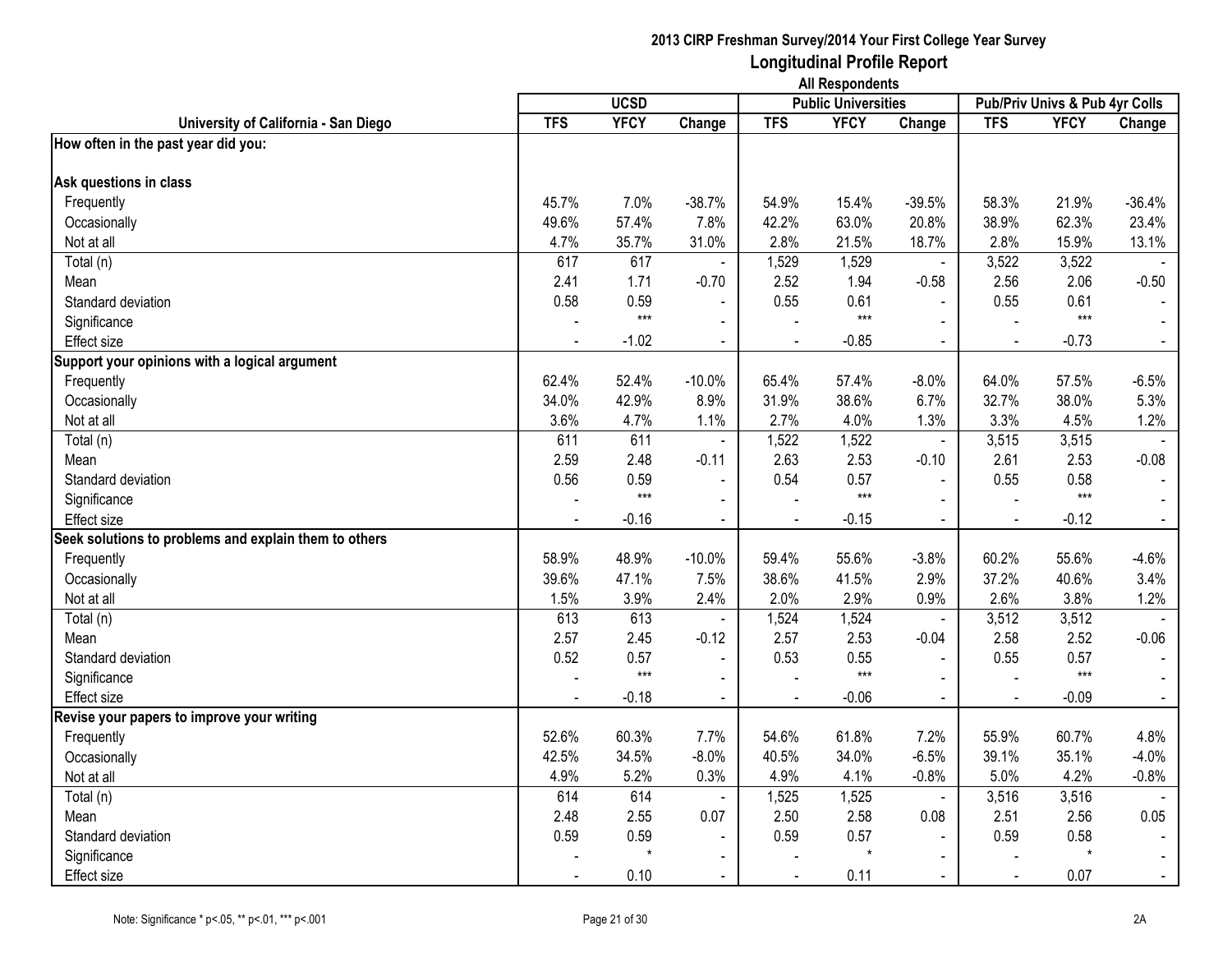|                                                                 | <b>All Respondents</b> |             |                |                |                            |                |                |                                |                |
|-----------------------------------------------------------------|------------------------|-------------|----------------|----------------|----------------------------|----------------|----------------|--------------------------------|----------------|
|                                                                 |                        | <b>UCSD</b> |                |                | <b>Public Universities</b> |                |                | Pub/Priv Univs & Pub 4yr Colls |                |
| University of California - San Diego                            | <b>TFS</b>             | <b>YFCY</b> | Change         | <b>TFS</b>     | <b>YFCY</b>                | Change         | <b>TFS</b>     | <b>YFCY</b>                    | Change         |
| How often in the past year did you:                             |                        |             |                |                |                            |                |                |                                |                |
| Evaluate the quality or reliability of information you received |                        |             |                |                |                            |                |                |                                |                |
| Frequently                                                      | 47.7%                  | 47.6%       | $-0.1%$        | 45.9%          | 51.6%                      | 5.7%           | 45.8%          | 51.4%                          | 5.6%           |
| Occasionally                                                    | 48.0%                  | 48.4%       | 0.4%           | 49.5%          | 43.7%                      | $-5.8%$        | 49.7%          | 43.9%                          | $-5.8%$        |
| Not at all                                                      | 4.2%                   | 4.1%        | $-0.1%$        | 4.6%           | 4.7%                       | 0.1%           | 4.4%           | 4.7%                           | 0.3%           |
| Total (n)                                                       | 614                    | 614         |                | 1,522          | 1,522                      | $\blacksquare$ | 3,511          | 3,511                          |                |
| Mean                                                            | 2.43                   | 2.43        | 0.00           | 2.41           | 2.47                       | 0.06           | 2.41           | 2.47                           | 0.06           |
| Standard deviation                                              | 0.58                   | 0.57        |                | 0.58           | 0.59                       |                | 0.58           | 0.59                           |                |
| Significance                                                    |                        |             | $\blacksquare$ |                |                            | $\blacksquare$ |                |                                |                |
| <b>Effect size</b>                                              |                        | 0.00        | $\blacksquare$ |                | 0.09                       | $\blacksquare$ | $\overline{a}$ | 0.09                           | $\blacksquare$ |
| Take a risk because you felt you had more to gain               |                        |             |                |                |                            |                |                |                                |                |
| Frequently                                                      | 31.3%                  | 29.0%       | $-2.3%$        | 31.6%          | 33.0%                      | 1.4%           | 34.6%          | 34.6%                          | 0.0%           |
| Occasionally                                                    | 60.4%                  | 59.4%       | $-1.0%$        | 60.4%          | 56.0%                      | $-4.4%$        | 57.3%          | 54.7%                          | $-2.6%$        |
| Not at all                                                      | 8.3%                   | 11.6%       | 3.3%           | 8.0%           | 11.0%                      | 3.0%           | 8.1%           | 10.7%                          | 2.6%           |
| Total (n)                                                       | 613                    | 613         |                | 1,522          | 1,522                      | $\blacksquare$ | 3,509          | 3,509                          |                |
| Mean                                                            | 2.23                   | 2.17        | $-0.06$        | 2.24           | 2.22                       | $-0.02$        | 2.26           | 2.24                           | $-0.02$        |
| Standard deviation                                              | 0.59                   | 0.61        | $\blacksquare$ | 0.58           | 0.63                       | $\blacksquare$ | 0.60           | 0.63                           |                |
| Significance                                                    |                        |             |                |                |                            |                |                |                                |                |
| <b>Effect size</b>                                              |                        | $-0.08$     |                |                | $-0.03$                    | $\mathbf{r}$   |                | $-0.03$                        |                |
| Seek alternative solutions to a problem                         |                        |             |                |                |                            |                |                |                                |                |
| Frequently                                                      | 44.4%                  | 38.2%       | $-6.2%$        | 44.4%          | 45.2%                      | 0.8%           | 46.4%          | 46.6%                          | 0.2%           |
| Occasionally                                                    | 53.3%                  | 55.9%       | 2.6%           | 52.8%          | 50.6%                      | $-2.2%$        | 51.0%          | 49.6%                          | $-1.4%$        |
| Not at all                                                      | 2.3%                   | 5.9%        | 3.6%           | 2.8%           | 4.2%                       | 1.4%           | 2.6%           | 3.9%                           | 1.3%           |
| Total (n)                                                       | 612                    | 612         |                | 1,522          | 1,522                      | $\blacksquare$ | 3,501          | 3,501                          |                |
| Mean                                                            | 2.42                   | 2.32        | $-0.10$        | 2.42           | 2.41                       | $-0.01$        | 2.44           | 2.43                           | $-0.01$        |
| Standard deviation                                              | 0.54                   | 0.58        |                | 0.55           | 0.57                       |                | 0.55           | 0.57                           |                |
| Significance                                                    |                        | $***$       | $\blacksquare$ |                | $***$                      | $\blacksquare$ |                | $***$                          | $\sim$         |
| <b>Effect size</b>                                              | $\blacksquare$         | $-0.15$     | $\blacksquare$ | $\blacksquare$ | $-0.01$                    | $\blacksquare$ | $\blacksquare$ | $-0.01$                        | $\sim$         |
| ook up scientific research articles and resources               |                        |             |                |                |                            |                |                |                                |                |
| Frequently                                                      | 32.7%                  | 29.2%       | $-3.5%$        | 30.5%          | 36.6%                      | 6.1%           | 30.4%          | 38.9%                          | 8.5%           |
| Occasionally                                                    | 52.1%                  | 49.1%       | $-3.0%$        | 50.3%          | 48.3%                      | $-2.0%$        | 50.5%          | 46.2%                          | $-4.3%$        |
| Not at all                                                      | 15.3%                  | 21.7%       | 6.4%           | 19.2%          | 15.1%                      | $-4.1%$        | 19.1%          | 14.9%                          | $-4.2%$        |
| Total (n)                                                       | 609                    | 609         | $\sim$         | 1,519          | 1,519                      | $\blacksquare$ | 3,498          | 3,498                          |                |
| Mean                                                            | 2.17                   | 2.08        | $-0.09$        | 2.11           | 2.21                       | 0.10           | 2.11           | 2.24                           | 0.13           |
| Standard deviation                                              | 0.67                   | 0.71        | $\blacksquare$ | 0.70           | 0.69                       |                | 0.69           | 0.69                           |                |
| Significance                                                    |                        | $**$        |                |                | $**$                       | $\blacksquare$ |                | $**$                           |                |
| Effect size                                                     |                        | $-0.11$     | $\blacksquare$ |                | 0.12                       | $\blacksquare$ | $\overline{a}$ | 0.15                           | $\blacksquare$ |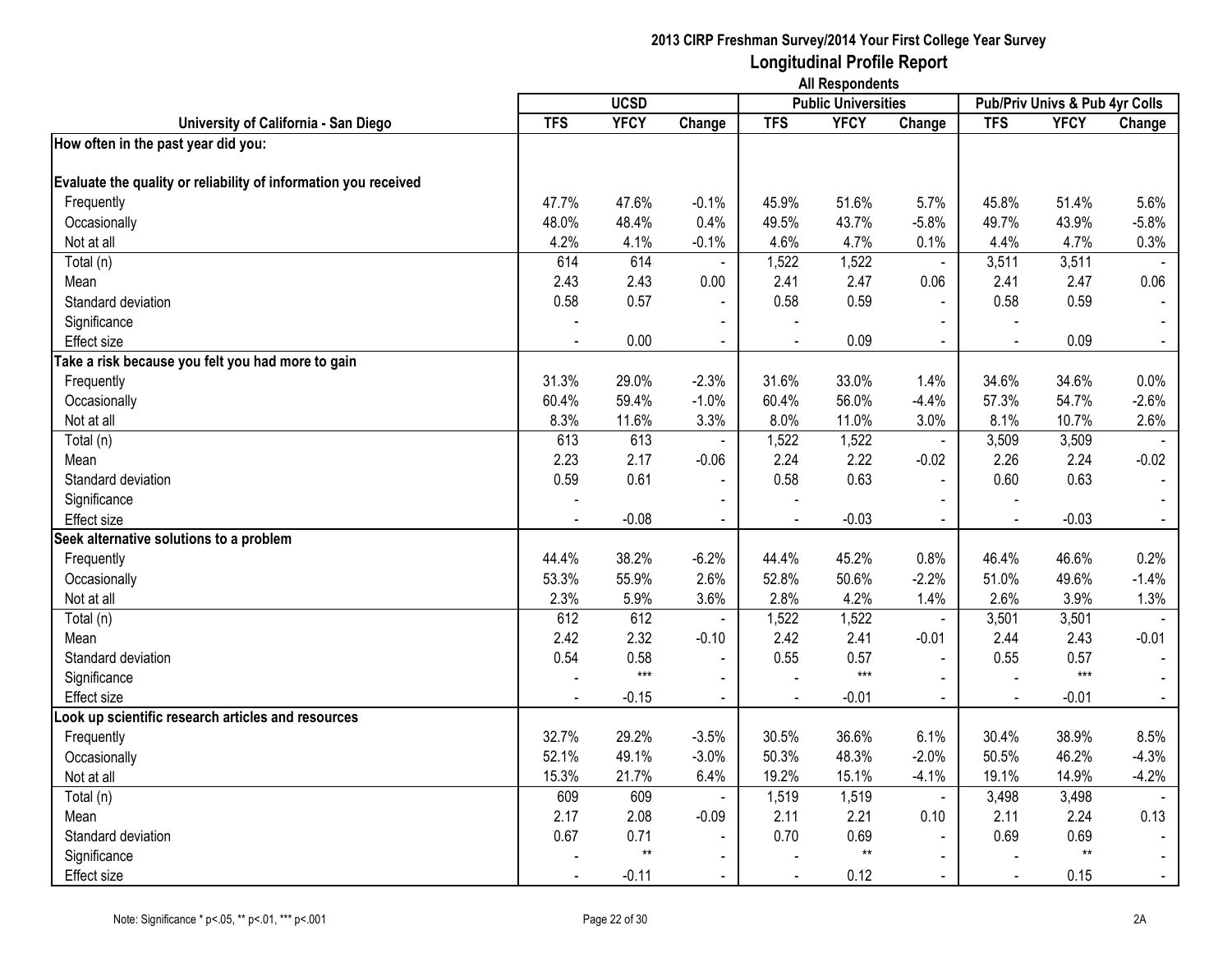|                                                                         | <b>All Respondents</b> |               |                |            |                            |                |                |                                |                |
|-------------------------------------------------------------------------|------------------------|---------------|----------------|------------|----------------------------|----------------|----------------|--------------------------------|----------------|
|                                                                         |                        | <b>UCSD</b>   |                |            | <b>Public Universities</b> |                |                | Pub/Priv Univs & Pub 4yr Colls |                |
| University of California - San Diego                                    | <b>TFS</b>             | <b>YFCY</b>   | Change         | <b>TFS</b> | <b>YFCY</b>                | Change         | <b>TFS</b>     | <b>YFCY</b>                    | Change         |
| How often in the past year did you:                                     |                        |               |                |            |                            |                |                |                                |                |
|                                                                         |                        |               |                |            |                            |                |                |                                |                |
| Explore topics on your own, even though it was not required for a class |                        |               |                |            |                            |                |                |                                |                |
| Frequently                                                              | 36.5%                  | 28.3%         | $-8.2%$        | 37.2%      | 33.1%                      | $-4.1%$        | 37.3%          | 33.9%                          | $-3.4%$        |
| Occasionally                                                            | 52.0%                  | 52.7%         | 0.7%           | 49.0%      | 50.9%                      | 1.9%           | 48.4%          | 51.4%                          | 3.0%           |
| Not at all                                                              | 11.5%                  | 19.0%         | 7.5%           | 13.7%      | 16.0%                      | 2.3%           | 14.3%          | 14.7%                          | 0.4%           |
| Total (n)                                                               | 611                    | 611           | $\blacksquare$ | 1,523      | 1,523                      | $\blacksquare$ | 3,507          | 3,507                          |                |
| Mean                                                                    | 2.25                   | 2.09          | $-0.16$        | 2.24       | 2.17                       | $-0.07$        | 2.23           | 2.19                           | $-0.04$        |
| Standard deviation                                                      | 0.65                   | 0.68<br>$***$ |                | 0.67       | 0.68<br>$***$              | $\mathbf{r}$   | 0.68           | 0.67<br>$***$                  |                |
| Significance                                                            |                        |               | $\blacksquare$ |            |                            | $\mathbf{r}$   |                |                                |                |
| Effect size                                                             |                        | $-0.21$       | $\blacksquare$ |            | $-0.09$                    | $\blacksquare$ | $\overline{a}$ | $-0.05$                        | $\blacksquare$ |
| Accept mistakes as part of the learning process                         |                        |               |                |            |                            |                |                |                                |                |
| Frequently                                                              | 59.9%                  | 62.0%         | 2.1%           | 55.9%      | 61.1%                      | 5.2%           | 57.8%          | 61.7%                          | 3.9%           |
| Occasionally                                                            | 37.7%                  | 35.0%         | $-2.7%$        | 41.6%      | 35.2%                      | $-6.4%$        | 39.8%          | 35.1%                          | $-4.7%$        |
| Not at all                                                              | 2.5%                   | 3.0%          | 0.5%           | 2.5%       | 3.7%                       | 1.2%           | 2.3%           | 3.2%                           | 0.9%           |
| Total (n)                                                               | 608                    | 608           |                | 1,519      | 1,519                      | $\blacksquare$ | 3,506          | 3,506                          |                |
| Mean                                                                    | 2.57                   | 2.59          | 0.02           | 2.53       | 2.57                       | 0.04           | 2.55           | 2.59                           | 0.04           |
| Standard deviation                                                      | 0.54                   | 0.55          | $\blacksquare$ | 0.55       | 0.56                       | $\mathbf{r}$   | 0.54           | 0.55                           |                |
| Significance                                                            |                        |               |                |            |                            |                |                |                                |                |
| Effect size                                                             |                        | 0.03          |                |            | 0.06                       |                |                | 0.06                           | $\blacksquare$ |
| Seek feedback on your academic work                                     |                        |               |                |            |                            |                |                |                                |                |
| Frequently                                                              | 47.7%                  | 44.9%         | $-2.8%$        | 50.0%      | 51.2%                      | 1.2%           | 52.4%          | 52.2%                          | $-0.2%$        |
| Occasionally                                                            | 46.6%                  | 47.9%         | 1.3%           | 44.5%      | 42.8%                      | $-1.7%$        | 42.6%          | 42.0%                          | $-0.6%$        |
| Not at all                                                              | 5.7%                   | 7.2%          | 1.5%           | 5.5%       | 6.1%                       | 0.6%           | 5.0%           | 5.8%                           | 0.8%           |
| Total (n)                                                               | 610                    | 610           | $\blacksquare$ | 1,517      | 1,517                      | $\blacksquare$ | 3,499          | 3,499                          |                |
| Mean                                                                    | 2.42                   | 2.38          | $-0.04$        | 2.45       | 2.45                       | 0.00           | 2.47           | 2.46                           | $-0.01$        |
| Standard deviation                                                      | 0.60                   | 0.62          |                | 0.60       | 0.61                       | $\blacksquare$ | 0.59           | 0.60                           |                |
| Significance                                                            |                        |               | $\blacksquare$ |            |                            | $\blacksquare$ |                |                                |                |
| <b>Effect size</b>                                                      |                        | $-0.06$       | $\blacksquare$ |            | 0.00                       | $\blacksquare$ | $\overline{a}$ | $-0.01$                        | $\blacksquare$ |
| Integrate skills and knowledge from different sources and experiences   |                        |               |                |            |                            |                |                |                                |                |
| Frequently                                                              | 61.2%                  | 58.3%         | $-2.9%$        | 61.6%      | 62.7%                      | 1.1%           | 62.4%          | 64.1%                          | 1.7%           |
| Occasionally                                                            | 37.5%                  | 39.0%         | 1.5%           | 37.1%      | 35.3%                      | $-1.8%$        | 35.9%          | 34.1%                          | $-1.8%$        |
| Not at all                                                              | 1.3%                   | 2.8%          | 1.5%           | 1.3%       | 2.0%                       | 0.7%           | 1.7%           | 1.7%                           | 0.0%           |
| Total (n)                                                               | 611                    | 611           | $\blacksquare$ | 1,519      | 1,519                      | $\blacksquare$ | 3,500          | 3,500                          |                |
| Mean                                                                    | 2.60                   | 2.55          | $-0.05$        | 2.60       | 2.61                       | 0.01           | 2.61           | 2.62                           | 0.01           |
| Standard deviation                                                      | 0.52                   | 0.55          |                | 0.52       | 0.53                       |                | 0.52           | 0.52                           |                |
| Significance                                                            |                        |               |                |            |                            | $\blacksquare$ |                |                                |                |
| Effect size                                                             |                        | $-0.08$       | $\blacksquare$ |            | 0.02                       |                |                | 0.02                           | $\blacksquare$ |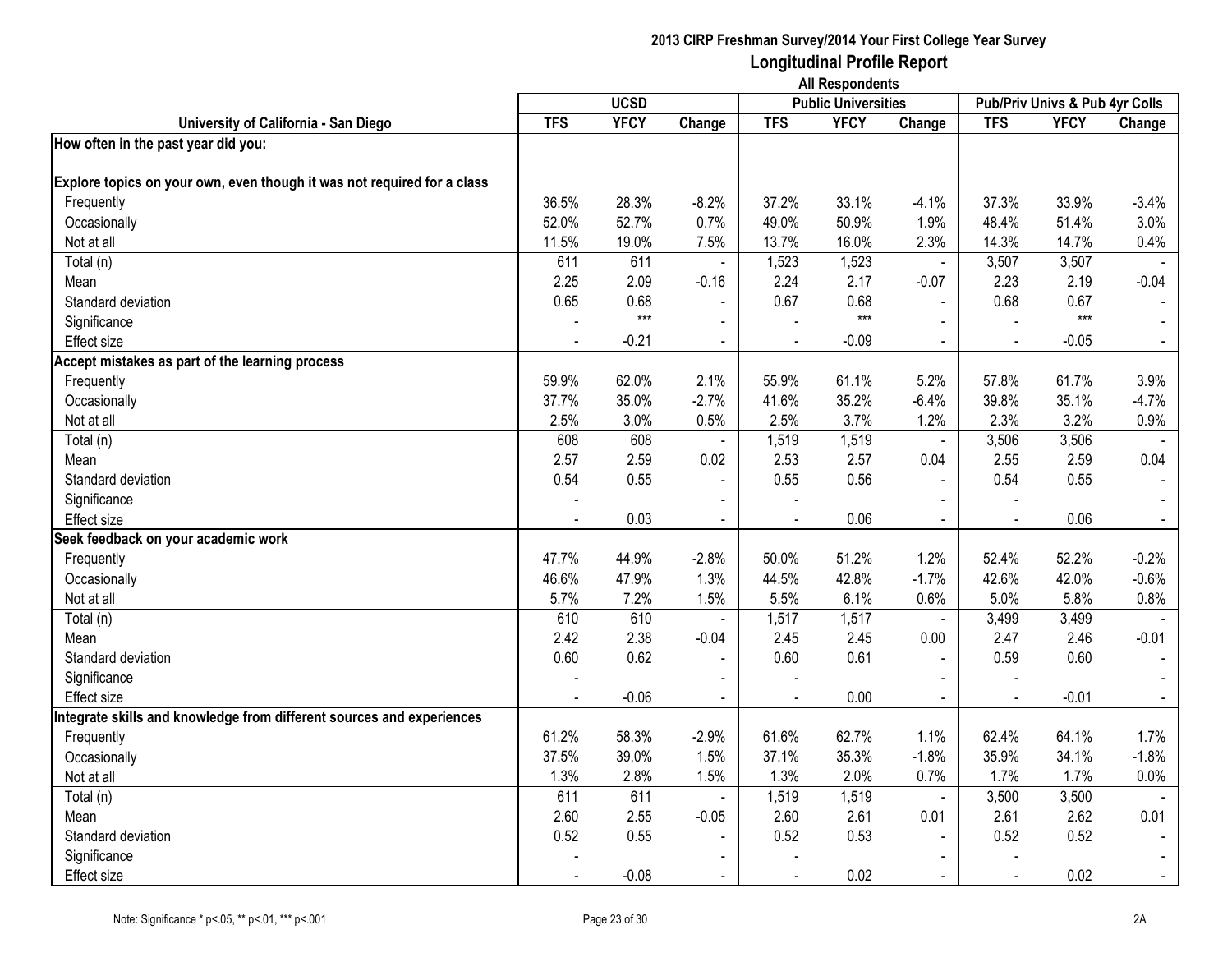|                                                                          | <b>All Respondents</b> |             |                |            |                            |                          |                                |             |                |  |
|--------------------------------------------------------------------------|------------------------|-------------|----------------|------------|----------------------------|--------------------------|--------------------------------|-------------|----------------|--|
|                                                                          |                        | <b>UCSD</b> |                |            | <b>Public Universities</b> |                          | Pub/Priv Univs & Pub 4yr Colls |             |                |  |
| University of California - San Diego                                     | <b>TFS</b>             | <b>YFCY</b> | Change         | <b>TFS</b> | <b>YFCY</b>                | Change                   | <b>TFS</b>                     | <b>YFCY</b> | Change         |  |
| Indicate the importance to you personally of each of the following:      |                        |             |                |            |                            |                          |                                |             |                |  |
| Becoming accomplished in one of the performing arts (acting, dancing,    |                        |             |                |            |                            |                          |                                |             |                |  |
| etc.)                                                                    |                        |             |                |            |                            |                          |                                |             |                |  |
| Essential                                                                | 6.6%                   | 7.0%        | 0.4%           | 5.5%       | 7.8%                       | 2.3%                     | 6.1%                           | 8.5%        | 2.4%           |  |
| Very important                                                           | 8.6%                   | 11.1%       | 2.5%           | 8.4%       | 11.8%                      | 3.4%                     | 8.2%                           | 12.7%       | 4.5%           |  |
| Somewhat important                                                       | 27.5%                  | 35.7%       | 8.2%           | 22.7%      | 28.8%                      | 6.1%                     | 21.0%                          | 28.4%       | 7.4%           |  |
| Not important                                                            | 57.3%                  | 46.2%       | $-11.1%$       | 63.4%      | 51.6%                      | $-11.8%$                 | 64.7%                          | 50.4%       | $-14.3%$       |  |
| Total (n)                                                                | 487                    | 487         |                | 1,191      | 1,191                      |                          | 2,770                          | 2,770       |                |  |
| Mean                                                                     | 1.64                   | 1.79        | 0.15           | 1.56       | 1.76                       | 0.20                     | 1.56                           | 1.79        | 0.23           |  |
| Standard deviation                                                       | 0.89                   | 0.90        | $\blacksquare$ | 0.86       | 0.94                       |                          | 0.88                           | 0.96        |                |  |
| Significance                                                             |                        | $**$        |                |            | $***$                      |                          |                                | $**$        |                |  |
| Effect size                                                              |                        | 0.17        | $\blacksquare$ |            | 0.22                       | $\mathbf{r}$             |                                | 0.25        |                |  |
| Becoming an authority in my field                                        |                        |             |                |            |                            |                          |                                |             |                |  |
| Essential                                                                | 20.0%                  | 19.1%       | $-0.9%$        | 19.9%      | 22.0%                      | 2.1%                     | 20.4%                          | 23.1%       | 2.7%           |  |
| Very important                                                           | 37.2%                  | 36.4%       | $-0.8%$        | 38.3%      | 38.4%                      | 0.1%                     | 39.2%                          | 40.2%       | 1.0%           |  |
| Somewhat important                                                       | 34.6%                  | 36.4%       | 1.8%           | 32.4%      | 32.2%                      | $-0.2%$                  | 31.3%                          | 30.3%       | $-1.0%$        |  |
| Not important                                                            | 8.2%                   | 8.0%        | $-0.2%$        | 9.4%       | 7.4%                       | $-2.0%$                  | 9.1%                           | 6.4%        | $-2.7%$        |  |
| Total (n)                                                                | 486                    | 486         |                | 1,188      | 1,188                      |                          | 2,761                          | 2,761       |                |  |
| Mean                                                                     | 2.69                   | 2.67        | $-0.02$        | 2.69       | 2.75                       | 0.06                     | 2.71                           | 2.80        | 0.09           |  |
| Standard deviation                                                       | 0.88                   | 0.88        | $\blacksquare$ | 0.90       | 0.88                       | $\blacksquare$           | 0.89                           | 0.87        |                |  |
| Significance                                                             |                        |             | $\blacksquare$ |            |                            |                          | $\overline{\phantom{a}}$       |             |                |  |
| <b>Effect size</b>                                                       | $\sim$                 | $-0.02$     | $\blacksquare$ |            | 0.07                       | $\sim$                   | $\blacksquare$                 | 0.10        | $\blacksquare$ |  |
| Obtaining recognition from my colleagues for contributions to my special |                        |             |                |            |                            |                          |                                |             |                |  |
| field                                                                    |                        |             |                |            |                            |                          |                                |             |                |  |
| Essential                                                                | 19.4%                  | 13.8%       | $-5.6%$        | 17.6%      | 16.1%                      | $-1.5%$                  | 18.1%                          | 18.1%       | 0.0%           |  |
| Very important                                                           | 36.3%                  | 38.6%       | 2.3%           | 38.2%      | 40.1%                      | 1.9%                     | 39.2%                          | 40.3%       | 1.1%           |  |
| Somewhat important                                                       | 36.5%                  | 36.1%       | $-0.4%$        | 36.2%      | 35.2%                      | $-1.0%$                  | 34.5%                          | 34.0%       | $-0.5%$        |  |
| Not important                                                            | 7.8%                   | 11.5%       | 3.7%           | 8.0%       | 8.6%                       | 0.6%                     | 8.2%                           | 7.6%        | $-0.6%$        |  |
| Total (n)                                                                | 485                    | 485         |                | 1,185      | 1,185                      | $\blacksquare$           | 2,762                          | 2,762       |                |  |
| Mean                                                                     | 2.67                   | 2.55        | $-0.12$        | 2.65       | 2.64                       | $-0.01$                  | 2.67                           | 2.69        | 0.02           |  |
| Standard deviation                                                       | 0.88                   | 0.87        | $\blacksquare$ | 0.86       | 0.85                       | $\overline{\phantom{a}}$ | 0.86                           | 0.85        |                |  |
| Significance                                                             |                        | $**$        | $\blacksquare$ |            | $**$                       | $\blacksquare$           |                                | $**$        |                |  |
| <b>Effect size</b>                                                       |                        | $-0.13$     |                |            | $-0.01$                    |                          |                                | 0.02        |                |  |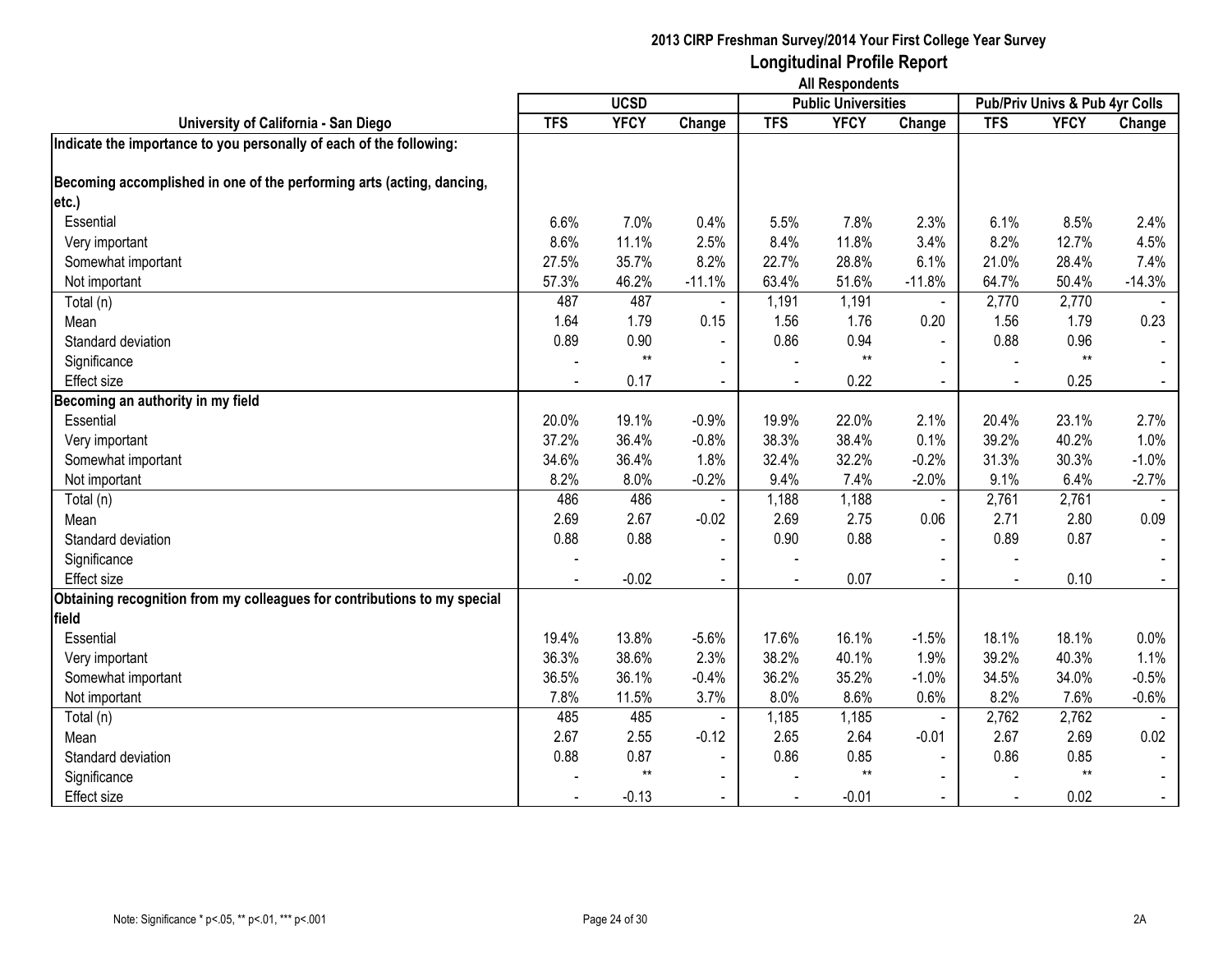|                                                                     | <b>All Respondents</b>                    |             |                          |            |             |                |                |                                |                |  |  |
|---------------------------------------------------------------------|-------------------------------------------|-------------|--------------------------|------------|-------------|----------------|----------------|--------------------------------|----------------|--|--|
|                                                                     | <b>UCSD</b><br><b>Public Universities</b> |             |                          |            |             |                |                | Pub/Priv Univs & Pub 4yr Colls |                |  |  |
| University of California - San Diego                                | <b>TFS</b>                                | <b>YFCY</b> | Change                   | <b>TFS</b> | <b>YFCY</b> | Change         | <b>TFS</b>     | <b>YFCY</b>                    | Change         |  |  |
| Indicate the importance to you personally of each of the following: |                                           |             |                          |            |             |                |                |                                |                |  |  |
|                                                                     |                                           |             |                          |            |             |                |                |                                |                |  |  |
| Influencing the political structure                                 |                                           |             |                          |            |             |                |                |                                |                |  |  |
| Essential                                                           | 4.5%                                      | 5.4%        | 0.9%                     | 4.6%       | 5.7%        | 1.1%           | 5.8%           | 7.4%                           | 1.6%           |  |  |
| Very important                                                      | 10.3%                                     | 14.6%       | 4.3%                     | 11.0%      | 12.9%       | 1.9%           | 12.1%          | 14.6%                          | 2.5%           |  |  |
| Somewhat important                                                  | 36.5%                                     | 37.9%       | 1.4%                     | 35.0%      | 38.1%       | 3.1%           | 35.3%          | 37.3%                          | 2.0%           |  |  |
| Not important                                                       | 48.7%                                     | 42.1%       | $-6.6%$                  | 49.4%      | 43.3%       | $-6.1%$        | 46.9%          | 40.7%                          | $-6.2%$        |  |  |
| Total (n)                                                           | 485                                       | 485         |                          | 1,185      | 1,185       | $\blacksquare$ | 2,759          | 2,759                          |                |  |  |
| Mean                                                                | 1.71                                      | 1.83        | 0.12                     | 1.71       | 1.81        | 0.10           | 1.77           | 1.89                           | 0.12           |  |  |
| Standard deviation                                                  | 0.83                                      | 0.87        | $\sim$                   | 0.84       | 0.87        | $\sim$         | 0.88           | 0.92                           |                |  |  |
| Significance                                                        |                                           | $**$        | $\blacksquare$           |            | $**$        | $\blacksquare$ |                | $**$                           |                |  |  |
| <b>Effect size</b>                                                  |                                           | 0.13        |                          |            | 0.11        | $\blacksquare$ |                | 0.13                           |                |  |  |
| Influencing social values                                           |                                           |             |                          |            |             |                |                |                                |                |  |  |
| Essential                                                           | 9.7%                                      | 12.3%       | 2.6%                     | 9.7%       | 13.0%       | 3.3%           | 10.7%          | 15.9%                          | 5.2%           |  |  |
| Very important                                                      | 24.5%                                     | 29.2%       | 4.7%                     | 27.2%      | 30.7%       | 3.5%           | 29.5%          | 32.5%                          | 3.0%           |  |  |
| Somewhat important                                                  | 44.9%                                     | 40.5%       | $-4.4%$                  | 41.7%      | 40.4%       | $-1.3%$        | 40.9%          | 37.3%                          | $-3.6%$        |  |  |
| Not important                                                       | 21.0%                                     | 17.9%       | $-3.1%$                  | 21.4%      | 15.9%       | $-5.5%$        | 19.0%          | 14.3%                          | $-4.7\%$       |  |  |
| Total (n)                                                           | 486                                       | 486         |                          | 1,186      | 1,186       | $\blacksquare$ | 2,756          | 2,756                          |                |  |  |
| Mean                                                                | 2.23                                      | 2.36        | 0.13                     | 2.25       | 2.41        | 0.16           | 2.32           | 2.50                           | 0.18           |  |  |
| Standard deviation                                                  | 0.89                                      | 0.91        | $\overline{\phantom{a}}$ | 0.90       | 0.91        | $\blacksquare$ | 0.90           | 0.92                           |                |  |  |
| Significance                                                        |                                           | $**$        |                          |            | $**$        |                |                | $**$                           |                |  |  |
| <b>Effect size</b>                                                  |                                           | 0.13        |                          |            | 0.16        | $\sim$         | $\blacksquare$ | 0.18                           | $\blacksquare$ |  |  |
| Raising a family                                                    |                                           |             |                          |            |             |                |                |                                |                |  |  |
| Essential                                                           | 36.5%                                     | 33.2%       | $-3.3%$                  | 40.6%      | 41.2%       | 0.6%           | 42.7%          | 42.2%                          | $-0.5%$        |  |  |
| Very important                                                      | 29.9%                                     | 30.5%       | 0.6%                     | 30.0%      | 27.7%       | $-2.3%$        | 30.2%          | 28.9%                          | $-1.3%$        |  |  |
| Somewhat important                                                  | 22.1%                                     | 24.6%       | 2.5%                     | 19.1%      | 21.0%       | 1.9%           | 17.8%          | 19.8%                          | 2.0%           |  |  |
| Not important                                                       | 11.5%                                     | 11.7%       | 0.2%                     | 10.3%      | 10.1%       | $-0.2%$        | 9.2%           | 9.1%                           | $-0.1%$        |  |  |
| Total (n)                                                           | 488                                       | 488         |                          | 1,190      | 1,190       |                | 2,768          | 2,768                          |                |  |  |
| Mean                                                                | 2.91                                      | 2.85        | $-0.06$                  | 3.01       | 3.00        | $-0.01$        | 3.06           | 3.04                           | $-0.02$        |  |  |
| Standard deviation                                                  | 1.02                                      | 1.01        |                          | 1.01       | 1.01        | $\sim$         | 0.99           | 0.99                           |                |  |  |
| Significance                                                        |                                           |             | $\blacksquare$           |            |             |                |                |                                |                |  |  |
| <b>Effect size</b>                                                  |                                           | $-0.06$     | $\sim$                   |            | $-0.01$     | $\blacksquare$ |                | $-0.02$                        | $\sim$         |  |  |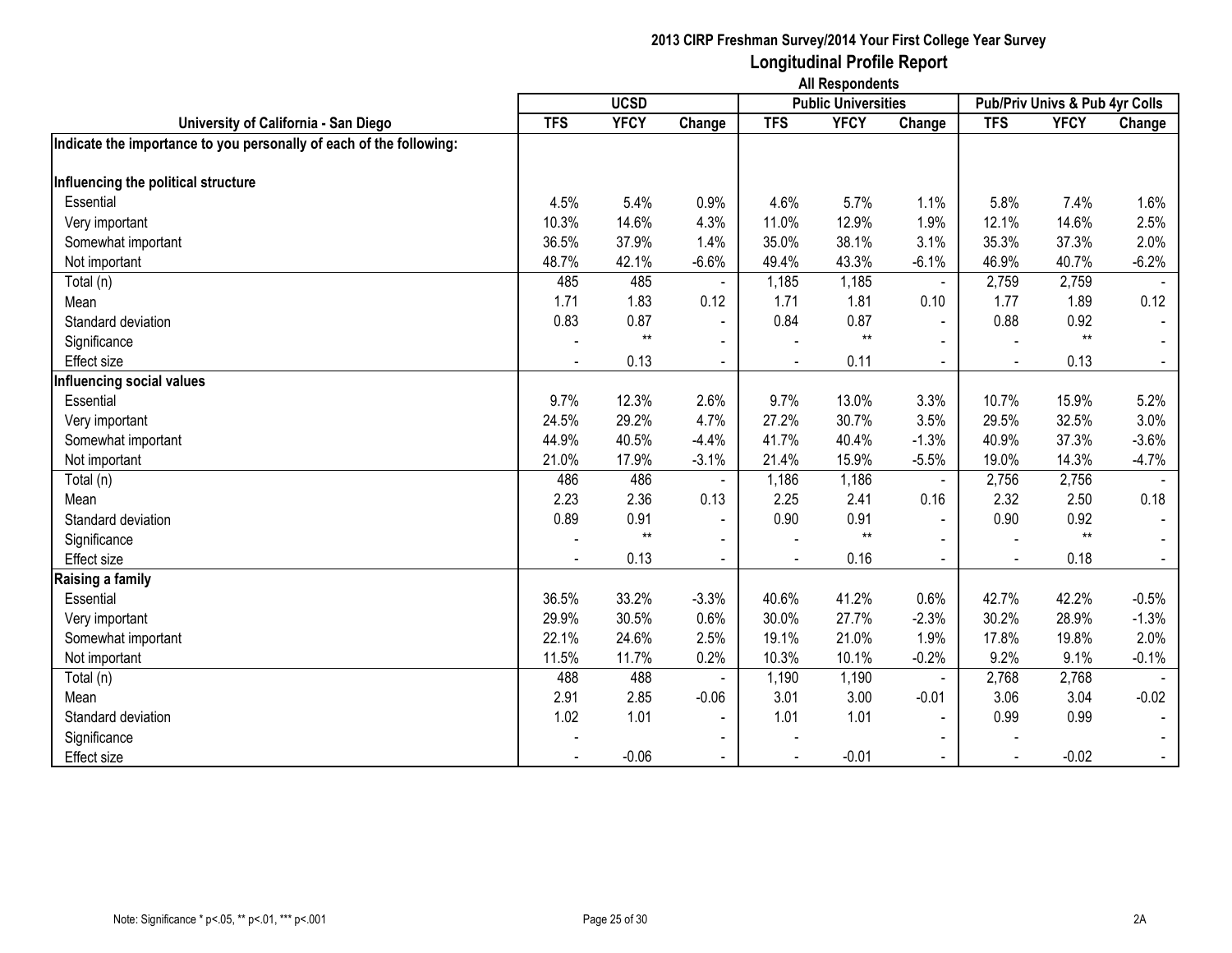|                                                                     | <b>All Respondents</b>                    |             |                          |                |             |                |            |                                |                |  |  |
|---------------------------------------------------------------------|-------------------------------------------|-------------|--------------------------|----------------|-------------|----------------|------------|--------------------------------|----------------|--|--|
|                                                                     | <b>UCSD</b><br><b>Public Universities</b> |             |                          |                |             |                |            | Pub/Priv Univs & Pub 4yr Colls |                |  |  |
| University of California - San Diego                                | <b>TFS</b>                                | <b>YFCY</b> | Change                   | <b>TFS</b>     | <b>YFCY</b> | Change         | <b>TFS</b> | <b>YFCY</b>                    | Change         |  |  |
| Indicate the importance to you personally of each of the following: |                                           |             |                          |                |             |                |            |                                |                |  |  |
| Being very well off financially                                     |                                           |             |                          |                |             |                |            |                                |                |  |  |
| Essential                                                           | 44.3%                                     | 34.0%       | $-10.3%$                 | 39.4%          | 35.4%       | $-4.0%$        | 40.3%      | 37.5%                          | $-2.8%$        |  |  |
| Very important                                                      | 34.8%                                     | 36.4%       | 1.6%                     | 38.2%          | 36.8%       | $-1.4%$        | 37.7%      | 36.0%                          | $-1.7%$        |  |  |
| Somewhat important                                                  | 20.1%                                     | 25.7%       | 5.6%                     | 20.2%          | 23.0%       | 2.8%           | 19.6%      | 22.4%                          | 2.8%           |  |  |
| Not important                                                       | 0.8%                                      | 3.9%        | 3.1%                     | 2.1%           | 4.8%        | 2.7%           | 2.4%       | 4.1%                           | 1.7%           |  |  |
| Total (n)                                                           | 483                                       | 483         |                          | 1,182          | 1,182       |                | 2,760      | 2,760                          |                |  |  |
| Mean                                                                | 3.23                                      | 3.00        | $-0.23$                  | 3.15           | 3.03        | $-0.12$        | 3.16       | 3.07                           | $-0.09$        |  |  |
| Standard deviation                                                  | 0.79                                      | 0.87        | $\blacksquare$           | 0.81           | 0.88        | $\blacksquare$ | 0.82       | 0.87                           |                |  |  |
| Significance                                                        |                                           | $***$       | $\overline{\phantom{a}}$ |                | $***$       |                |            | $***$                          |                |  |  |
| Effect size                                                         |                                           | $-0.27$     | $\sim$                   |                | $-0.14$     |                |            | $-0.10$                        |                |  |  |
| Helping others who are in difficulty                                |                                           |             |                          |                |             |                |            |                                |                |  |  |
| Essential                                                           | 29.0%                                     | 31.1%       | 2.1%                     | 29.2%          | 36.3%       | 7.1%           | 31.4%      | 37.7%                          | 6.3%           |  |  |
| Very important                                                      | 42.5%                                     | 41.3%       | $-1.2%$                  | 41.9%          | 39.7%       | $-2.2%$        | 42.1%      | 40.7%                          | $-1.4%$        |  |  |
| Somewhat important                                                  | 27.0%                                     | 25.5%       | $-1.5%$                  | 25.9%          | 21.2%       | $-4.7%$        | 24.2%      | 19.4%                          | $-4.8%$        |  |  |
| Not important                                                       | 1.5%                                      | 2.1%        | 0.6%                     | 2.9%           | 2.9%        | 0.0%           | 2.3%       | 2.1%                           | $-0.2%$        |  |  |
| Total (n)                                                           | 482                                       | 482         |                          | 1,180          | 1,180       | $\blacksquare$ | 2,756      | 2,756                          |                |  |  |
| Mean                                                                | 2.99                                      | 3.01        | 0.02                     | 2.98           | 3.09        | 0.11           | 3.03       | 3.14                           | 0.11           |  |  |
| Standard deviation                                                  | 0.79                                      | 0.81        | $\blacksquare$           | 0.82           | 0.83        | $\blacksquare$ | 0.81       | 0.80                           | $\sim$         |  |  |
| Significance                                                        |                                           |             |                          |                |             |                |            |                                |                |  |  |
| <b>Effect size</b>                                                  |                                           | 0.02        | $\blacksquare$           | $\overline{a}$ | 0.14        | $\blacksquare$ |            | 0.14                           | $\blacksquare$ |  |  |
| Making a theoretical contribution to science                        |                                           |             |                          |                |             |                |            |                                |                |  |  |
| Essential                                                           | 10.5%                                     | 10.0%       | $-0.5%$                  | 7.6%           | 8.9%        | 1.3%           | 7.9%       | 8.8%                           | 0.9%           |  |  |
| Very important                                                      | 24.6%                                     | 20.7%       | $-3.9%$                  | 19.2%          | 18.7%       | $-0.5%$        | 16.9%      | 18.2%                          | 1.3%           |  |  |
| Somewhat important                                                  | 37.5%                                     | 40.2%       | 2.7%                     | 33.9%          | 35.8%       | 1.9%           | 32.1%      | 33.1%                          | 1.0%           |  |  |
| Not important                                                       | 27.5%                                     | 29.1%       | 1.6%                     | 39.4%          | 36.7%       | $-2.7%$        | 43.1%      | 39.9%                          | $-3.2%$        |  |  |
| Total (n)                                                           | 488                                       | 488         |                          | 1,184          | 1,184       |                | 2,758      | 2,758                          |                |  |  |
| Mean                                                                | 2.18                                      | 2.12        | $-0.06$                  | 1.95           | 2.00        | 0.05           | 1.90       | 1.96                           | 0.06           |  |  |
| Standard deviation                                                  | 0.95                                      | 0.94        | $\overline{\phantom{a}}$ | 0.94           | 0.95        | $\blacksquare$ | 0.95       | 0.96                           |                |  |  |
| Significance                                                        |                                           |             | $\sim$                   |                |             |                |            |                                |                |  |  |
| <b>Effect size</b>                                                  |                                           | $-0.07$     |                          |                | 0.06        | $\blacksquare$ |            | 0.07                           | $\sim$         |  |  |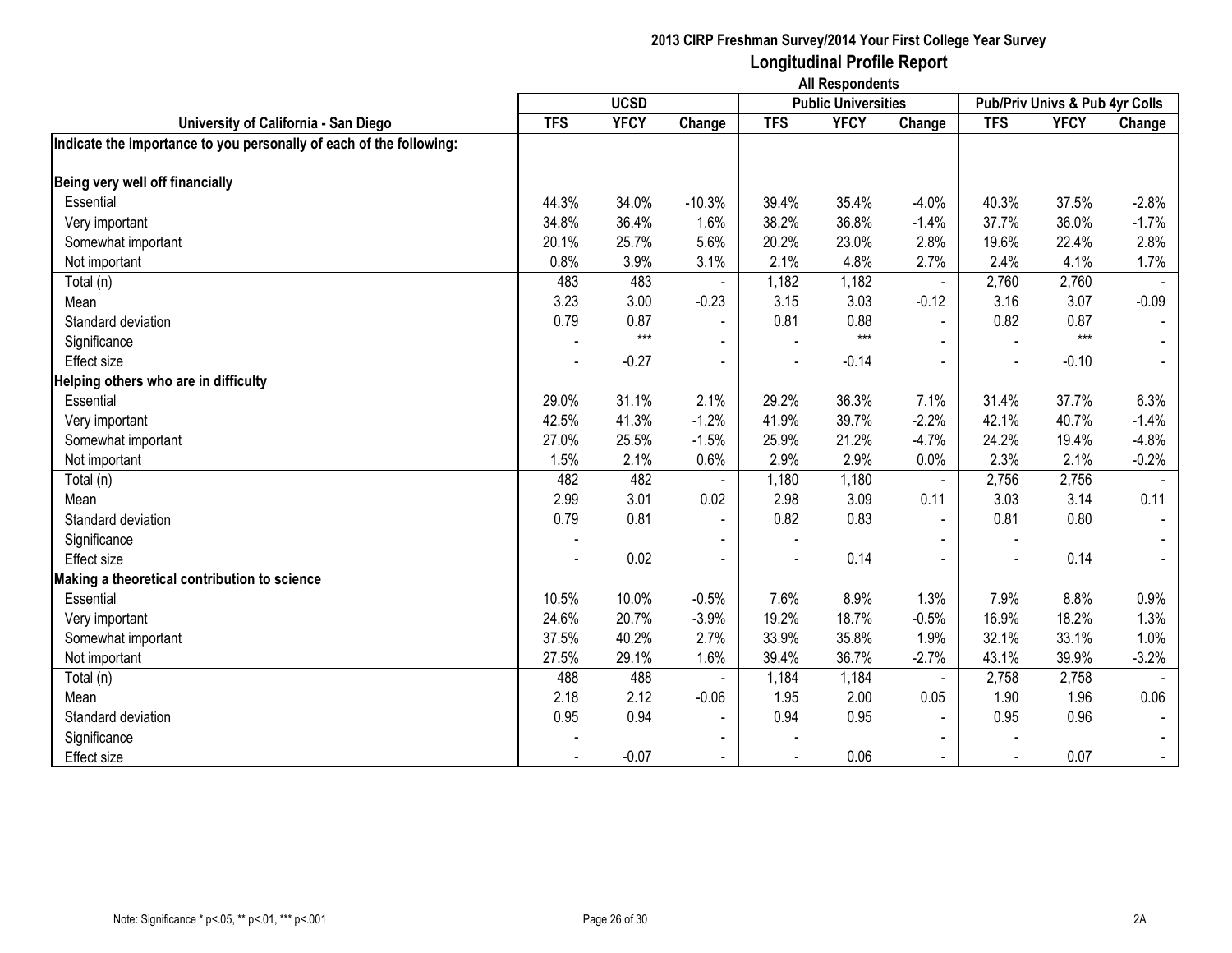|                                                                     | <b>All Respondents</b> |             |                |            |                            |                |            |                                |          |  |  |
|---------------------------------------------------------------------|------------------------|-------------|----------------|------------|----------------------------|----------------|------------|--------------------------------|----------|--|--|
|                                                                     |                        | <b>UCSD</b> |                |            | <b>Public Universities</b> |                |            | Pub/Priv Univs & Pub 4yr Colls |          |  |  |
| University of California - San Diego                                | <b>TFS</b>             | <b>YFCY</b> | Change         | <b>TFS</b> | <b>YFCY</b>                | Change         | <b>TFS</b> | <b>YFCY</b>                    | Change   |  |  |
| Indicate the importance to you personally of each of the following: |                        |             |                |            |                            |                |            |                                |          |  |  |
|                                                                     |                        |             |                |            |                            |                |            |                                |          |  |  |
| Writing original works (poems, novels etc.)                         |                        |             |                |            |                            |                |            |                                |          |  |  |
| Essential                                                           | 5.8%                   | 6.8%        | 1.0%           | 5.4%       | 6.7%                       | 1.3%           | 5.7%       | 7.7%                           | 2.0%     |  |  |
| Very important                                                      | 9.3%                   | 12.9%       | 3.6%           | 8.0%       | 11.3%                      | 3.3%           | 7.4%       | 11.5%                          | 4.1%     |  |  |
| Somewhat important                                                  | 18.5%                  | 31.7%       | 13.2%          | 20.4%      | 28.8%                      | 8.4%           | 21.9%      | 28.8%                          | 6.9%     |  |  |
| Not important                                                       | 66.4%                  | 48.5%       | $-17.9%$       | 66.2%      | 53.2%                      | $-13.0%$       | 64.9%      | 52.0%                          | $-12.9%$ |  |  |
| Total (n)                                                           | 482                    | 482         |                | 1,180      | 1,180                      | $\blacksquare$ | 2,753      | 2,753                          |          |  |  |
| Mean                                                                | 1.55                   | 1.78        | 0.23           | 1.53       | 1.71                       | 0.18           | 1.54       | 1.75                           | 0.21     |  |  |
| Standard deviation                                                  | 0.89                   | 0.92        | $\sim$         | 0.86       | 0.91                       | $\blacksquare$ | 0.86       | 0.94                           |          |  |  |
| Significance                                                        |                        | $***$       | $\blacksquare$ |            | $***$                      | $\blacksquare$ |            | $***$                          |          |  |  |
| <b>Effect size</b>                                                  |                        | 0.28        |                |            | 0.22                       |                |            | 0.25                           |          |  |  |
| Creating artistic works (painting, sculpture, etc.)                 |                        |             |                |            |                            |                |            |                                |          |  |  |
| Essential                                                           | 4.2%                   | 5.6%        | 1.4%           | 3.9%       | 7.4%                       | 3.5%           | 3.6%       | 6.9%                           | 3.3%     |  |  |
| Very important                                                      | 8.8%                   | 11.9%       | 3.1%           | 7.9%       | 11.0%                      | 3.1%           | 7.5%       | 11.7%                          | 4.2%     |  |  |
| Somewhat important                                                  | 21.3%                  | 30.1%       | 8.8%           | 19.5%      | 25.6%                      | 6.1%           | 18.8%      | 25.4%                          | 6.6%     |  |  |
| Not important                                                       | 65.7%                  | 52.3%       | $-13.4%$       | 68.6%      | 56.0%                      | $-12.6%$       | 70.1%      | 56.0%                          | $-14.1%$ |  |  |
| Total (n)                                                           | 478                    | 478         |                | 1,170      | 1,170                      |                | 2,728      | 2,728                          |          |  |  |
| Mean                                                                | 1.51                   | 1.71        | 0.20           | 1.47       | 1.70                       | 0.23           | 1.45       | 1.69                           | 0.24     |  |  |
| Standard deviation                                                  | 0.82                   | 0.89        | $\sim$         | 0.80       | 0.93                       | $\blacksquare$ | 0.78       | 0.93                           |          |  |  |
| Significance                                                        |                        | $***$       | $\sim$         |            | $***$                      | ÷              |            | $***$                          |          |  |  |
| <b>Effect size</b>                                                  |                        | 0.24        | $\sim$         |            | 0.28                       |                |            | 0.29                           |          |  |  |
| Becoming successful in a business of my own                         |                        |             |                |            |                            |                |            |                                |          |  |  |
| Essential                                                           | 12.4%                  | 9.3%        | $-3.1%$        | 12.3%      | 11.3%                      | $-1.0%$        | 13.5%      | 13.8%                          | 0.3%     |  |  |
| Very important                                                      | 16.6%                  | 24.2%       | 7.6%           | 16.0%      | 23.5%                      | 7.5%           | 17.8%      | 24.6%                          | 6.8%     |  |  |
| Somewhat important                                                  | 34.7%                  | 38.7%       | 4.0%           | 32.5%      | 34.6%                      | 2.1%           | 31.8%      | 32.7%                          | 0.9%     |  |  |
| Not important                                                       | 36.2%                  | 27.8%       | $-8.4%$        | 39.2%      | 30.6%                      | $-8.6%$        | 36.9%      | 28.9%                          | $-8.0\%$ |  |  |
| Total (n)                                                           | 475                    | 475         |                | 1,167      | 1,167                      |                | 2,724      | 2,724                          |          |  |  |
| Mean                                                                | 2.05                   | 2.15        | 0.10           | 2.01       | 2.16                       | 0.15           | 2.08       | 2.23                           | 0.15     |  |  |
| Standard deviation                                                  | 1.01                   | 0.93        | $\blacksquare$ | 1.02       | 0.98                       | $\blacksquare$ | 1.04       | 1.02                           |          |  |  |
| Significance                                                        |                        | $\star$     | $\blacksquare$ |            | $\star$                    | $\blacksquare$ |            | $\star$                        |          |  |  |
| <b>Effect size</b>                                                  |                        | 0.10        |                |            | 0.15                       | $\blacksquare$ |            | 0.15                           | $\sim$   |  |  |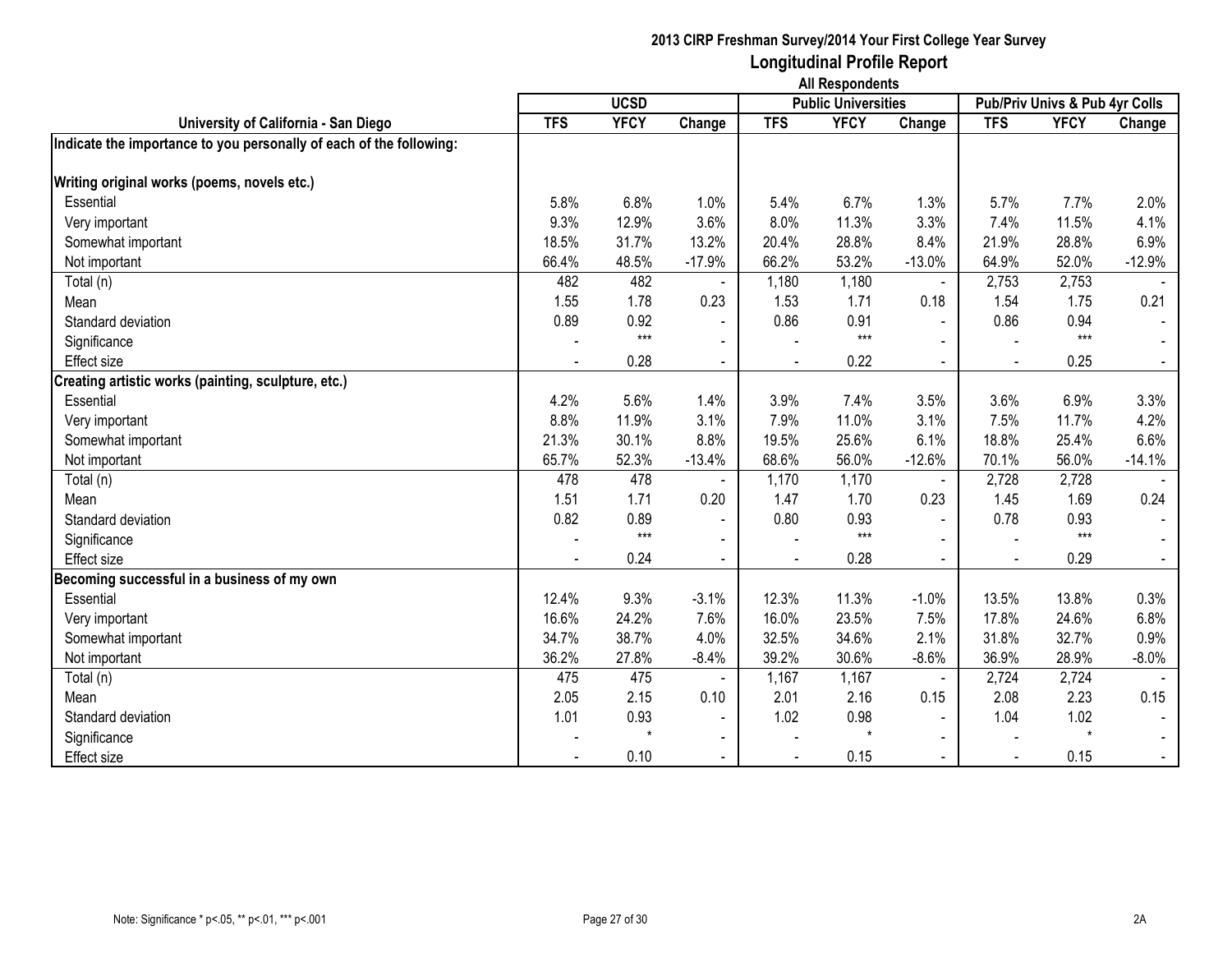|                                                                     | <b>All Respondents</b>                    |             |                |            |             |                          |            |                                |         |  |  |
|---------------------------------------------------------------------|-------------------------------------------|-------------|----------------|------------|-------------|--------------------------|------------|--------------------------------|---------|--|--|
|                                                                     | <b>UCSD</b><br><b>Public Universities</b> |             |                |            |             |                          |            | Pub/Priv Univs & Pub 4yr Colls |         |  |  |
| University of California - San Diego                                | <b>TFS</b>                                | <b>YFCY</b> | Change         | <b>TFS</b> | <b>YFCY</b> | Change                   | <b>TFS</b> | <b>YFCY</b>                    | Change  |  |  |
| Indicate the importance to you personally of each of the following: |                                           |             |                |            |             |                          |            |                                |         |  |  |
|                                                                     |                                           |             |                |            |             |                          |            |                                |         |  |  |
| Becoming involved in programs to clean up the environment           |                                           |             |                |            |             |                          |            |                                |         |  |  |
| Essential                                                           | 6.1%                                      | 8.6%        | 2.5%           | 5.7%       | 9.0%        | 3.3%                     | 6.8%       | 8.6%                           | 1.8%    |  |  |
| Very important                                                      | 18.7%                                     | 19.5%       | 0.8%           | 16.2%      | 18.8%       | 2.6%                     | 16.3%      | 21.4%                          | 5.1%    |  |  |
| Somewhat important                                                  | 52.2%                                     | 49.9%       | $-2.3%$        | 47.3%      | 48.5%       | 1.2%                     | 46.7%      | 48.1%                          | 1.4%    |  |  |
| Not important                                                       | 23.1%                                     | 22.0%       | $-1.1%$        | 30.7%      | 23.6%       | $-7.1%$                  | 30.2%      | 21.9%                          | $-8.3%$ |  |  |
| Total (n)                                                           | 477                                       | 477         |                | 1,168      | 1,168       | $\sim$                   | 2,726      | 2,726                          |         |  |  |
| Mean                                                                | 2.08                                      | 2.15        | 0.07           | 1.97       | 2.13        | 0.16                     | 2.00       | 2.17                           | 0.17    |  |  |
| Standard deviation                                                  | 0.81                                      | 0.86        | $\sim$         | 0.84       | 0.88        | $\blacksquare$           | 0.86       | 0.87                           | $\sim$  |  |  |
| Significance                                                        |                                           |             | $\blacksquare$ |            |             | $\blacksquare$           |            |                                |         |  |  |
| <b>Effect size</b>                                                  |                                           | 0.08        | $\sim$         |            | 0.19        |                          |            | 0.20                           |         |  |  |
| Developing a meaningful philosophy of life                          |                                           |             |                |            |             |                          |            |                                |         |  |  |
| Essential                                                           | 19.7%                                     | 23.5%       | 3.8%           | 17.3%      | 22.5%       | 5.2%                     | 18.0%      | 22.0%                          | 4.0%    |  |  |
| Very important                                                      | 28.7%                                     | 32.1%       | 3.4%           | 28.5%      | 31.0%       | 2.5%                     | 28.0%      | 32.0%                          | 4.0%    |  |  |
| Somewhat important                                                  | 31.9%                                     | 29.8%       | $-2.1%$        | 33.7%      | 30.6%       | $-3.1%$                  | 33.3%      | 30.7%                          | $-2.6%$ |  |  |
| Not important                                                       | 19.7%                                     | 14.7%       | $-5.0%$        | 20.5%      | 15.9%       | $-4.6%$                  | 20.7%      | 15.3%                          | $-5.4%$ |  |  |
| Total (n)                                                           | 477                                       | 477         | $\sim$         | 1,167      | 1,167       | $\mathbf{r}$             | 2,727      | 2,727                          |         |  |  |
| Mean                                                                | 2.48                                      | 2.64        | 0.16           | 2.43       | 2.60        | 0.17                     | 2.43       | 2.61                           | 0.18    |  |  |
| Standard deviation                                                  | 1.02                                      | 1.00        | $\blacksquare$ | 1.00       | 1.00        | $\blacksquare$           | 1.01       | 0.99                           | $\sim$  |  |  |
| Significance                                                        |                                           | $**$        | $\blacksquare$ |            | $**$        |                          |            | $**$                           |         |  |  |
| <b>Effect size</b>                                                  |                                           | 0.15        | $\blacksquare$ |            | 0.16        |                          |            | 0.17                           | $\sim$  |  |  |
| Participating in a community action program                         |                                           |             |                |            |             |                          |            |                                |         |  |  |
| Essential                                                           | 5.9%                                      | 8.6%        | 2.7%           | 6.4%       | 9.5%        | 3.1%                     | 7.9%       | 10.4%                          | 2.5%    |  |  |
| Very important                                                      | 22.2%                                     | 22.9%       | 0.7%           | 20.5%      | 25.6%       | 5.1%                     | 23.5%      | 28.0%                          | 4.5%    |  |  |
| Somewhat important                                                  | 48.0%                                     | 46.8%       | $-1.2%$        | 46.7%      | 44.2%       | $-2.5%$                  | 43.8%      | 43.0%                          | $-0.8%$ |  |  |
| Not important                                                       | 23.9%                                     | 21.8%       | $-2.1%$        | 26.4%      | 20.8%       | $-5.6%$                  | 24.7%      | 18.5%                          | $-6.2%$ |  |  |
| Total (n)                                                           | 477                                       | 477         |                | 1,166      | 1,166       |                          | 2,720      | 2,720                          |         |  |  |
| Mean                                                                | 2.10                                      | 2.18        | 0.08           | 2.07       | 2.24        | 0.17                     | 2.15       | 2.30                           | 0.15    |  |  |
| Standard deviation                                                  | 0.83                                      | 0.87        | $\blacksquare$ | 0.85       | 0.89        | $\blacksquare$           | 0.88       | 0.89                           |         |  |  |
| Significance                                                        |                                           |             | $\blacksquare$ |            |             |                          |            |                                |         |  |  |
| <b>Effect size</b>                                                  |                                           | 0.09        | $\blacksquare$ |            | 0.19        | $\overline{\phantom{0}}$ |            | 0.16                           | $\sim$  |  |  |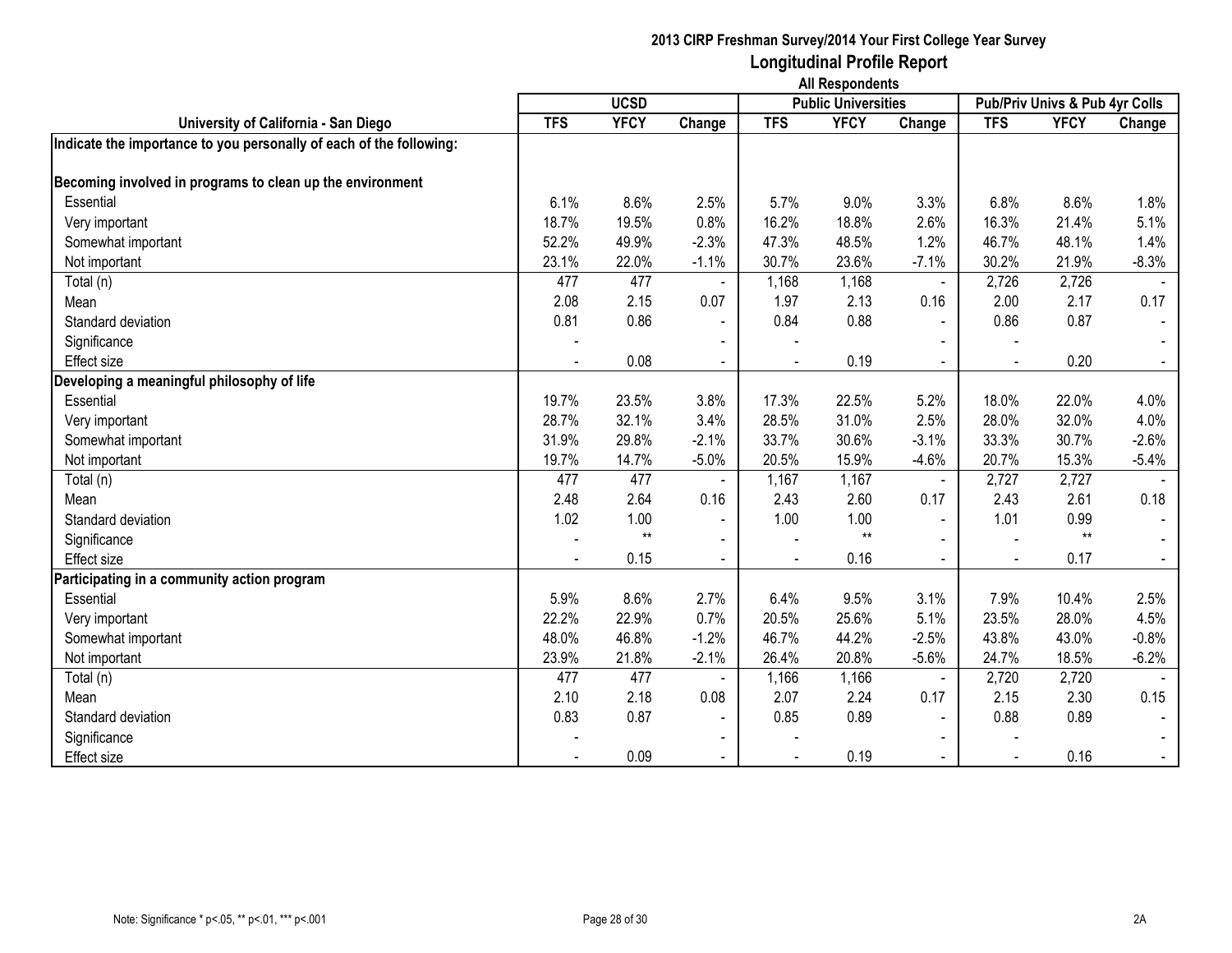|                                                                     | <b>All Respondents</b>                    |             |                |                          |             |                          |            |                                |                |  |
|---------------------------------------------------------------------|-------------------------------------------|-------------|----------------|--------------------------|-------------|--------------------------|------------|--------------------------------|----------------|--|
|                                                                     | <b>UCSD</b><br><b>Public Universities</b> |             |                |                          |             |                          |            | Pub/Priv Univs & Pub 4yr Colls |                |  |
| University of California - San Diego                                | <b>TFS</b>                                | <b>YFCY</b> | Change         | <b>TFS</b>               | <b>YFCY</b> | Change                   | <b>TFS</b> | <b>YFCY</b>                    | Change         |  |
| Indicate the importance to you personally of each of the following: |                                           |             |                |                          |             |                          |            |                                |                |  |
|                                                                     |                                           |             |                |                          |             |                          |            |                                |                |  |
| Helping to promote racial understanding                             |                                           |             |                |                          |             |                          |            |                                |                |  |
| Essential                                                           | 10.7%                                     | 11.5%       | 0.8%           | 9.7%                     | 11.2%       | 1.5%                     | 10.8%      | 12.5%                          | 1.7%           |  |
| Very important                                                      | 26.2%                                     | 27.2%       | 1.0%           | 21.7%                    | 25.8%       | 4.1%                     | 22.4%      | 27.5%                          | 5.1%           |  |
| Somewhat important                                                  | 43.5%                                     | 44.8%       | 1.3%           | 42.2%                    | 42.5%       | 0.3%                     | 41.8%      | 41.1%                          | $-0.7%$        |  |
| Not important                                                       | 19.7%                                     | 16.5%       | $-3.2%$        | 26.4%                    | 20.5%       | $-5.9%$                  | 24.9%      | 18.9%                          | $-6.0\%$       |  |
| Total (n)                                                           | 478                                       | 478         |                | 1,166                    | 1,166       | $\blacksquare$           | 2,718      | 2,718                          |                |  |
| Mean                                                                | 2.28                                      | 2.34        | 0.06           | 2.15                     | 2.28        | 0.13                     | 2.19       | 2.34                           | 0.15           |  |
| Standard deviation                                                  | 0.90                                      | 0.89        | $\sim$         | 0.92                     | 0.91        | $\sim$                   | 0.93       | 0.92                           |                |  |
| Significance                                                        |                                           |             |                |                          |             | $\overline{\phantom{a}}$ |            |                                |                |  |
| <b>Effect size</b>                                                  |                                           | 0.06        |                |                          | 0.14        | $\blacksquare$           |            | 0.16                           |                |  |
| Keeping up to date with political affairs                           |                                           |             |                |                          |             |                          |            |                                |                |  |
| Essential                                                           | 9.4%                                      | 8.8%        | $-0.6%$        | 11.3%                    | 10.8%       | $-0.5%$                  | 12.2%      | 12.2%                          | 0.0%           |  |
| Very important                                                      | 26.2%                                     | 26.4%       | 0.2%           | 24.3%                    | 26.6%       | 2.3%                     | 24.2%      | 27.2%                          | 3.0%           |  |
| Somewhat important                                                  | 41.3%                                     | 42.6%       | 1.3%           | 40.2%                    | 41.6%       | 1.4%                     | 40.1%      | 41.5%                          | 1.4%           |  |
| Not important                                                       | 23.1%                                     | 22.2%       | $-0.9%$        | 24.1%                    | 21.0%       | $-3.1%$                  | 23.4%      | 19.1%                          | $-4.3%$        |  |
| Total (n)                                                           | 477                                       | 477         |                | 1,163                    | 1,163       | $\blacksquare$           | 2,720      | 2,720                          |                |  |
| Mean                                                                | 2.22                                      | 2.22        | 0.00           | 2.23                     | 2.27        | 0.04                     | 2.25       | 2.33                           | 0.08           |  |
| Standard deviation                                                  | 0.91                                      | 0.89        |                | 0.94                     | 0.91        | $\sim$                   | 0.95       | 0.92                           |                |  |
| Significance                                                        |                                           |             |                |                          |             |                          |            |                                |                |  |
| <b>Effect size</b>                                                  |                                           | 0.00        |                |                          | 0.04        | $\sim$                   |            | 0.08                           | $\blacksquare$ |  |
| <b>Becoming a community leader</b>                                  |                                           |             |                |                          |             |                          |            |                                |                |  |
| Essential                                                           | 7.0%                                      | 9.7%        | 2.7%           | 9.4%                     | 11.5%       | 2.1%                     | 11.2%      | 12.8%                          | 1.6%           |  |
| Very important                                                      | 23.2%                                     | 27.6%       | 4.4%           | 25.4%                    | 29.8%       | 4.4%                     | 26.3%      | 30.4%                          | 4.1%           |  |
| Somewhat important                                                  | 41.6%                                     | 36.5%       | $-5.1%$        | 39.4%                    | 35.7%       | $-3.7%$                  | 37.6%      | 36.2%                          | $-1.4%$        |  |
| Not important                                                       | 28.3%                                     | 26.2%       | $-2.1%$        | 25.8%                    | 23.0%       | $-2.8%$                  | 25.0%      | 20.6%                          | $-4.4%$        |  |
| Total (n)                                                           | 474                                       | 474         |                | 1,161                    | 1,161       | $\blacksquare$           | 2,713      | 2,713                          |                |  |
| Mean                                                                | 2.09                                      | 2.21        | 0.12           | 2.18                     | 2.30        | 0.12                     | 2.24       | 2.35                           | 0.11           |  |
| Standard deviation                                                  | 0.89                                      | 0.94        |                | 0.92                     | 0.95        | $\sim$                   | 0.95       | 0.95                           |                |  |
| Significance                                                        |                                           | $**$        | $\blacksquare$ |                          | $**$        |                          |            | $**$                           |                |  |
| <b>Effect size</b>                                                  |                                           | 0.13        | $\blacksquare$ | $\overline{\phantom{a}}$ | 0.13        | $\blacksquare$           |            | 0.12                           | $\sim$         |  |